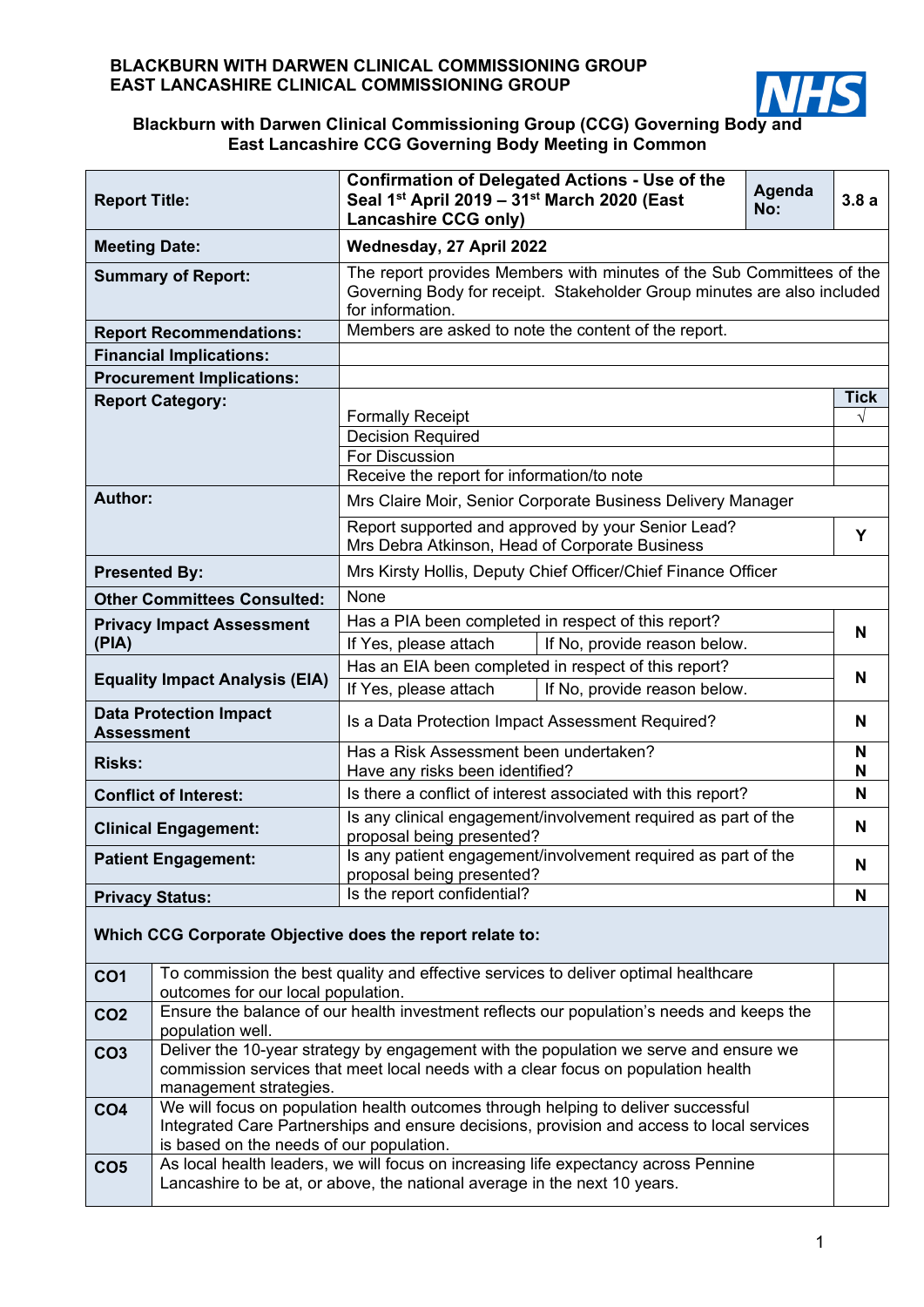

## **Agenda Item No: 3.8 a**

## **NHS EL CCG Governing Body 27 April 2022**

## **CONFIRMATION OF DELEGATED ACTIONS**

## **1. USE OF THE SEAL**

- 1.1 The Joint Chief Officer undertook the signing and sealing of legal documents in respect of the following:
	- **Section 75 Agreement Pooled Budget for Integrated Health and Social Care Services relating to the Better Care Fund, Improved Better Care Fund and Winter Pressures Grant**
	- **1st April 2019 31st March 2020**

- between NHS Chorley & South Ribble CCG<br>- NHS East Lancashire CCG - NHS East Lancashire CCG
	- NHS Fylde & Wyre CCG
	- NHS Greater Preston CCG
	- NHS West Lancashire CCG
	- NHS Morecambe Bay CCG
	- Lancashire County Council

## **2. Recommendations**

2.1 Members are asked to confirm the delegated actions as outlined above.

**DEBRA ATKINSON Head of Corporate Business**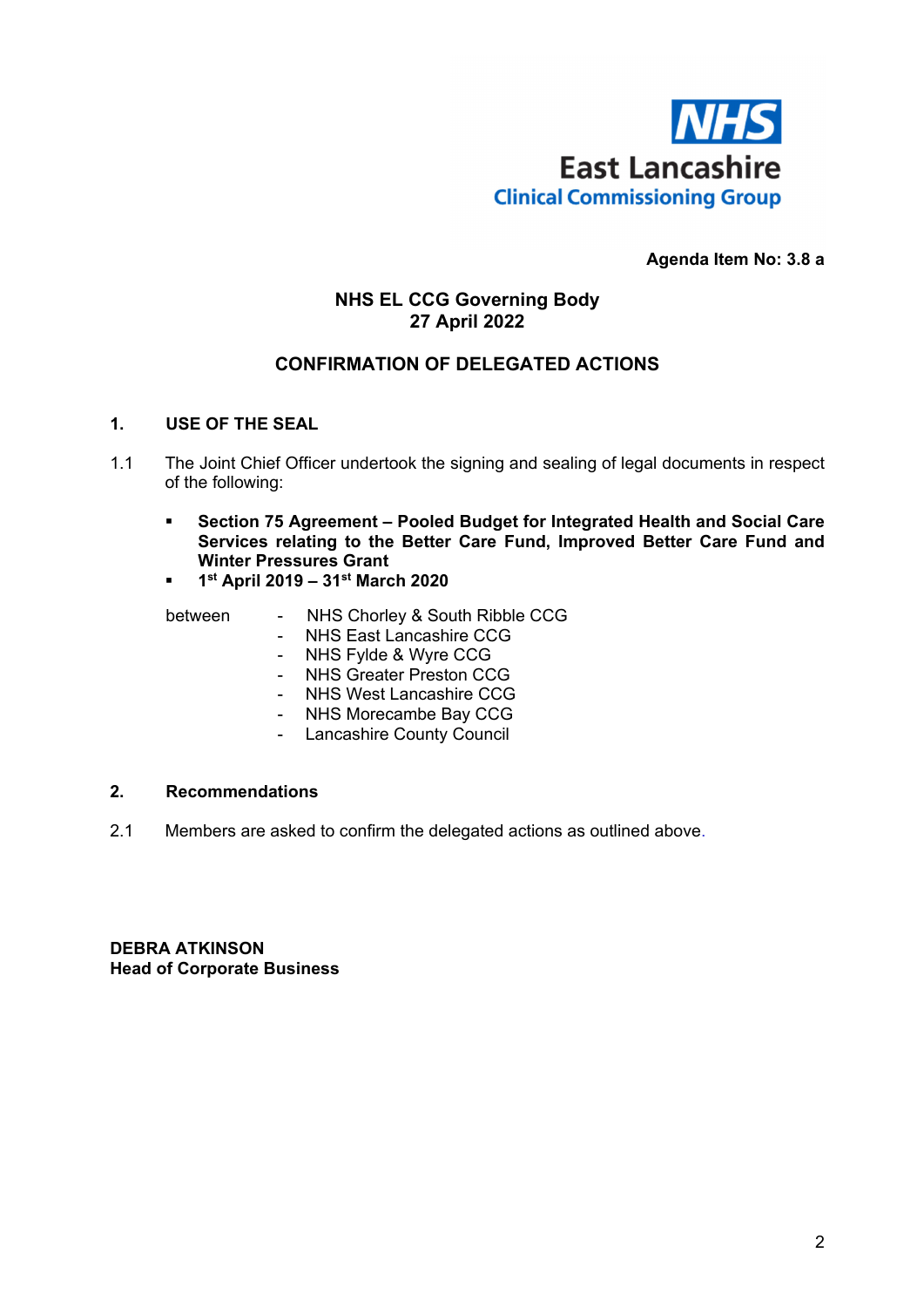Dated 2021

#### **LANCASHIRE COUNTY COUNCIL**

and

# **NHS CHORLEY & SOUTH RIBBLE CLINICAL COMMISSIONING GROUP NHS EAST LANCASHIRE CLINICAL COMMISSIONING GROUP NHS FYLDE & WYRE CLINICAL COMMISSIONING GROUP NHS GREATER PRESTON CLINICAL COMMISSIONING GROUP NHS MORECAMBE BAY CLINICAL COMMISSIONING GROUP NHS WEST LANCASHIRE CLINICAL COMMISSIONING GROUP**

**PARTNERSHIP AGREEMENT**

**Pooled Budget for Integrated Health and Social Care Services Relating to the Better Care Fund, Improved Better Care Fund and Winter Pressures Grant**

1st April 2019 to 31st March 2020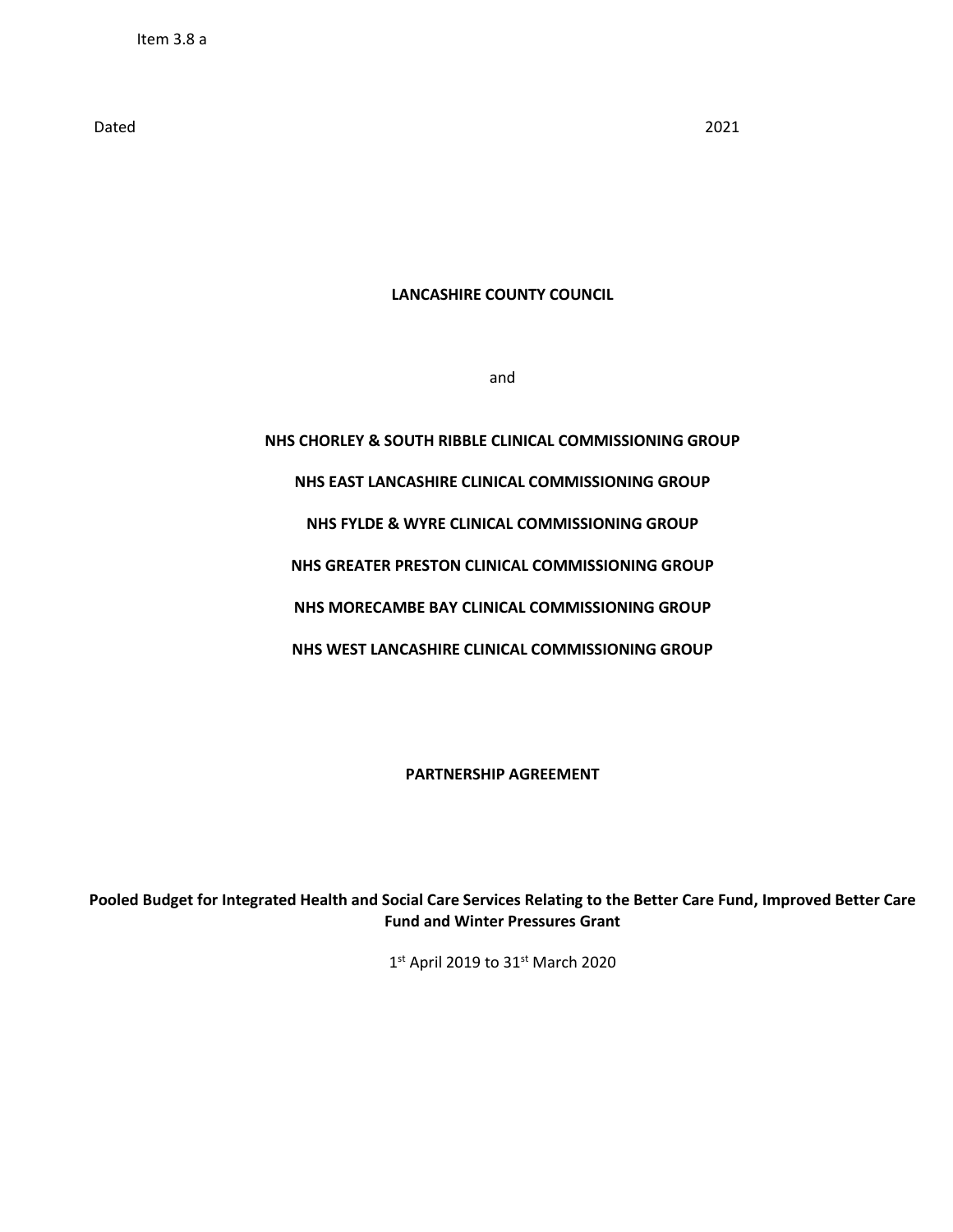## **Contents**

- Agreement Background
- 1. Definitions
- 2. Agreement Period
- 3. Aims and Objectives of the Agreement
- 4. Service Commissioning Under This Agreement
- 5. Governance and Management
- 6. Financial Contributions and Financial Management Arrangements
- 7. Risk and Indemnities
- 8. Liabilities
- 9. Termination and Default
- 10. Dispute Resolution
- 11. Notices
- 12. Force Majeure
- 13. Confidentiality
- 14. Equality Duties
- 15. Freedom of Information
- 16. Data Protection and Information Sharing
- 17. Insurance
- 18. Publicity
- 19. No Partnership
- 20. Third Party Rights
- 21. Assignment and Subcontracting
- 22. Severability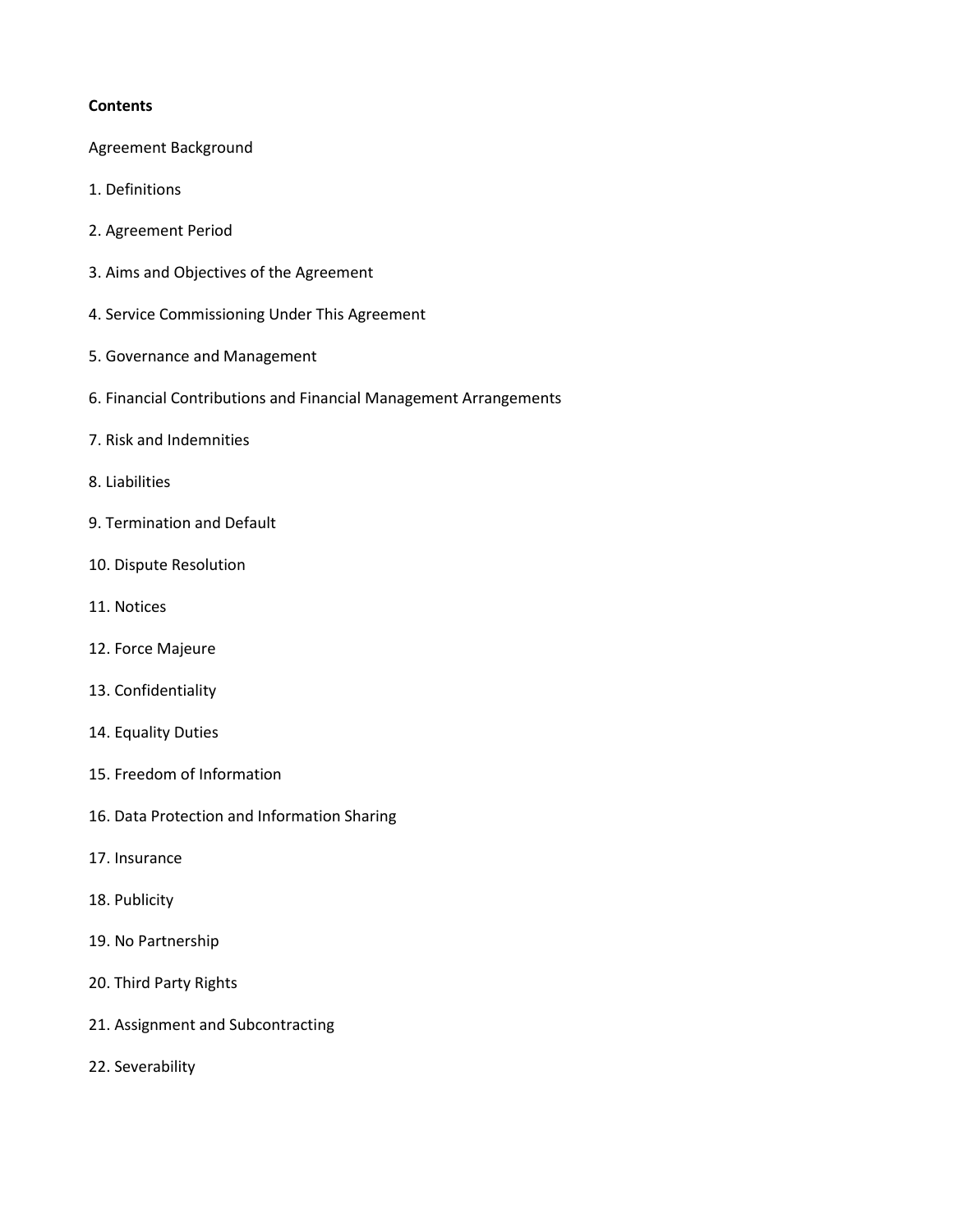#### 23. Waiver

- 24. Entire Agreement
- 25. Governing Law and Jurisdiction
- 26. Fair Dealings
- 27. Counterparts

## **Schedules**

Schedule 1 Part 1 Financial Contribution Schedule 1 Part 2 Financial and Performance Reporting Schedule 2 Governance Structure Chart Schedule 3 General Responsibilities and Aims of Partners Schedule 4 Advancing Integration Board / Partnership Board Responsibilities Schedule 5 Health and Wellbeing Board Responsibilities Schedule 6 Better Care Fund Plan Schedule 7 Previous Section 75 Agreements Schedule 8 Risk Sharing Agreement

#### **Appendices**

- Appendix 1 Better Care Fund Monitoring Dashboard
- Appendix 2 Better Care Fund Plan
- Appendix 3 (i) IBCF Grant conditions contained in 'BCF Planning Requirements for 19/20' and (ii) Winter Pressures

Grant contained in 'BCF Planning Requirements for 19/20'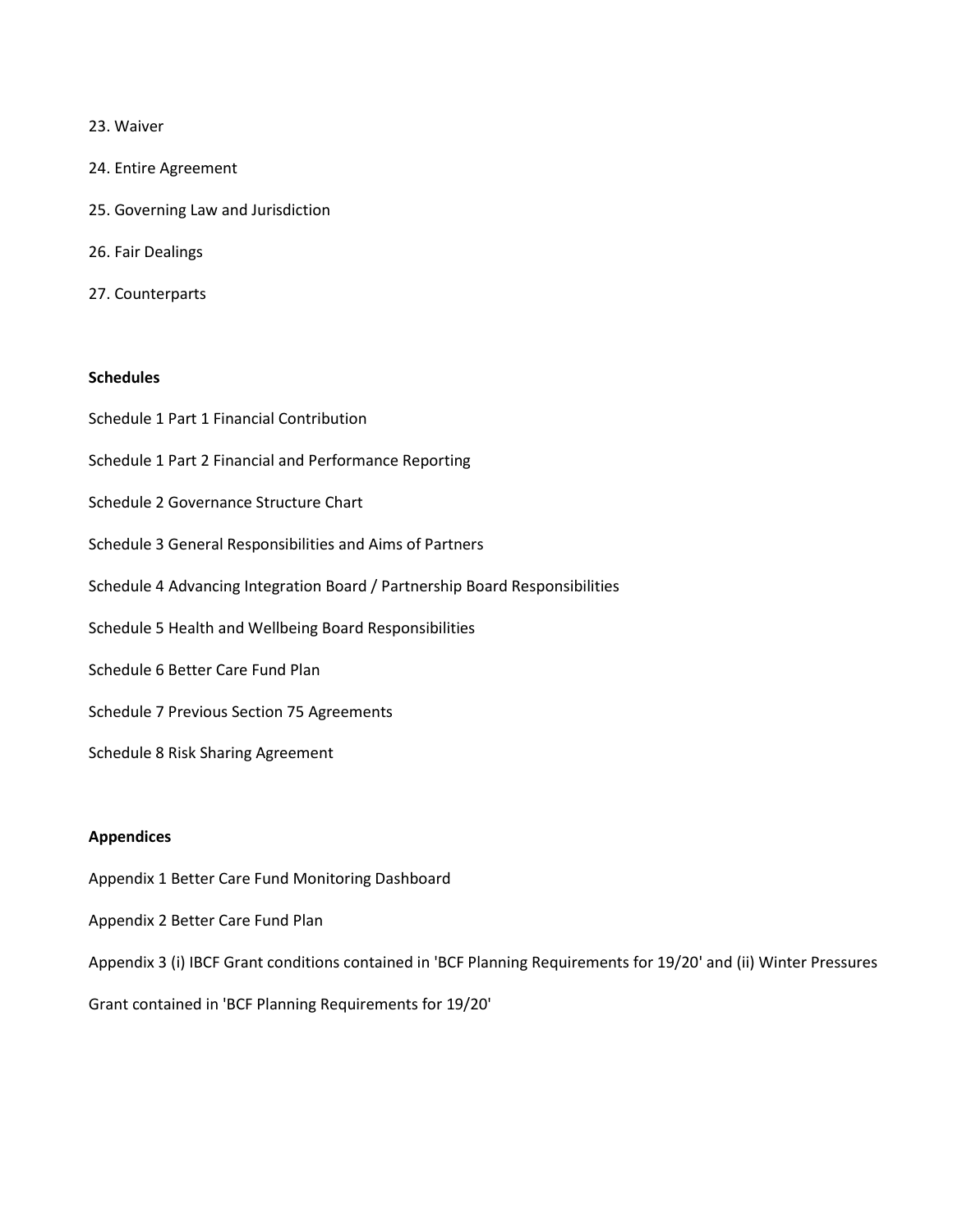## **PARTIES**

**LANCASHIRE COUNTY COUNCIL** of County Hall, Preston, Lancashire, PR1 0LD (hereinafter called the **"Council"**);

and

#### **NHS CHORLEY AND SOUTH RIBBLE CLINICAL COMMISSIONING GROUP**

of Chorley House, Lancashire Business Park, Centurion Way, Leyland, Lancashire PR26 6TT;

## **NHS FYLDE AND WYRE CLINICAL COMMISSIONING GROUP** of Derby Road,

Wesham, Lancashire PR4 3AL;

**NHS GREATER PRESTON CLINICAL COMMISSIONING GROUP** of Chorley House, Lancashire Business Park, Centurion Way, Leyland, Lancashire PR26 6TT;

**NHS EAST LANCASHIRE CLINICAL COMMISSIONING GROUP** of Walshaw House Regent Street, Nelson, Lancashire BB9 8AS;

**NHS WEST LANCASHIRE CLINICAL COMMISSIONING GROUP** of Hilldale, Wigan Road, Ormskirk, Lancashire L39 2JW; and

## **NHS MORECAMBE BAY CLINICAL COMMISSIONING GROUP** of Moor Lane

Mill, Moor Lane, Lancashire LA1 1QD);

(Hereinafter referred to collectively as the "**NHS Body**". Where an individual Clinical Commissioning Group **("CCG")** is referred to, it shall be named).

## **BACKGROUND**

- A. In furtherance of the objectives of this Agreement to secure and advance the welfare of the citizens of Lancashire (excluding Blackburn with Darwen and Blackpool) in accordance with the 2006 Act, the Partners have agreed to enter a prescribed arrangement in relation to the exercise of the prescribed functions of the NHS Body and the prescribed health related functions of the Council pursuant to the Regulations.
- B. This Agreement is a partnership prescribed arrangement for contribution, establishment and maintenance of a Pooled Fund by the Partners for the purpose of commissioning Integrated NHS and Social Care Services as detailed in the Schedules.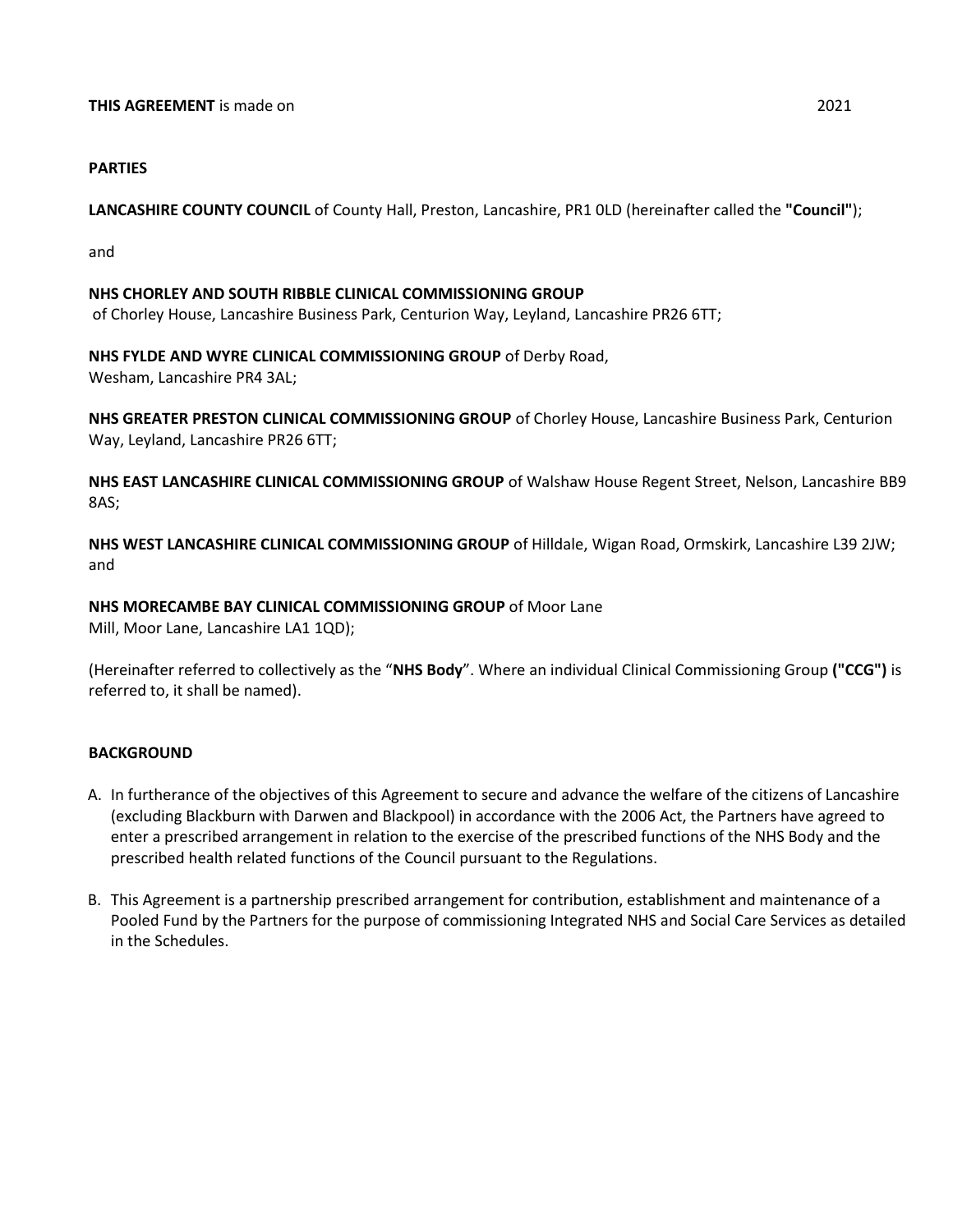#### **1. DEFINITIONS**

1.1 In this Agreement, save where the context requires otherwise, the following words, terms and expressions shall have the following meanings:

**2000 Act:** means the Freedom of Information Act 2000.

**2004 Regulations:** means the Environmental Information Regulations 2004.

**2006 Act:** means the National Health Service Act 2006.

**Advancing Integration Board**: means the governance group responsible for review of performance and oversight of this Agreement.

**Affected Partner:** means, in the context of Clause 12 the Partner whose obligations under the Agreement have been affected by the occurrence of a Force Majeure Event.

**Agent:** means any party the host may delegate administrative duties to in respect of reporting the Better Care Fund

**Agreement:** means this agreement including its Schedules and Appendices.

**Approved Expenditure:** means any additional expenditure approved by the Partners in relation to an Individual Service above any Contract Price and Performance Payments.

**Authorised Officers:** means an officer of each Partner appointed to be that Partner's representative for the purpose of this Agreement.

**Better Care Fund:** means the Better Care Fund as described in NHS England Publications Gateway Ref. No.00314 and NHS England Publications Gateway Ref. No.00535 as relevant to the Partners and references to the same shall be construed accordingly.

**BCF Financial Contributions:** means the financial contributions made by each Partner to a Pooled Fund as set out in Schedule 1, Part 1.

**Better Care Fund Plan ("BCF Plan"):** means the plan attached at Schedule 6 setting out the Partners' plan for the use of the Better Care Fund 2019/2020.

**Board:** means the Lancashire Health and Wellbeing Board.

**CCG Partner:** means each of the NHS Clinical Commissioning Group Partners listed at the commencement of this Agreement.

**CCG Statutory Duties:** means the duties of the CCG pursuant to Sections 14P to 14Z2 of the 2006 Act.

**Change in Law:** means the coming into effect or repeal (without re-enactment or consolidation) in England of any Law, or any amendment or variation to any Law, or any judgment of a relevant court of law which changes binding precedent in England after the date of this Agreement.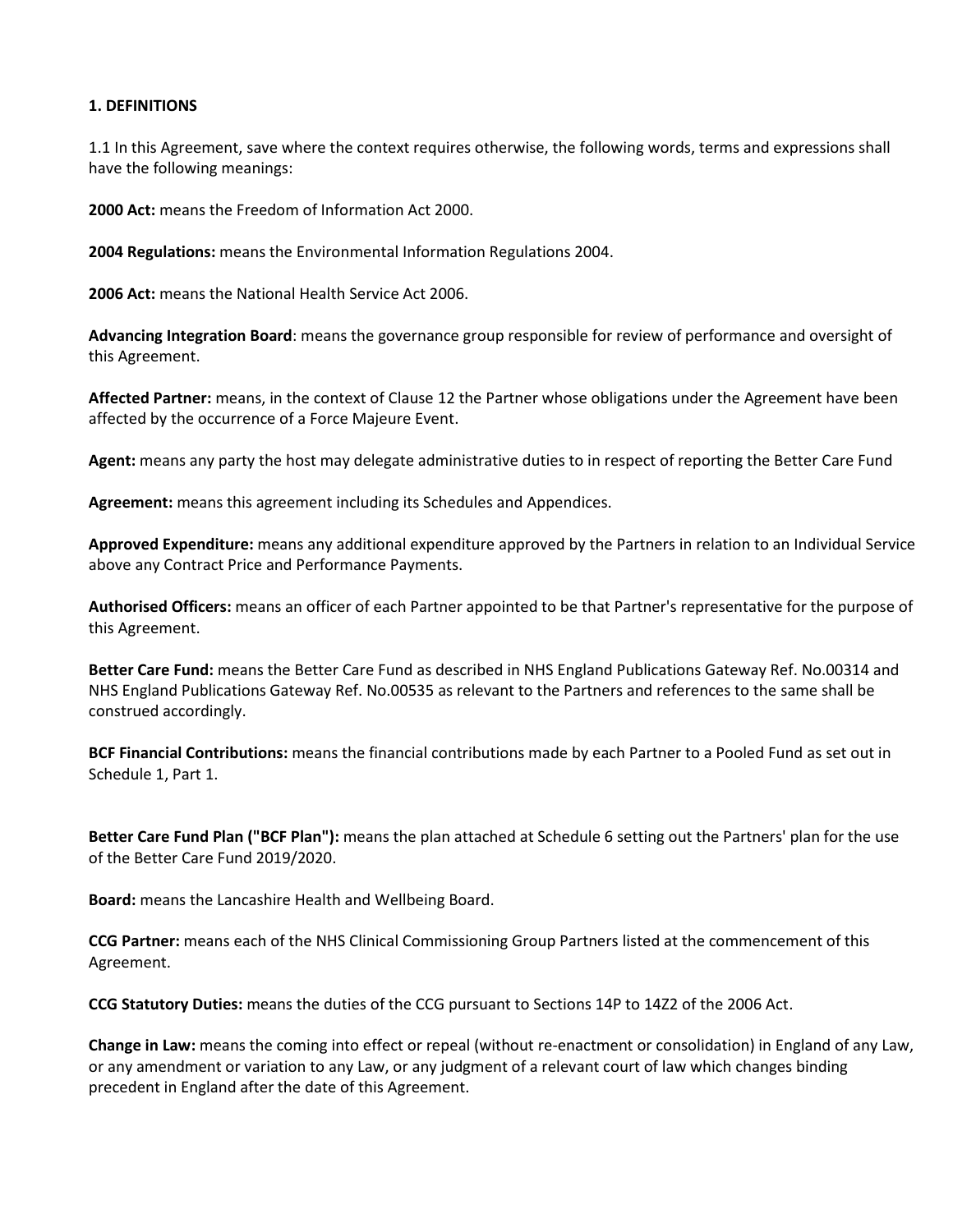**Commencement Date:** means 1st April 2019.

**Confidential Information** means information, data and/or material of any nature which any Partner may receive or obtain in connection with the operation of this Agreement and the Services and:

- (a) which comprises Personal Data or Sensitive Personal Data or which relates to any patient or his treatment or medical history; or
- (b) which does not constitute Personal Data or Sensitive Personal Data but which relates to any patient or his treatment or medical history;
- (c) the release of which is likely to prejudice the commercial interests of a Partner or the interests of a Service User respectively; or
- (d) which is a trade secret; or
- (e) which information is otherwise of a confidential nature.

**Contract Price** means any sum payable to a Provider under a Service Contract as consideration for the provision of Services but excluding any Default Liability or Performance Payment.

**Data Protection Legislation** means: the UK Data Protection Legislation and (for so long as and to the extent that the law of the European Union has legal effect in the UK) the General Data Protection Regulation ((EU) 2016/679) and any other directly applicable European Union regulation relating to privacy.

**UK Data Protection Legislation**: any data protection legislation from time to time in force in the UK including the Data Protection Act 2018 (DPA 2018) or any successor legislation.

**Dispute Resolution Procedure:** the procedure set out in clause 34.

**Default Liability** means any sum which is agreed or determined by Law or in accordance with the terms of a Services Contract to be payable by any Partner(s) to the Provider as a consequence of (i) breach by any or all of the Partners of an obligation(s) (in whole or in part) under the relevant Services Contract or (ii) any act or omission of a third party for which any or all of the Partners are, under the terms of the relevant Services Contract, liable to the Provider.

**Financial Contributions** means the financial contributions made by each Partner to a Pooled Fund as set out in Schedule 1, Part 1.

**Financial Year** means each financial year running from 1 April in any year to 31 March in the following calendar year.

**Force Majeure Event** means one or more of the following:

- (a) war, civil war (whether declared or undeclared), riot or armed conflict;
- (b) acts of terrorism;
- (c) acts of God;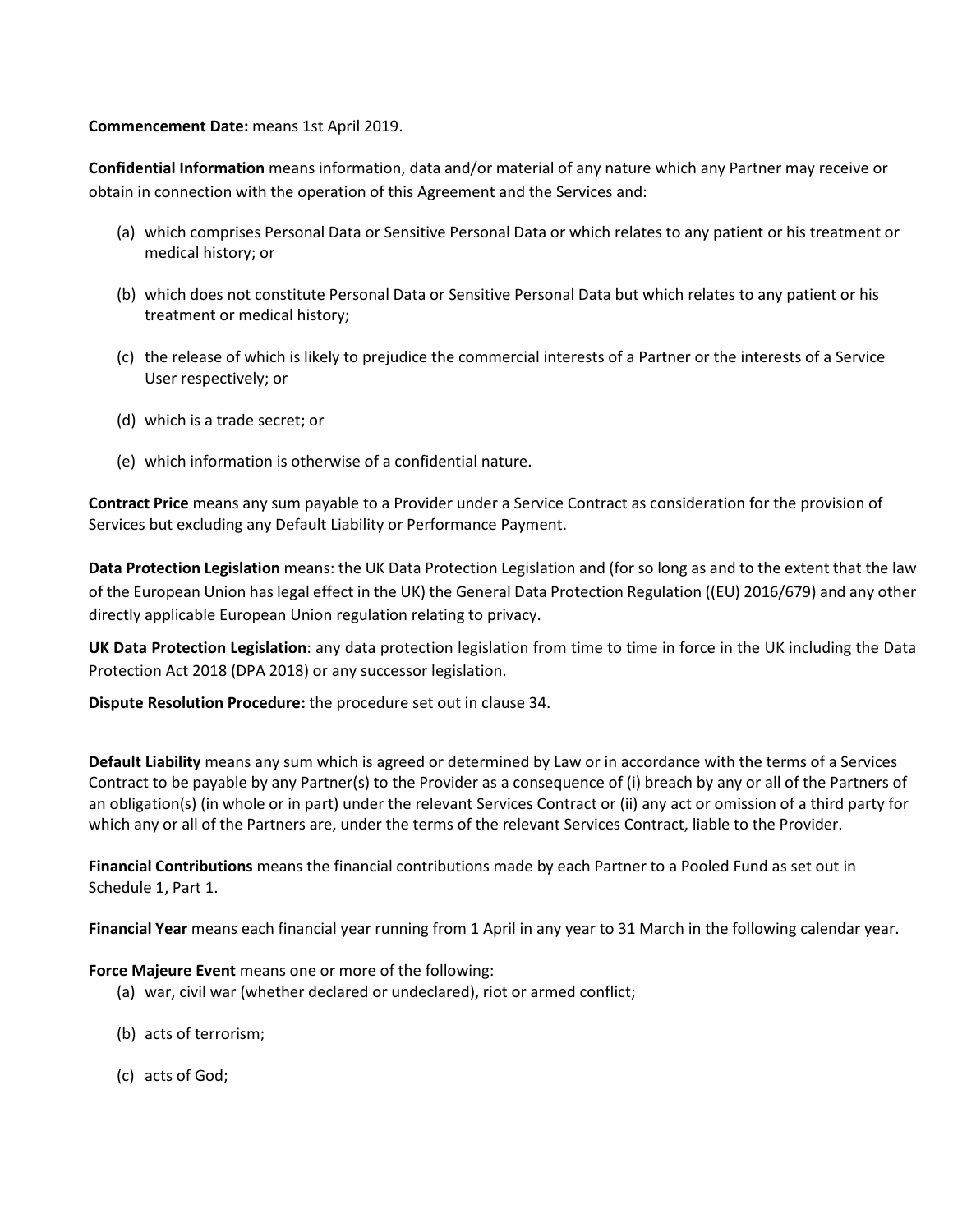(d) fire or flood;

- (e) industrial action;
- (f) prevention from or hindrance in obtaining raw materials, energy or other supplies;
- (g) any form of contamination or virus outbreak; and
- (h) any other event, in each case where such event is beyond the reasonable control of the Partner claiming relief.

**Functions:** means the NHS Functions and the Health Related Functions.

**Health Related Functions:** means those of the health related functions of the Council, specified in Regulation 6 of the Regulations as relevant to the commissioning of the Services and which may be further described in the relevant Scheme Specification.

**Host Partner:** is the Council.

**Health and Wellbeing Board:** means the Health and Wellbeing Board established by the Council pursuant to Section 194 of the Health and Social Care Act 2012.

**Improved Better Care Fund:** means the Improved Better Care Fund as determined by the Improved Better Care Fund (Revenue) Grant Determination (217/18) No. 31/3064 as relevant to the Partners and references to the same shall be construed accordingly.

**Improved Better Care Fund Financial Contributions:** means the financial contributions made by the Host Partner to a Pooled Fund as set out in Schedule 1, Part 1.

**Indirect Losses:** means loss of profits, loss of use, loss of production, increased operating costs, loss of business, loss of business opportunity, loss of reputation or goodwill or any other consequential or indirect loss of any nature, whether arising in tort or on any other basis.

**Individual Scheme:** means one of the schemes which are agreed by the Partners to be included within this Agreement using the powers under Section 75 as documented in a Scheme Specification.

**Integrated Commissioning:** means arrangements by which Partners commission Services in relation to an individual Scheme on behalf of each other in exercise of both the NHS Functions and Council Functions through integrated structures.

#### **Law:** means

- (a) any statute or proclamation or any delegated or subordinate legislation;
- (b) any enforceable community right within the meaning of Section 2(1) European Communities Act 1972;
- (c) any guidance, direction or determination with which the Partner(s) or relevant third party (as applicable) are bound to comply to the extent that the same are published and publicly available or the existence or contents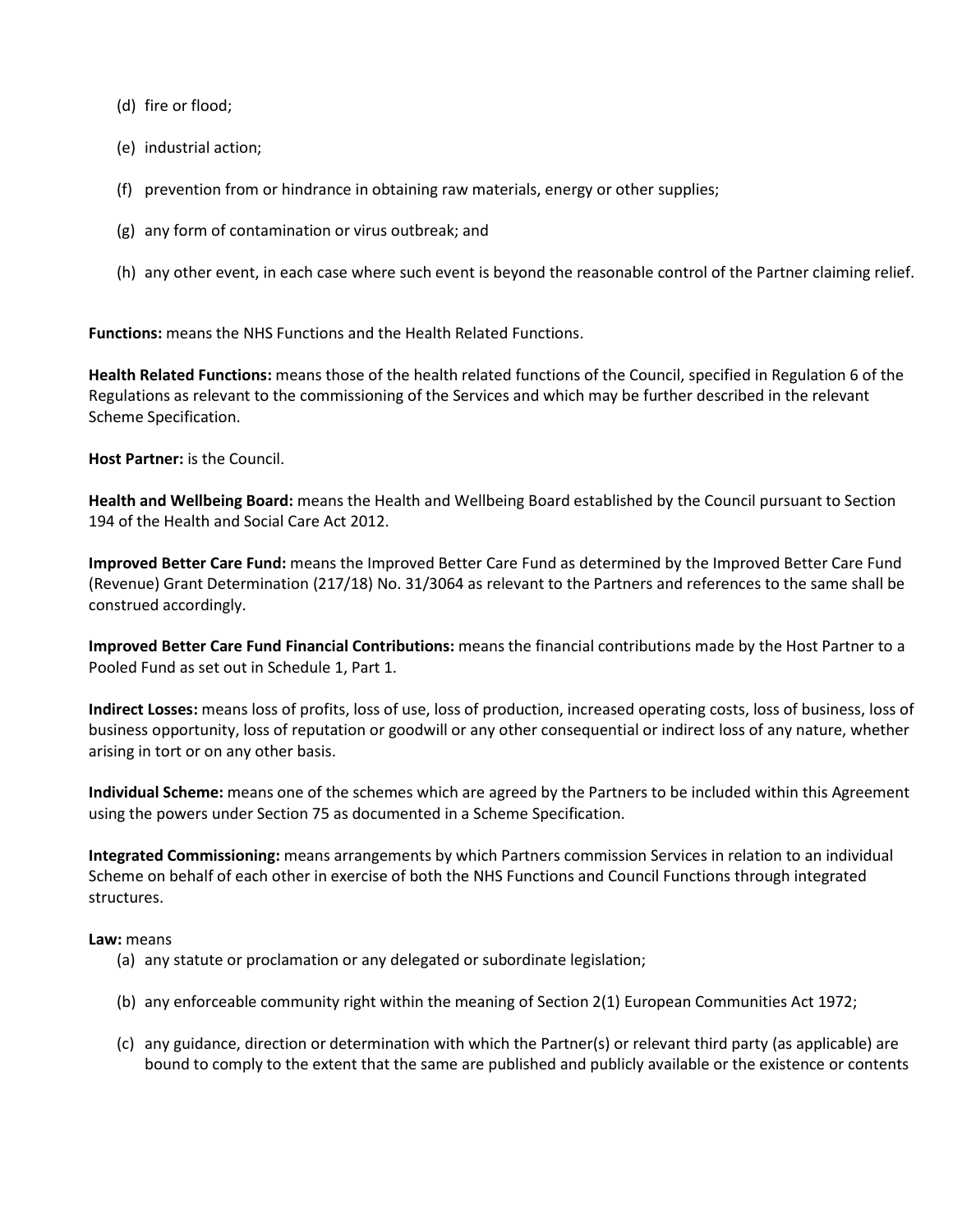of them have been notified to the Partner(s) or relevant third party (as applicable); and any judgment of a relevant court of law which is a binding precedent in England.

**Lead Commissioning Arrangements:** means the arrangements by which one Partner commissions Services in relation to an Individual Scheme on behalf of another Partner or Partners in exercise of both the NHS Functions and the Council Functions.

**Lead Commissioner:** means the Partner responsible for commissioning an Individual Service under a Scheme Specification.

**Losses:** means all damage, loss, liabilities, claims, actions, costs, expenses (including the cost of legal and/or professional services), proceedings, demands and charges whether arising under statute, contract or at common law but excluding Indirect Losses and "Loss" shall be interpreted accordingly.

**Month:** means a calendar month.

**National Conditions:** mean the national conditions as set out in the NHS England Planning Guidance as are amended or replaced from time to time.

**NHS Functions:** means those of the NHS functions listed in Regulation 5 of the Regulations as are exercisable by the NHS Body in relation to the commissioning of the Services and which may be further described in a Service Schedule

**Non-Recurrent Payments:** means funding provided by a Partner to a Pooled Fund in addition to any Financial Contributions and which is made pursuant to arrangements set out in Clause 6.3 below.

**Overspend:** means any expenditure from a Pooled Fund in a Financial Year (including any expenditure which is committed but not yet spent during the Financial Year) which exceeds the Financial Contributions in that Financial Year.

**Partner:** means each of the NHS Body(s) and the Council, and references to "**Partners**" shall be construed accordingly.

**Partnership Board:** means the Advancing Integration Board responsible for review of performance and oversight of this Agreement.

**Performance Payment:** means any sum which is payable to the Provider in addition to the Contract price in accordance with a Performance Payment Arrangement.

**Performance Payment Arrangement:** means any arrangement to make a Performance Payment which is agreed between a Partner or Partners and a Provider in relation to the Services on such terms as may be agreed in writing by all of the Partners.

**Personal Data** shall have the same meaning as set out in the DPA 2018.

**Pooled Fund** means any pooled fund established and maintained by the Partners as a pooled fund in accordance with the Regulations and for the purposes of this Agreement includes the Better Care Fund Financial Contributions, Improved Better Care Fund Financial Contributions and the Winter Pressures Grant Financial Contributions.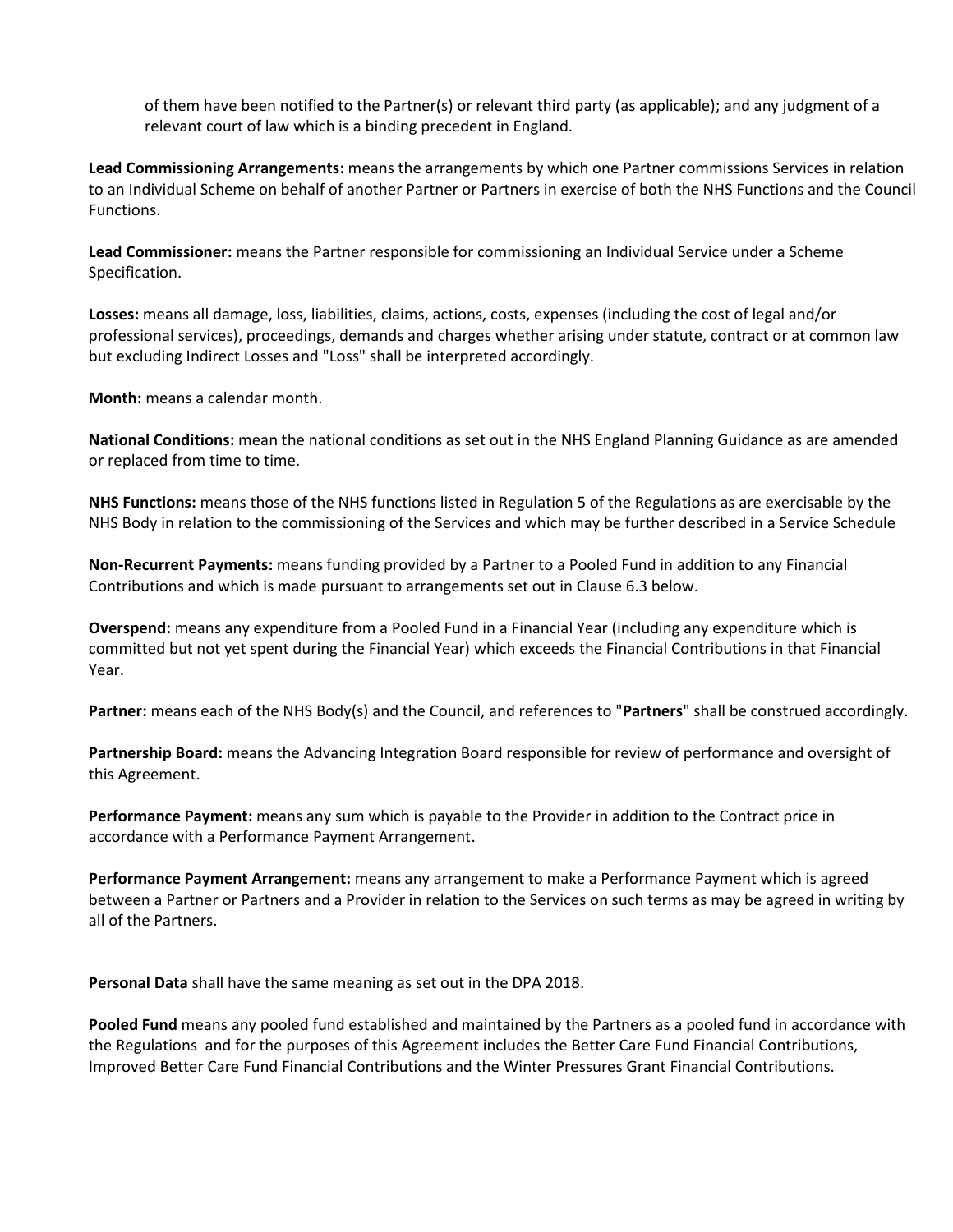**Pooled Fund Manager:** means such officer of the Host Partner, being a member of a specified accountancy body in accordance with section 113 of the Local Government Finance Act 1988 for the relevant Pooled Fund established under an Individual Scheme as is nominated by the Host Partner from time to time to manage the Pooled Fund.

**Previous Section 75 Agreements:** means previous agreements entered into by the Partners or their predecessor bodies under section 75 NHS Act 2006 or the Health Act 1999 in relation to pooled funding and commissioning arrangements as set out in Schedule 7

**Provider:** means a provider of any Services commissioned under the arrangements set out in this Agreement.

**Public Health England:** means the SOSH trading as Public Health England. **Quarter** means each of the following periods in a Financial Year:

Quarter 1 1 April to 30 June Quarter 2 1 July to 30 September Quarter 3 1 October to 31 December Quarter 4 1 January to 31 March and "**Quarterly**" shall be interpreted accordingly.

**Regulations:** means the NHS Bodies and Local Authorities Partnership Arrangements Regulations 2000 No 617 (as amended).

**Scheme Specification:** means a specification setting out the arrangements for an Individual Scheme agreed by the Partners to be commissioned under this Agreement.

**Sensitive Personal Data** means Sensitive Personal Data as defined in the 1998 Act.

**Services:** means such health and social care services as agreed from time to time by the Partners as commissioned under the arrangements set out in this Agreement and more specifically defined in each Scheme Specification.

**Services Contract:** means an agreement for the provision of Services entered into with a Provider by one or more of the Partners in accordance with the relevant Individual Scheme. The individual schemes are shown at Appendix 2.

**Service Users:** means those individuals to whom the Partners have a responsibility to commission the Services.

**SOSH:** means the Secretary of State for Health.

**Third Party Costs:** means all such third party costs (including legal and other professional fees) in respect of each Individual Scheme as a Partner reasonably and properly incurs in the proper performance of its obligations under this Agreement and as agreed by the Advancing Integration Board.

**Winter Pressures Grant Financial Contributions:** means the financial contributions made by the Host Partner to a Pooled Fund as set out in Schedule 1, Part 1.

**Working Day:** means 8.00am to 6.00pm on any day except Saturday, Sunday, Christmas Day, Good Friday or a day which is a statutory bank holiday (in England) under the Banking & Financial Dealings Act 1971.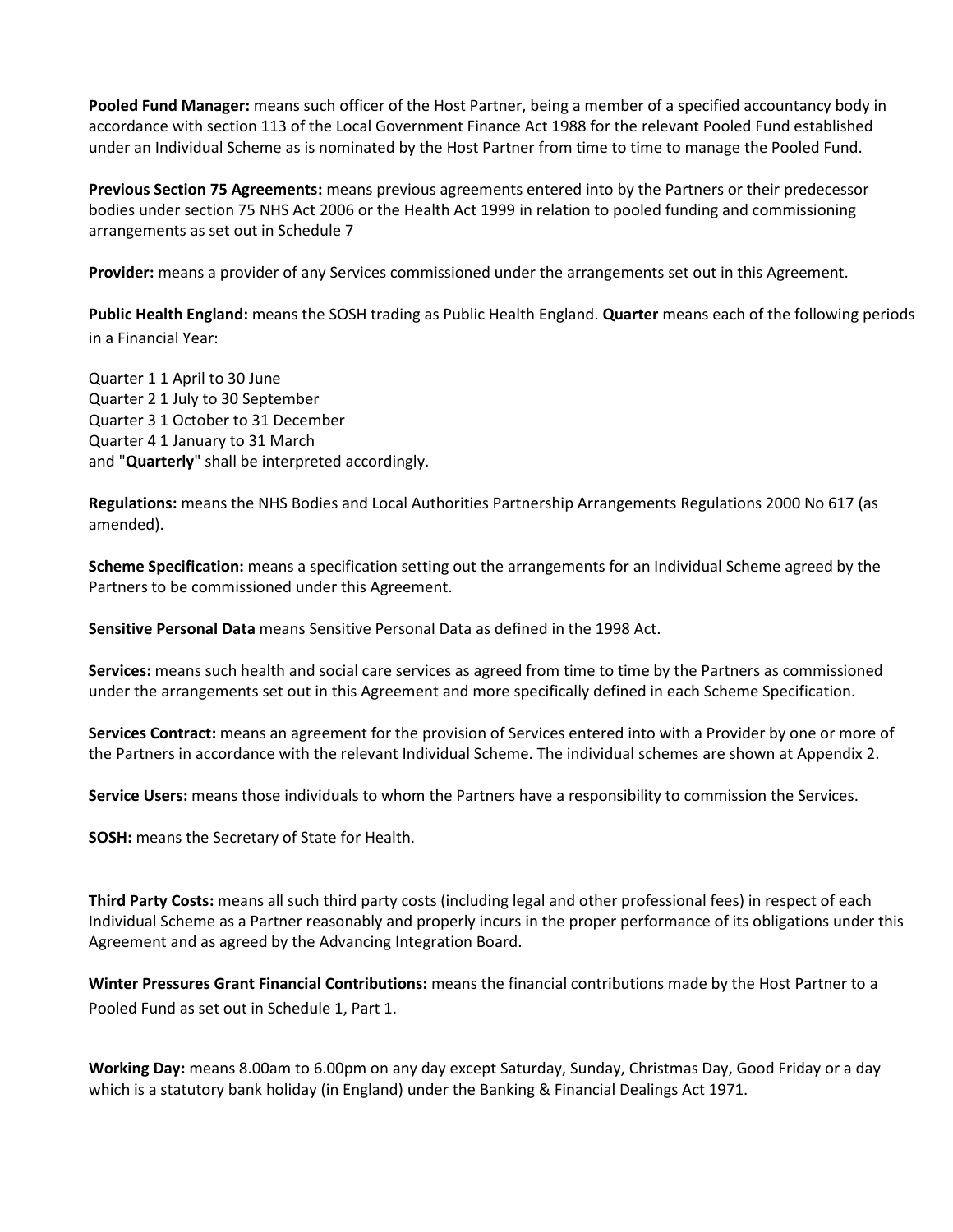#### **2. AGREEMENT PERIOD**

2.1 This Agreement shall come into force on the Commencement Date and shall continue for a period of 12 months.

## **3. AIMS AND OBJECTIVES OF THE AGREEMENT**

3.1 This Agreement is a prescribed arrangement for the establishment and contribution of funds by the Partners into a single Pooled Fund for the purpose of commissioning Services for the benefit of the citizens of Lancashire, excluding Blackburn with Darwen and Blackpool, in accordance with Section 75 of the 2006 Act.

## **4. SERVICE COMMISSIONING UNDER THIS AGREEMENT**

- 4.1 The Partners have each agreed to collaborate with each other to deliver those Individual Schemes described in Appendix **2** to this Agreement. The Lead Commissioner for each Individual Scheme shall be that Partner identified in relation to each individual Scheme in Appendix 2.
- 4.2 The Lead Commissioner for each Individual Scheme shall administer and operate that Individual Scheme and shall be responsible for commissioning the appropriate Service in accordance with the individual Scheme Specification. All Individual Scheme spending shall be in accordance with the Approved Expenditure for that Individual Scheme or as otherwise agreed in accordance with this Agreement.
- 4.3 The Services are set out in the individual scheme specifications as described in Appendix **2** of this Agreement.
- 4.4 Where there are Integrated Commissioning arrangements in respect of an Individual Scheme, Partners shall work in cooperation and shall endeavour to ensure that the NHS Functions and Health Related Functions are commissioned with all due skill, care and attention.
- 4.5 Partners shall be responsible for compliance with and making payments of all sums due to a Provider pursuant to the terms of the relevant Service Contract governing that individual Scheme.
- 4.6 The Partners shall each comply with the arrangements in respect of the Joint or Aligned Commissioning as set out in the relevant Scheme Specification.
- 4.7 Where Lead Commissioning Arrangements are in place in relation to an Individual Scheme the Lead Commissioner shall exercise the Functions as identified in the relevant Scheme Specification and comply with all relevant legal duties and guidance of both the Council and the CCG Partners in relation to the Services being commissioned and shall do so with all due skill, care and attention.
- 4.8 Procurement and contracting will be carried out in accordance with the internal governance procedures of the Lead Commissioners and shall comply with the Public Contracts Regulations 2015 Regulations or other EU directives and case law. All contracts and service level agreements entered into pursuant to a Commissioning Arrangement must be in writing.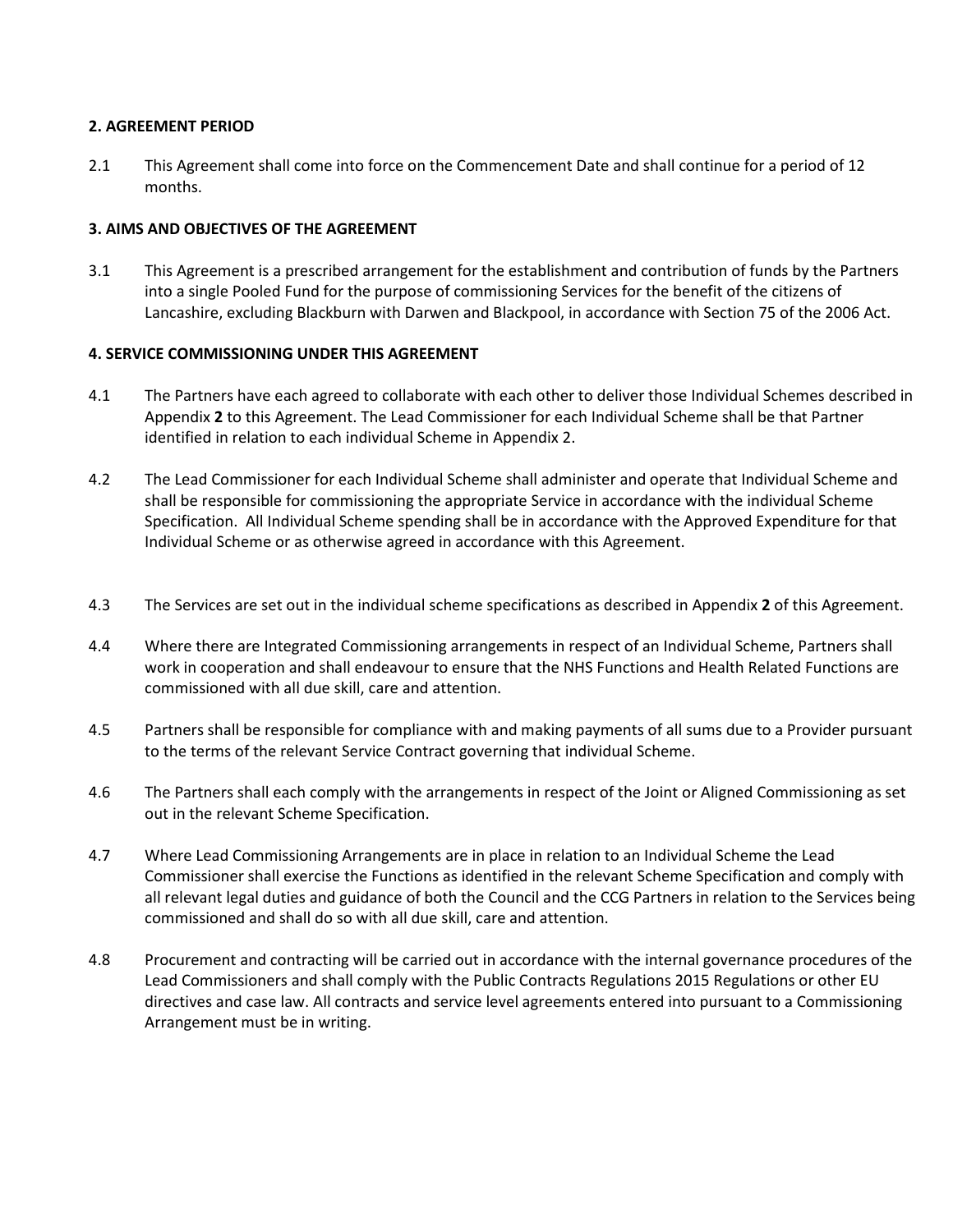- 4.9 The Council delegates to the CCG and the CCG agrees to exercise on the Council's behalf, in conjunction with the NHS Functions, the Health Related Functions to the extent necessary for the purpose of performing the Council's obligations under this Agreement.
- 4.10 The CCG Partners delegate to the Council and the Council agrees to exercise on the CCG's behalf in conjunction with the Health Related Functions the NHS Functions to the extent necessary for the purpose of performing their obligations under this Agreement.
- 4.11 Where the powers of a Partner to delegate any of its statutory powers or functions are restricted, such limitations will automatically be deemed to apply to the relevant Scheme Specification and the Partners shall each agree to such arrangements as are intended to achieve the greatest degree of delegation to the other Partner or Partners for the purposes of this Agreement which are consistent with the relevant statutory constraints.

#### **5. GOVERNANCE AND MANAGEMENT**

- 5.1 This Agreement shall be governed in accordance with those arrangements set out in Schedule 2.
- 5.2 Each Partner shall in performing its' responsibilities under this Agreement comply with the obligations set out in Schedule 3.
- 5.3 The responsibilities of the Advancing Integration Board are set out at Schedule 4.
- 5.4 The responsibilities of the Health and Wellbeing Board are set out at Schedule 5.

#### **6. FINANCIAL CONTRIBUTIONS/ AND FINANCIAL MANAGEMENT ARRANGEMENTS**

6.1 In exercise of their respective powers under Section 75 of the 2006 Act, the Partners have each agreed to establish and maintain such Pooled Funds as set out in the Scheme, breakdown set out in Appendix 2 BCF Plan and as follows:

#### **Better Care Fund ("BCF") Pooled Fund**

6.2 The table sets out the BCF Financial Contributions made by each of the Partners into the Pooled Fund for the Financial year 2019/2020 (as set out in Schedule 1 Part 1).

| <u>BCF</u>                                            |                      |
|-------------------------------------------------------|----------------------|
|                                                       |                      |
| <b>Financial Contributions to the s75 Pooled Fund</b> | <b>Annual Income</b> |
|                                                       | £000                 |
| NHS Chorley & South Ribble CCG                        | 8,436                |
| NHS East Lancashire CCG                               | 24,574               |
| NHS Fylde & Wyre CCG                                  | 13,732               |
| <b>NHS Greater Preston</b>                            | 9,359                |
| NHS Morecambe Bay                                     | 10,796               |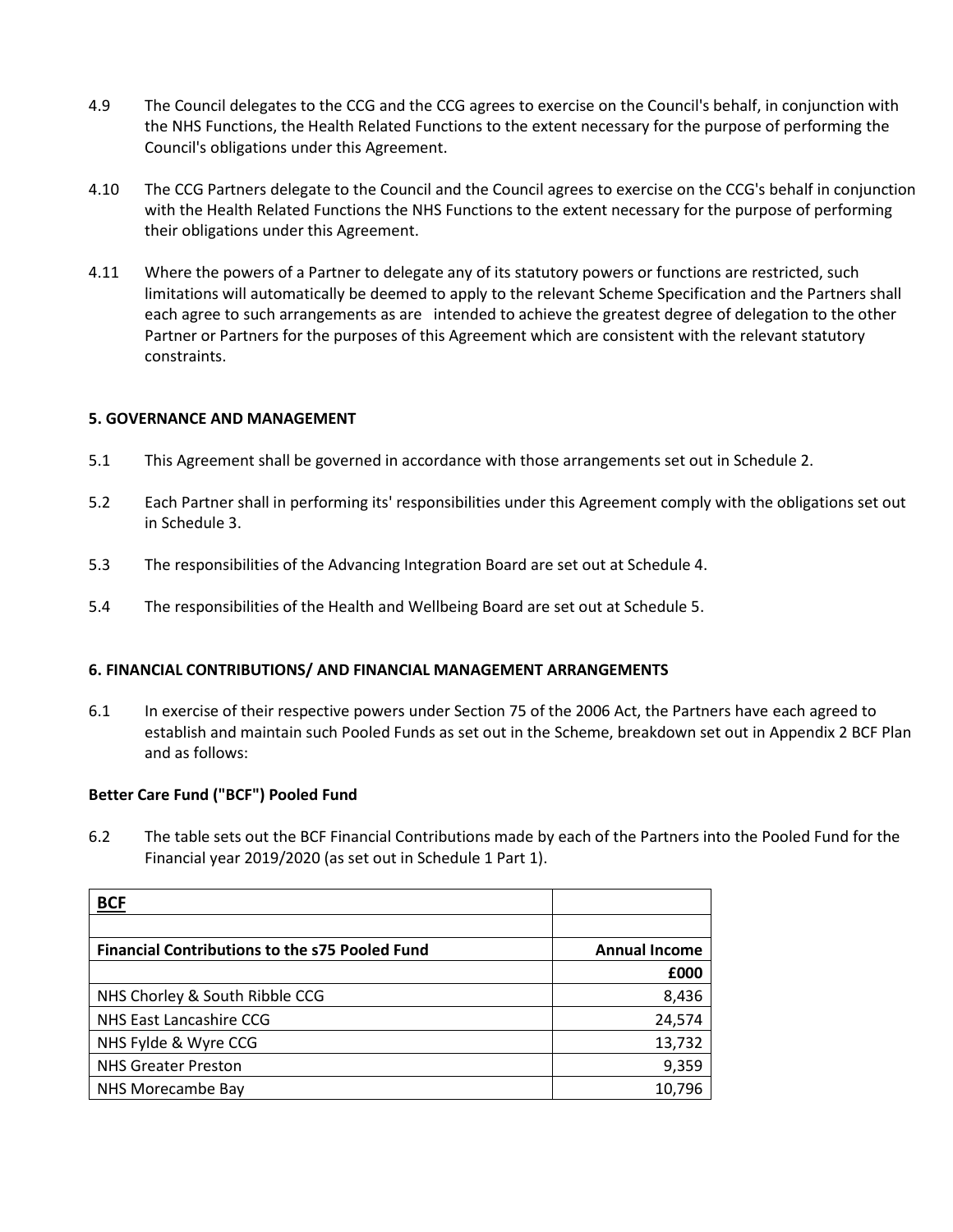| NHS West Lancashire CCG                               | 8,006   |
|-------------------------------------------------------|---------|
| Lancashire County Council                             | 12.493  |
| Lancashire County Council (Disabled Facilities Grant) | 14.731  |
| Total                                                 | 102.127 |

Which sums shall be broken down into 1/12<sup>th</sup> shares and payable monthly by each partner (the "Monthly Amount").

6.3 The Council shall act as the Host Partner for the Pooled Fund and will account for the Contributions and invoice each Partner at the beginning of each month for a Monthly Amount. Each Partner shall charge back to the Pooled Fund any expenditure incurred by it directly in relation to a Service for which it acts as Lead Commissioner , up to the maximum amount indicated in the income and expenditure table set out in Schedule 1, Part 1. The Host Partner will record the actual expenditure incurred against the Pooled Fund in relation to the Services.

## **Improved Better Care Fund** ("**IBCF") Pooled Fund**

6.4 The table below sets out the IBCF Financial Contributions made by the Host Partner into the Pooled Fund as set out in Schedule 1, Part 1.

| <b>IBCF</b>                                 | 19/20                |
|---------------------------------------------|----------------------|
| <b>Financial Contribution to the s75</b>    | <b>Annual Income</b> |
| <b>Pooled Fund</b>                          | £,000s               |
| Lancashire County Council via               |                      |
| <b>Department for Communities and Local</b> | 47,813               |
| Government                                  |                      |

#### IBCF Grant Conditions

6.5 The IBCF grant conditions are set out at Appendix 3 'The Improved Better Care Fund Grant Determination 2017/2018 No 31/3064 and the Partners in consideration of receiving IBCF monies acknowledge and agree to comply with the terms of the grant conditions.

#### Use of the Grant - conditions

- 6.6 The Partners acknowledge that the IBCF paid to the Host Partner may be used only for the purposes of meeting adult social care needs; reducing pressures on the NHS, including supporting more people to be discharged from hospital when they are ready; and ensuring that the local social care provide market is supported.
- 6.7 The Partners acknowledge and agree to assist and provide whatever information that is required for the Host Partner to achieve the following:
	- 6.7.1 pool the IBCF into the local Better Care Fund;
	- 6.7.2 work with the relevant CCG and providers to meet National Condition 4 (Managing Transfers of Care) in the Integration and Better Care Fund Policy Framework and Planning Requirements 2017 – 2019; and
	- 6.7.3 provide quarterly reports as required by the secretary of state.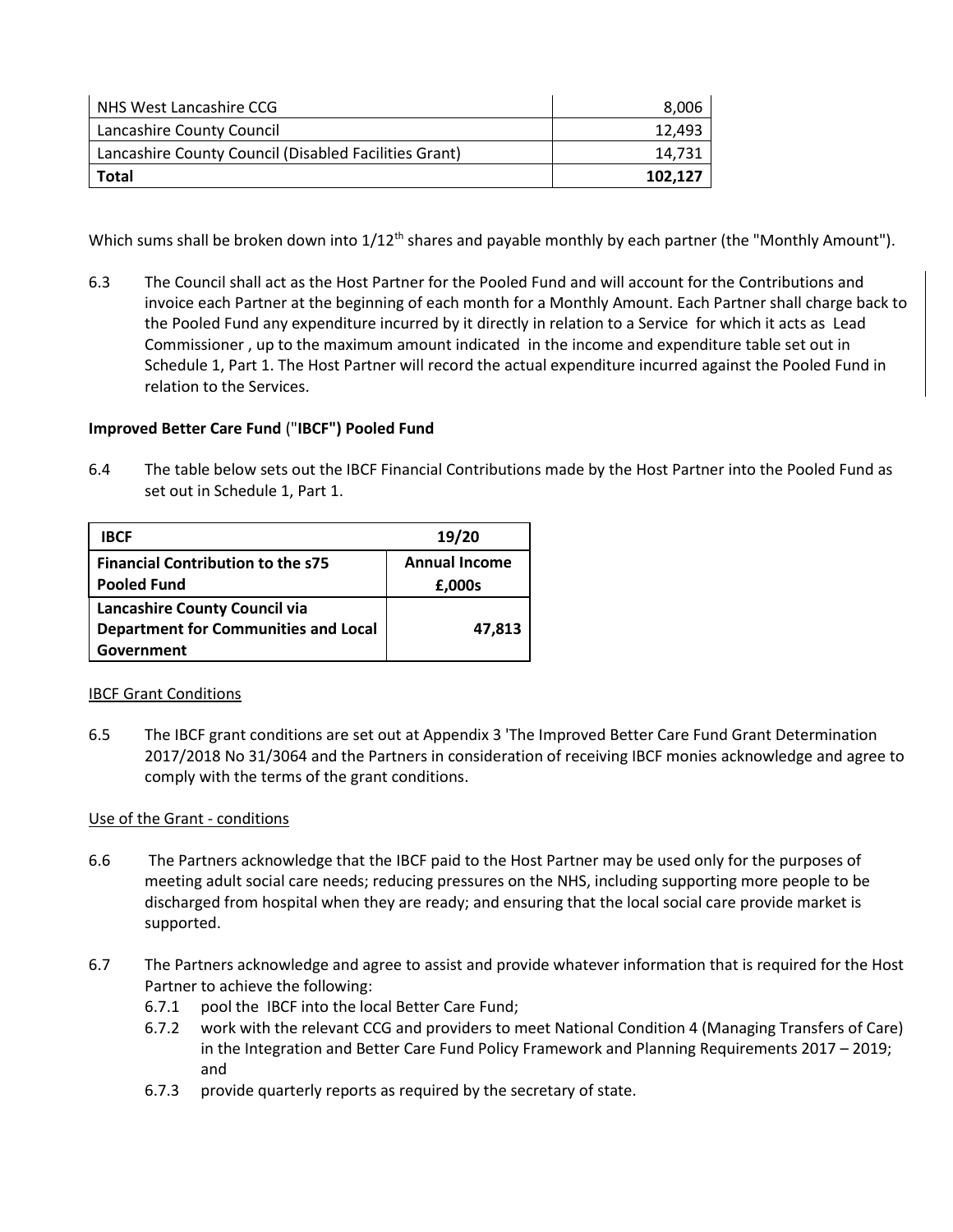6.8 Without prejudice to clause 6.23 (open book clause below clause) for the purposes of 6.7.3, 6.9., 6.9.1 and 6.9.2 and 6.10 the Partners must keep their own adequate records of expenditure and outcome and any other information to evidence spend and any of the IBCF conditions and provide the same as and when the Host Partner requests for such records and/or information.

#### Financial Management – conditions

- 6.9 Without prejudice to the open book clause below at 6.23 the Partners acknowledge and agree to assist and provide whatever information is required for the Host Partner to comply with the following financial management conditions;
- 6.9.1 maintaining a sound system of internal financial controls; and
- 6.9.2 where there are any grounds for suspecting financial irregularity in the use of any IBCF, the Host Partner must notify the Department for Communities and Local Government (the 'Department'), explain what steps are being taken to investigate the suspicion and keep the Department informed about the progress of the investigation. For these purposes "financial irregularity" includes fraud or other impropriety, mismanagement, and the use of grant for purposes other than those for which it was provided.

## Clawback

- 6.10 If any Partner fails to comply with any of the above conditions, the Partners acknowledge that the Secretary of State (SoS) may reduce, suspend or withhold IBCF payments or require the repayment of the whole or any part of the IBCF monies paid, as may be determined by the SoS and notified in writing to the Host Partner. Such sums as has been notified will immediately become payable to the Secretary of State who may set off the sum against any future amount due to the Host Authority from the Government.
- 6.11 For the avoidance of doubt the Partners agree that clause 7.3 of this agreement will apply in the event of repayment, reduction, suspension or withholding of the whole or any part of the IBCF monies due to the breach any of the IBCF Grant conditions (Appendix 3) by any one or more Partner(s).

#### **Winter Pressure Grant ("WP Grant") Pooled Fund**

6.12 The table below sets out the WP Grant Financial Contributions made by the Host Partner into the Pooled Fund as set out in Schedule 1, Part 1.

| <b>Winter Pressure Grant</b>                          |                      |
|-------------------------------------------------------|----------------------|
|                                                       |                      |
| <b>Financial Contributions to the s75 Pooled Fund</b> | <b>Annual Income</b> |
|                                                       | £000                 |
| Lancashire County Council - Winter Pressure Grant     | 5,518                |
| <b>Total</b>                                          | 5.518                |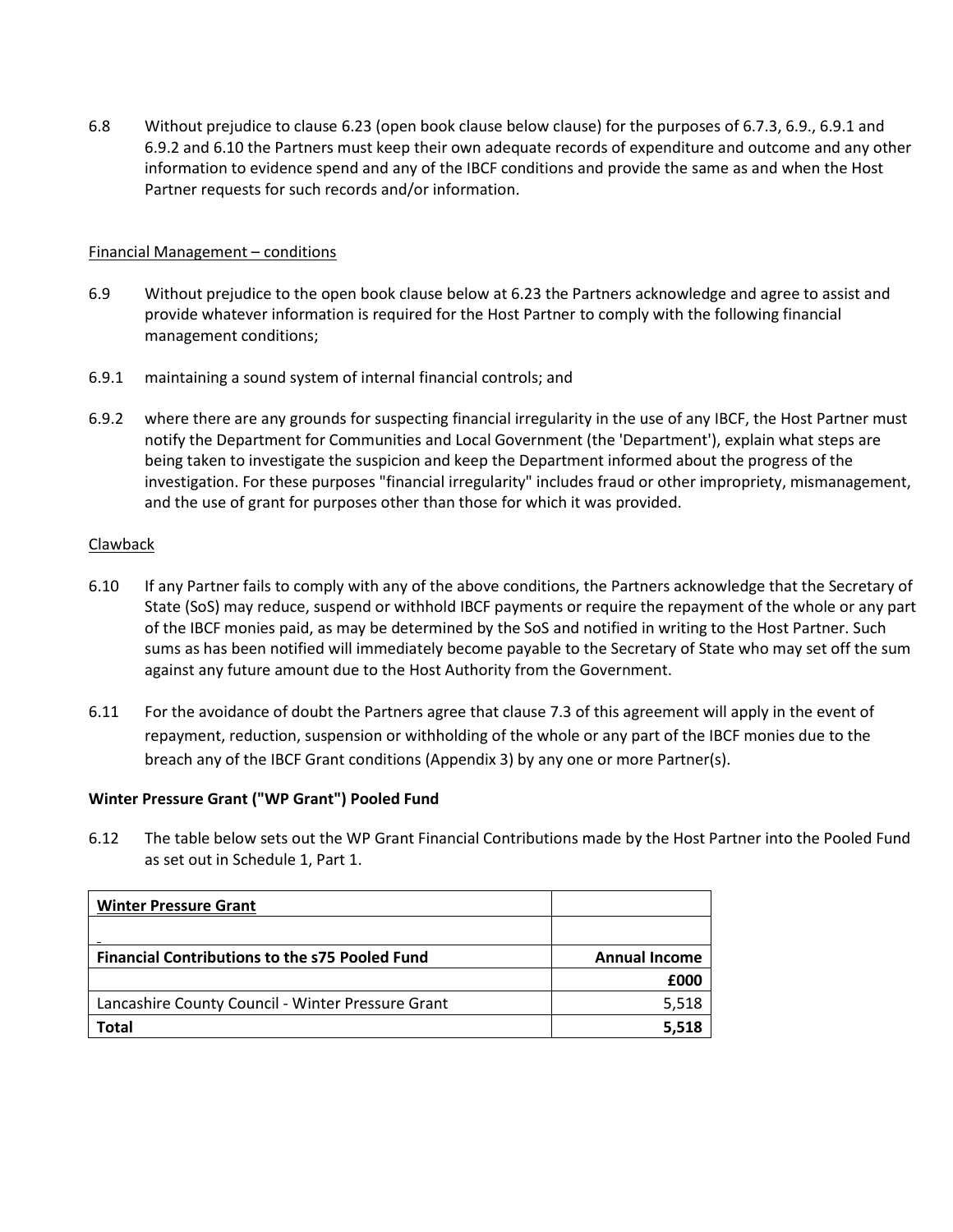#### **Winter Pressure Grant Conditions**

**6.13** The WP Grant conditions are set out at Appendix 3 'The Winter Pressures (Revenue) Grant Determination (2019-20) No. 31/3696' and the Partners in consideration of receiving WP Grant monies acknowledge and agree to comply with the terms of the WP Grant conditions therein (as applicable) and below.

#### Use of the Grant - conditions

- 6.14 The Partners acknowledge that the WP Grant paid to the Host Partner may be used only for the purposes of supporting the local health and care system to manage demand pressures on the NHS with particular reference to seasonal winter pressures including on interventions which support people to be discharged from hospital, who would otherwise be delayed, with the appropriate social care support in place, and which help promote people's independence.
- 6.15 The Partners acknowledge and agree to assist and provide whatever information that is required for the Host Partner to achieve the following:
	- 6.15.1 pool the WP Grant into the local Better Care Fund;
	- 6.15.2 work with the relevant CCG and providers to meet National Condition 4 (Managing Transfers of Care) in the 2019-20 Better Care Fund Policy Framework and Planning Requirements; and
	- 6.15.3 provide quarterly reports as required through the Better Care Fund (BCF).
- 6.16 Without prejudice to clause 6.2.3 (open book clause above) for the purposes of 6.15.3, 6.17, 6.17.1 and 6.17.2 and 6.18 the Partners must keep their own adequate records of expenditure and outcome and any other information to evidence spend and any of the WP Grant conditions and provide the same as and when the Host Partner requests for such records and/or information.

#### Financial Management – conditions

- 6.17 Without prejudice to the open book clause below at 6.23 the Partners acknowledge and agree to assist and provide whatever information is required for the Host Partner to comply with the following financial management conditions;
- 6.17.1 maintaining a sound system of internal financial controls; and
- 6.17.2 where there are any grounds for suspecting financial irregularity in the use of any WP Grant, the Host Partner must notify the Department for Communities and Local Government (the 'Department'), explain what steps are being taken to investigate the suspicion and keep the Department informed about the progress of the investigation. For these purposes "financial irregularity" includes fraud or other impropriety, mismanagement, and the use of grant for purposes other than those for which it was provided.

#### Clawback - breach of conditions

6.18 If any Partner fails to comply with any of the above conditions (and as set out in appendix x), the Partners acknowledge that the Secretary of State (SoS) may reduce, suspend or withhold WP Grant payments or require the repayment of the whole or any part of the WP Grant monies paid, as may be determined by the SoS and notified in writing to the Host Partner. Such sums as has been notified will immediately become payable to the Secretary of State who may set off the sum against any future amount due to the Host Authority from the Government.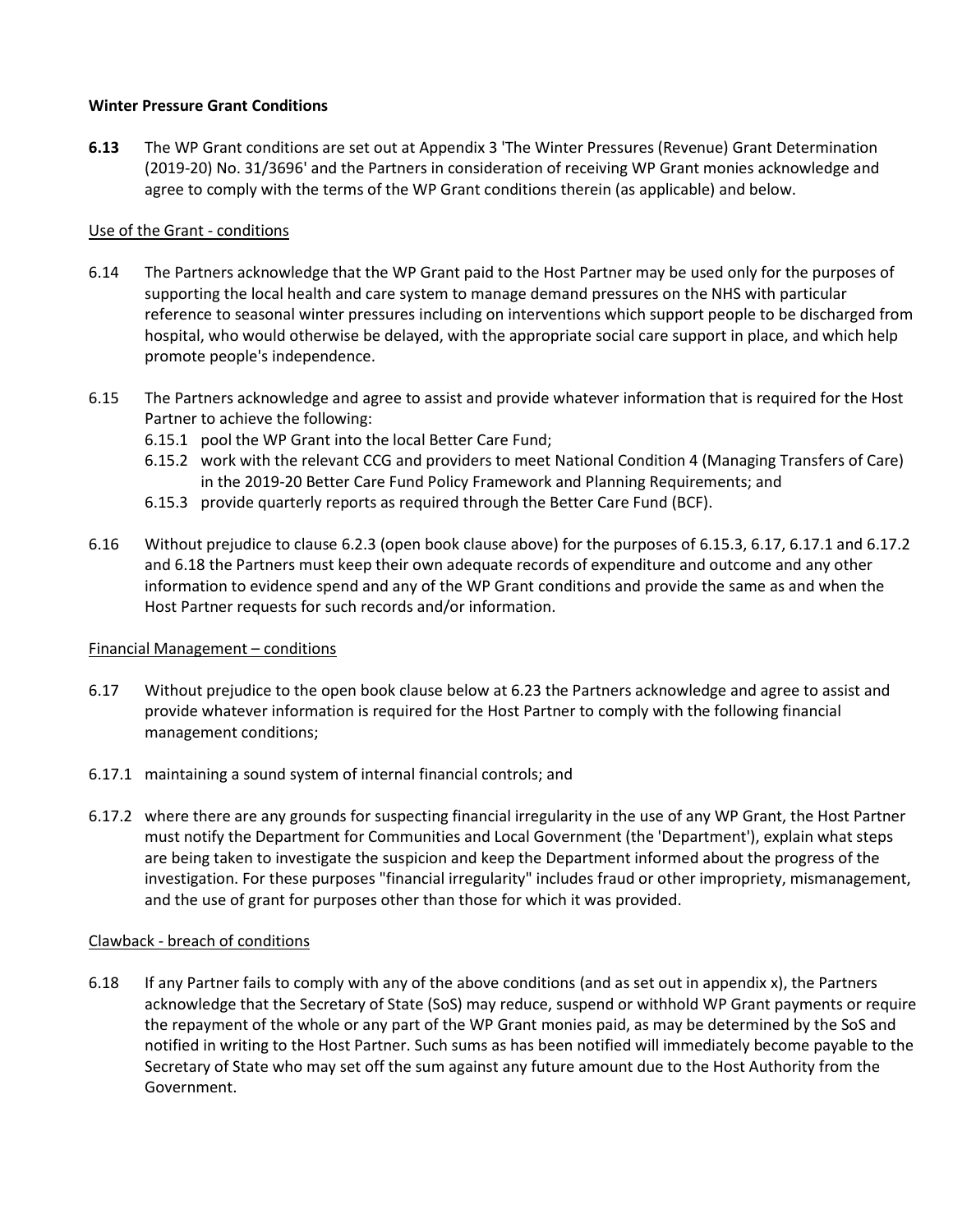6.19 For the avoidance of doubt the Partners agree that clause 7.3 of this agreement will apply in the event of repayment, reduction, suspension or withholding of the whole or any part of the WP Grant monies due to the breach any of the WP Grant conditions Annex 4) by any one or more Partner(s).

#### **Pooled Fund (BCF, IBCF and WP Grant) continued**

- 6.20 The Pooled Fund will be used solely for commissioning those Services set out in Appendix 2 BCF Plan.
- 6.21 Each Partner will be responsible for adhering to its own standing orders and financial or accounting requirements in respect of the Financial Contributions any expenditure charged by it to the Pooled Fund. The Host Partner shall be entitled to assume that in its dealings with each of the other Partners that they have at all times complied in full with their respective internal governance arrangements and is under no obligation at any time to take steps ensure the other Partners' compliance in this regard.
- 6.22 Lead Commissioning Arrangements outlined in Appendix 2 BCF Plan will continue for the duration of this Agreement. The responsibility for payment to Providers will remain with the respective Lead Commissioner for each individual Scheme.
- 6.23 Each Partner shall maintain and report on complete and accurate financial and non-financial information on an open book policy basis such that ensures transparency and which is sufficient to enable the Host Partner to provide the Advancing Integration Board with regular (at least Quarterly) financial and non-financial reports on:
	- a) full funding and spend on the Pooled Fund in order to ensure that each funded scheme offers best value and does not duplicate effort or costs currently expended by each Partner;
	- b) IBCF which is sufficient to demonstrates whether or not the IBCF Grant Conditions set out at clauses 6.5 to 6.11 and Annex 3 in this Agreement have been complied with; and
	- c) WP Grant which is sufficient to demonstrates whether or not the WP Grant conditions set out in Annex 3 and clauses 6.5 to 6.11 in this Agreement have been complied with.
- 6.24 The Advancing Integration Board shall have overall responsibility for performance managing and monitoring actual income and expenditure in relation to the Pooled Fund. The Host Partner (or its delegated agent) will provide regular financial and non-financial reports to the Advancing Integration Board and each Partner (at least Quarterly), using information from its accounting system and/or information provided by each Partner or Agent, where appropriate and to be able as required under clause 6.23 above.
- 6.25 The Advancing Integration Board shall consider forecasts of income and expenditure as against the predicted Year End position from the Second Quarter of the Agreement and shall identify any potential costs pressures relating to individual Schemes and/or a Pooled Fund. The Advancing Integration Board shall consider whether any reasonable mitigating actions can be taken to limit a possible overspend on any Pooled Fund. The Advancing Integration Board may recommend to any Lead Commissioner that it report a predicted overspend to that Partner's management in accordance with its internal governance procedures.
- 6.26 The Advancing Integration Board shall have overall responsibility for scheme evaluation and review to allow for flexibility of the Pooled Fund which could result in recommended changes (changes in value from scheme to scheme, partner to partner or changing the nature of the purpose of the schemes) to the HWB.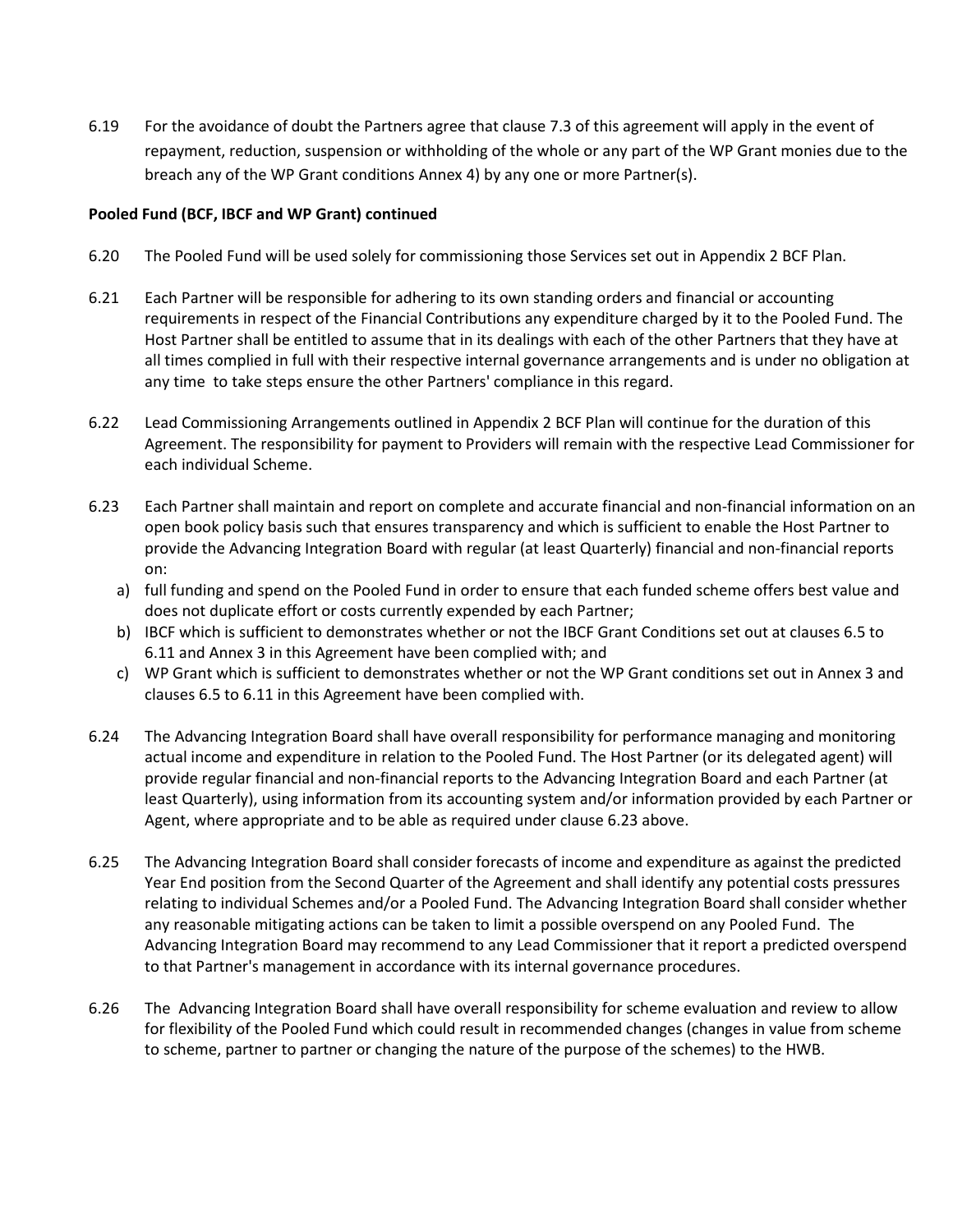- 6.27 All reports submitted to the Advancing Integration Board pursuant to clause 6 shall be supported by appropriate activity reports.
- 6.28 Each Partner shall bear its own operational costs incurred in respect of non-Pooled Fund services/activity and no such expense shall be met from the Pooled Fund.
- 6.29 Each Partner shall comply with the reporting requirements relating to individual Schemes for which that Partner is the Lead Commissioner, using the formats for finance and performance illustrated at Schedule 1, Part 2 along with a performance management framework which shall be developed by the Advancing Integration Board and circulated to all Partners.
- 6.30 The Host Partner will provide the information required for the year end accounts to each Partner and its auditors, where appropriate.
- 6.31 The internal auditor of the Host Partner will conduct an internal audit of the Pooled Fund and will include its audit plans in relation to the Pooled Fund as part of a report to the Audit Committee of the Host Partner. Any internal audit of the Pooled Fund shall form part of the audit plan of the Host Authority.
- 6.32 The external auditor of the Host Partner will be responsible for the external audit of the Pooled Fund. It will agree its audit plans in relation to the Pooled Fund with the Audit Committee of the Host Partner.
- 6.33 Copies of all audit reports in relation to the pool budget will be made available to the Lancashire Health and Wellbeing Board and to each Party to this agreement.
- 6.34 The Partners shall each co-operate in the prompt provision of information, and access to premises and staff, to ensure compliance with any statutory inspection requirements, or any other monitoring or scrutiny requirement. The Partners shall implement recommendations arising from these inspections, where appropriate.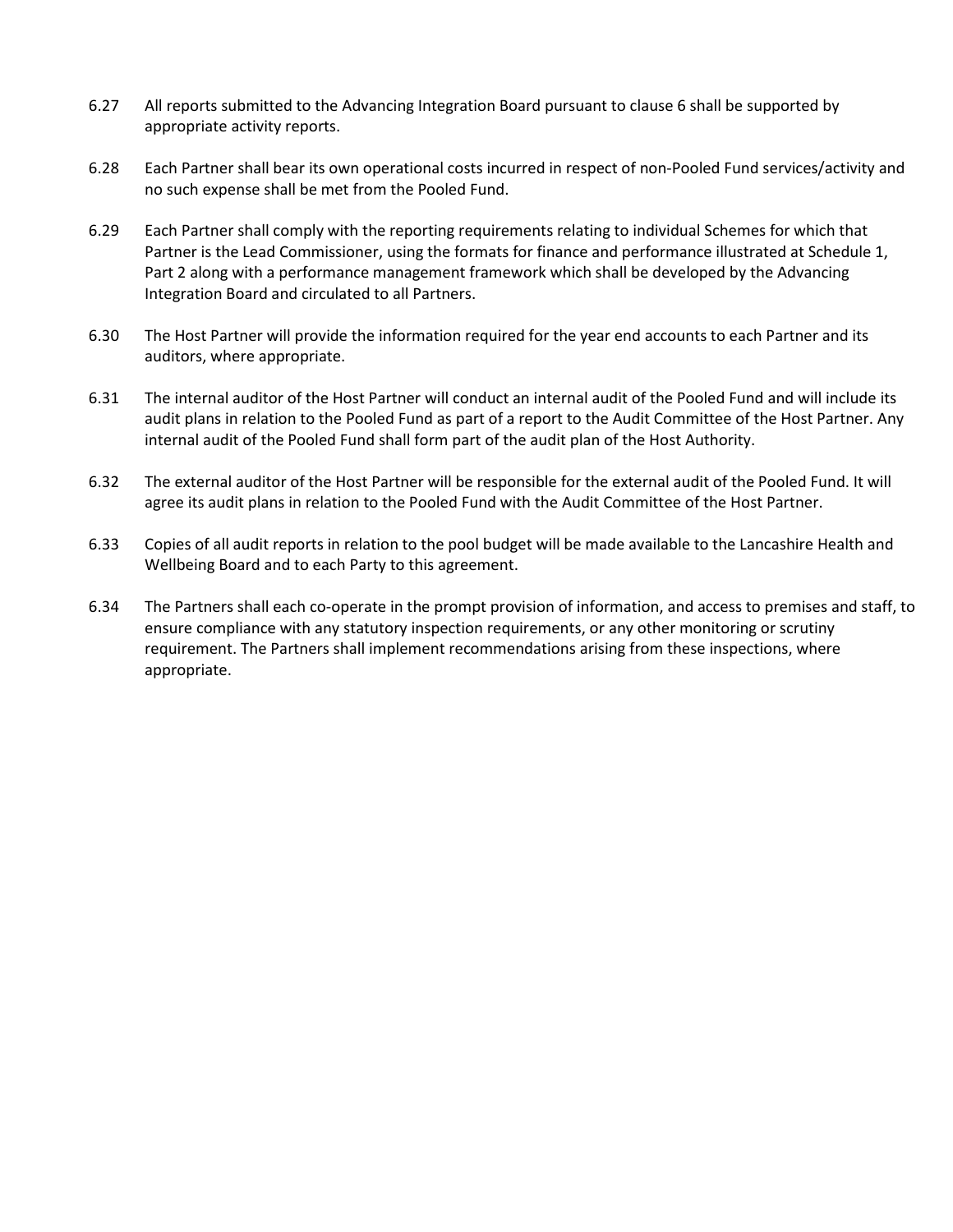#### **7. RISK AND INDEMNITIES**

- 7.1. Each Partner when acting as Lead Commissioner will manage the risk, of the relevant Individual Scheme, in accordance with current contractual arrangements. Including meeting the cost of any Overspend arising in relation to that Individual Scheme, unless agreed in accordance with the Risk Sharing Agreement (at Schedule 8). Where an Individual Scheme is underspent at Year End the Lead Commissioner for that Individual Scheme shall be entitled to retain the underspent sums provided that in considering whether the Individual Scheme is underspent the Lead Commissioner takes account of any sums committed but not yet spent during that Financial Year.
- 7.2 Each Partner shall inform the Advancing Integration Board of any risks identified in relation to the Pooled Fund or to an Individual Scheme. The Partners shall develop a recovery plan for addressing risks and where appropriate for ensuring that steps are taken to balance the Pooled Fund.
- 7.3 Each Partner (the "Indemnifying Partner") shall indemnify and keep indemnified the other Partner (the "Indemnified Partner") against all actions, proceedings, costs, claims, demands, liabilities, losses and expenses whatsoever, whether arising in tort (including negligence), default or breach of this Agreement, to the extent that any loss or claim is due to the breach of contract, negligence, wilful default or fraud of the Indemnifying Partner , the Indemnifying Partner's employees, or any of its Representatives or sub-contractors, except to the extent that the loss or claim is directly caused by or directly arises from the negligence, breach of this Agreement, or applicable Law by or on the part of the Indemnified Partner or its Representatives.

## **8. LIABILITIES**

- 8.1 Subject to clause 8.2, no Partner shall be liable to the other Partners for claims by third parties arising from any acts or omissions of the other Partners in connection with the Services before the Commencement Date.
- 8.2 Liabilities arising from Services provided or commissioned under the Previous Section 75 Agreements shall remain with the Host Partner or lead partner for the Service under the relevant agreement.
- 8.3 Each Partner shall, at all times, take all reasonable steps to minimise and mitigate any loss or damage for which that Partner is entitled to bring a claim against the other Partner under this Agreement.

## **9. TERMINATION & DEFAULT**

- 9.1 An Individual Scheme may be terminated in accordance with the terms set out in the relevant Scheme Specification provided that each Partner shall ensure that the Better Care Fund requirements continue to be met.
- 9.2 If any Partner ("Relevant Partner") fails to meet any of its obligations under this Agreement, the other Partners (acting jointly) may by notice require the Relevant Partner to take such reasonable action within a reasonable timescale as the other Partners may specify to rectify such failure. Should the Relevant Partner fail to rectify such failure within such reasonable timescale, the matter shall be referred for resolution in accordance with Clause 10.
- 9.3 Termination of this Agreement (whether by effluxion of time or otherwise) shall be without prejudice to the Partners" rights in respect of any antecedent breach.
- 9.4 Upon termination of this Agreement for any reason whatsoever the following shall apply: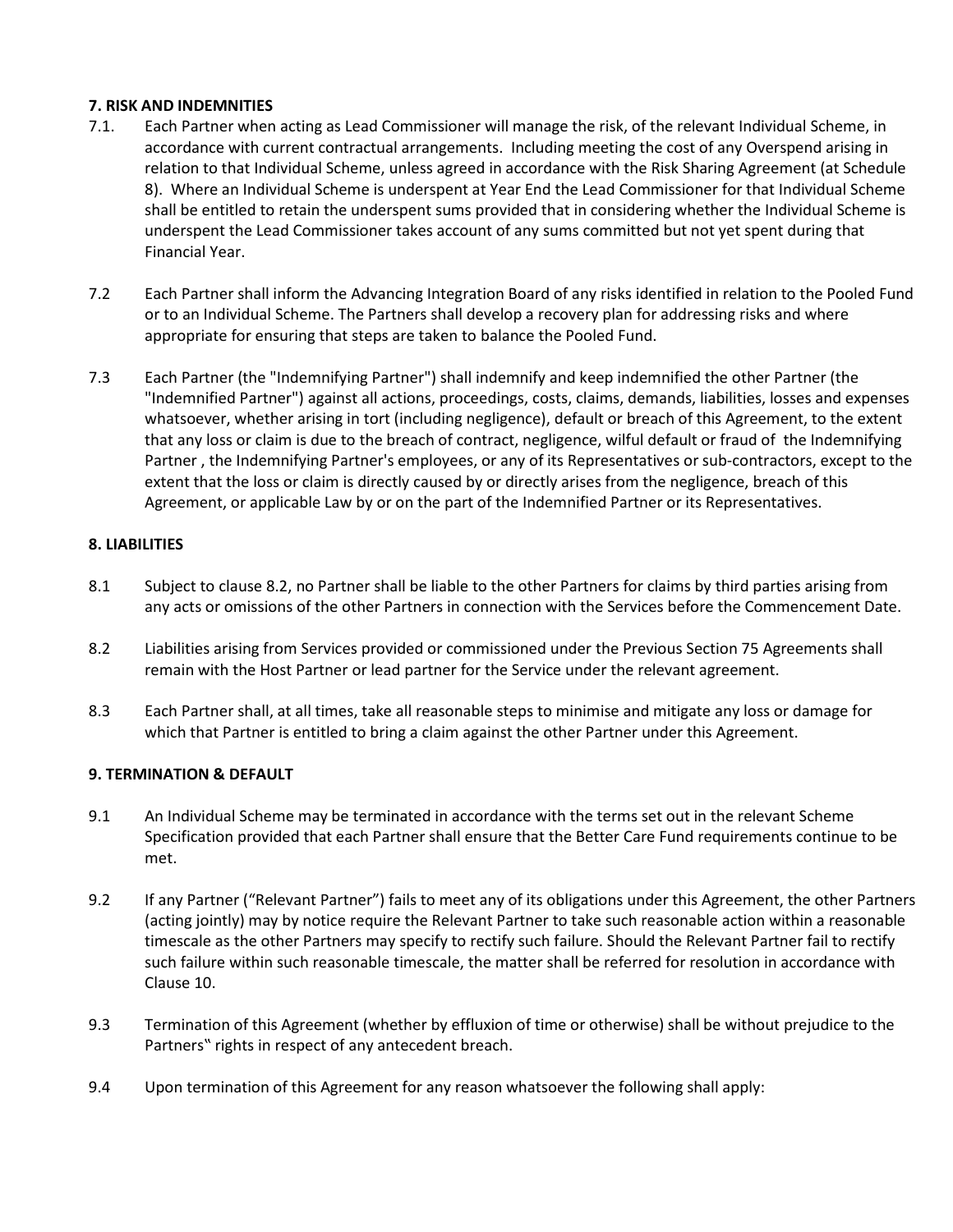- 9.4.1 the Partners agree that they will work together and co-operate to ensure that the winding down and disaggregation of the integrated and joint activities to the separate responsibilities of the Partners is carried out smoothly and with as little disruption as possible to service users, employees, the Partners and third parties, so as to minimise costs and liabilities of each Partner in doing so;
- 9.4.2 where a Partner acting as Lead Commissioner has entered into a Service Contract which continues beyond termination of this Agreement, each Partner shall continue to contribute to the Contract Price in accordance with the Approved Contribution for that Service and will enter into all appropriate legal documentation required in respect of this;
- 9.4.3 A Partner acting as the Lead Commissioner for an Individual Scheme shall make reasonable endeavours to amend or terminate a Service Contract relating to that individual Scheme (which shall for the avoidance of doubt not include any act or omission that would place the Lead Commissioner in breach of the Service Contract) where the other Partners request this in writing provided that the Lead Commissioner shall not be required to make any payment to the Provider in order to agree such amendment or termination ("Termination Payment") unless the Partners shall have agreed in advance how such Termination Payment shall be funded.
- 9.4.4 Where a Service Contract held by a Lead Commissioner relates wholly or in part to another Partner's Functions then provided that the Service Contract makes provision for such an event, the other Partners may request that the Lead Commissioner assigns the Service Contract to the Partner responsible for the relevant Functions.
- 9.4.5 The Partnership Board shall continue to operate for the purposes of Functions associated with this Agreement for the duration of any Service Contracts and/or commitments arising out of or in connection with this Agreement; and
- 9.4.6 Termination of this Agreement shall have no effect on the liability of any rights or remedies of either Partner already accrued, prior to the date upon which such termination takes effect.

#### **10. DISPUTE RESOLUTION**

- 10.1 In the event of a dispute between the Partners arising out of this Agreement, a Partner may serve written notice of the dispute on another Partner, setting out full details of the dispute.
- 10.2 The Authorised Officer of the affected Partners shall meet in good faith as soon as possible and in any event within seven (7) days of notice of the dispute being served pursuant to Clause 10.1, at a meeting convened for the purpose of resolving the dispute.
- 10.3 If the dispute remains unsettled after the meeting detailed in Clause 10.2 has taken place, the Partner's respective chief executives or nominees shall meet in good faith as soon as possible after the relevant meeting and in any event with fourteen (14) days of the date of the meeting, for the purpose of resolving the dispute.
- 10.4 If the dispute remains unsettled after the meeting detailed in Clause 10.3 has taken place, then the affected Partners will attempt to settle such dispute by mediation in accordance with the CEDR Model Mediation Procedure or any other model mediation procedure as agreed by the Partners. To initiate mediation, a Partner may give notice in writing (a "Mediation Notice") to another Partner or Partners involved in the dispute requesting mediation of the dispute and shall send a copy thereof to CEDR or an equivalent mediation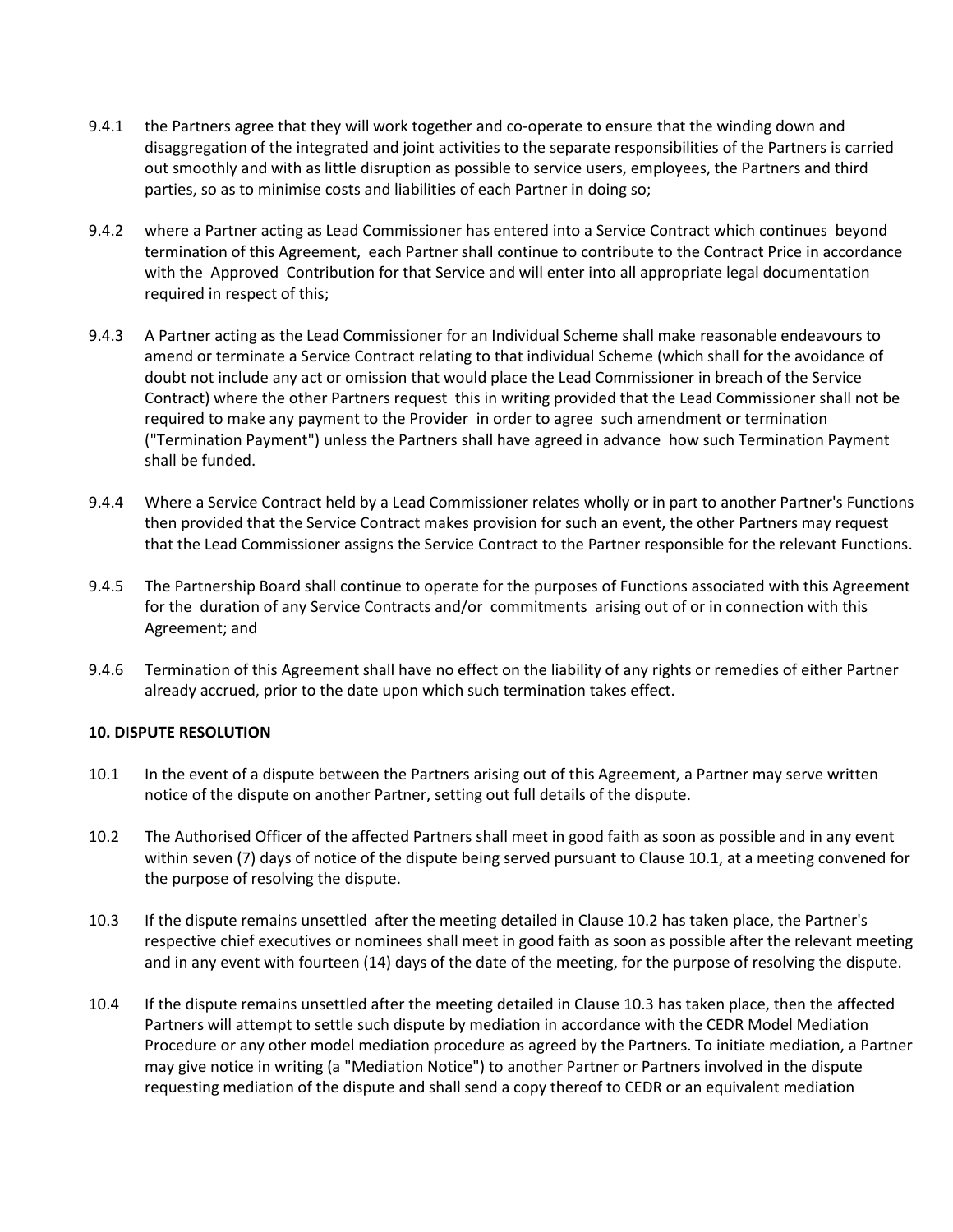organisation as agreed by the Partners asking them to nominate a mediator. The mediation shall commence within twenty (20) Working Days of the Mediation Notice being served. No Partner affected by the dispute and involved in the mediation will terminate such mediation until each of them has made its opening presentation and the mediator has met each of them separately for at least one (1) hour. Thereafter, paragraph 14 of the Model Mediation Procedure will apply (or the equivalent paragraph of any other model mediation procedure agreed by the Partners). The affected Partners will each co-operate with any person appointed as mediator, providing him with such information and other assistance as he shall require and will pay his costs as he shall determine or in the absence of such determination such costs will be shared equally.

- 10.5 Nothing in the procedure set out in this Clause shall in any way affect a Partner's right to terminate this Agreement in accordance with any of its terms or take immediate legal action.
- 10.6 A Partner not affected by the dispute shall not be obliged to participate in the dispute resolution procedure set out in this clause 10. In clause 10 any reference to a "Partner" or "Partners" shall unless the meaning is otherwise clear, refer to a Partner affected by the dispute.

#### **11. NOTICES**

- 11.1 Notices shall be in writing and shall be sent to the other Partner marked for the attention of the chief executive (or equivalent) or another person duly notified by the Partner for the purposes of serving notices on that Partner, at the address set out for the Partner in this Agreement.
- 11.2 Notices may be sent by first class mail. Correctly addressed notices sent by first class mail shall be deemed to have been delivered 72 hours after posting.

#### **12. FORCE MAJEURE**

- 12.1 No Partner shall be entitled to bring a claim for a breach of obligations under this Agreement by any other Partners or incur any liability to the other Partners for any Losses incurred by that Partner to the extent that a Force Majeure Event occurs and it is prevented from carrying out its obligations by that Force Majeure Event.
- 12.2 On the occurrence of a Force Majeure Event, the Affected Partner shall notify the other Partners as soon as practicable. Such notification shall include details of the Force Majeure Event, including evidence of its effect on the obligations of the Affected Partner.
- 12.3 If the Force Majeure Event continues for a period of more than sixty (60) days, any Partner shall have the right to terminate the Agreement by giving fourteen (14) days written notice of termination review to the other Partner. For the avoidance of doubt, no compensation shall be payable by either Partner as a direct consequence of this Agreement being terminated in accordance with this Clause 12.3.

#### **13. CONFIDENTIALITY**

13.1 In respect of any Confidential Information a Partner receives from another Partner (the "Discloser") and subject always to the remainder of this Clause 13, each Partner (the "Recipient") undertakes to keep secret and strictly confidential and shall not disclose any such Confidential Information to any third party, without the Discloser's prior written consent provided that: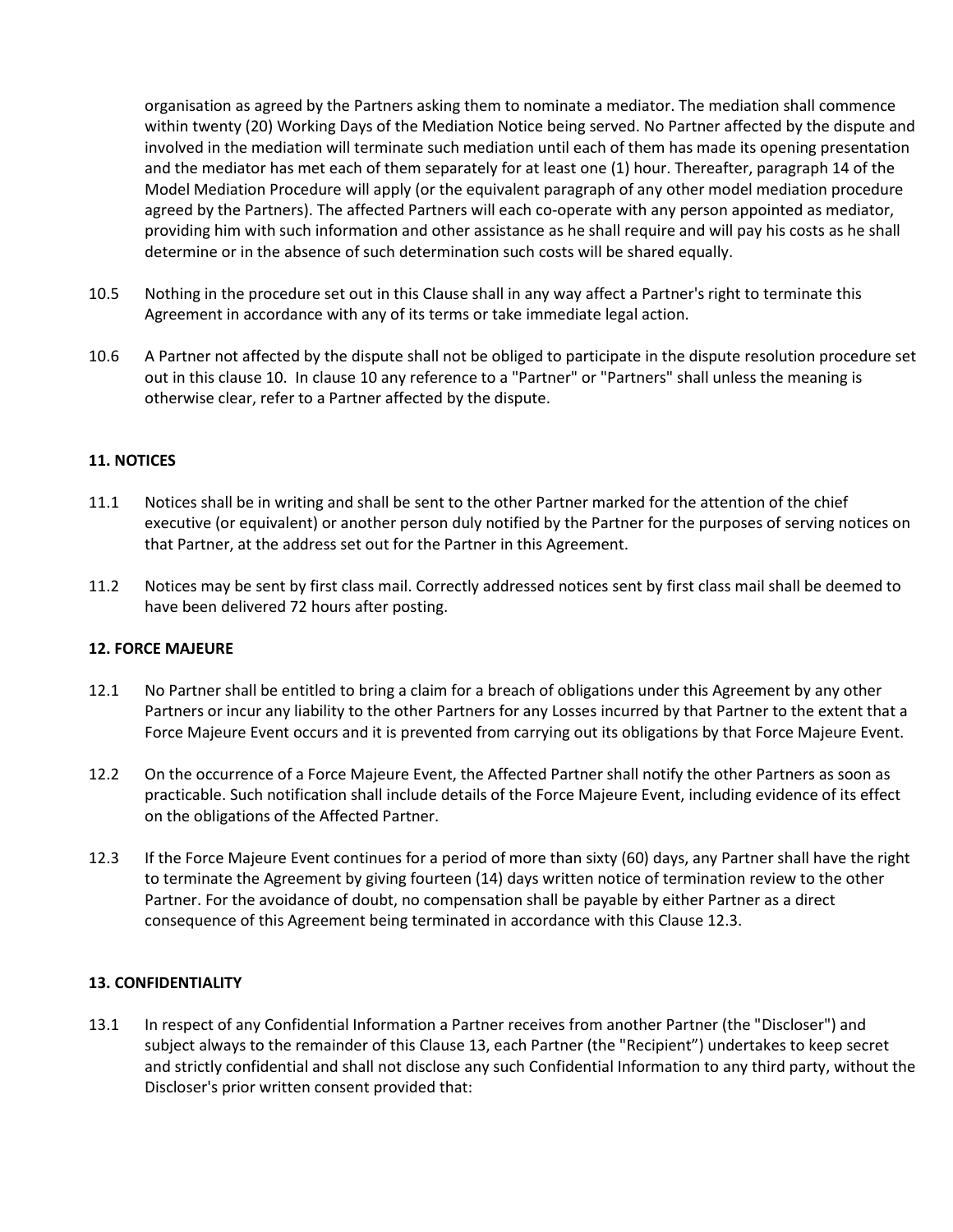- 13.1.1 The Recipient shall not be prevented from using any general knowledge, experience or skills which were in its possession prior to the Commencement Date; and
- 13.1.2 The provisions of this Clause 13 shall not apply to any Confidential Information which:

(a) Is in or enters the public domain other than by breach of the Agreement or other act or omission of the Recipient; or

- (b) Is obtained by a third party who is lawfully authorised to disclose such information.
- 13.2 Nothing in this Clause 13 shall prevent the Recipient from disclosing Confidential Information where it is required to do so in fulfilment of statutory obligations or by judicial, administrative, governmental or regulatory process in connection with any action, suit, proceedings or claim or otherwise by applicable Law.
- 13.3 Each Partner:
- 13.3.1 May only disclose Confidential Information to its employees and professional advisors to the extent strictly necessary for such employees to carry out their duties under the Agreement; and
- 13.3.2 will ensure that, where Confidential Information is disclosed in accordance with Clause 13.3.1, the recipient(s) of that information is made subject to a duty of confidentiality equivalent to that contained in this Clause 13;
- 13.3.3 Shall not use Confidential Information other than strictly for the performance of its obligations under this Agreement.

#### **14. EQUALITY DUTIES**

The Partners acknowledge their respective duties under equality legislation to eliminate unlawful discrimination, harassment and victimisation, and to advance equality of opportunity and foster good relations between different groups.

#### **15. FREEDOM OF INFORMATION**

The Partners acknowledge that each is subject to the requirements of FOIA and the EIR, and shall assist and cooperate with one another to enable each Partner to comply with these information disclosure requirements, where necessary.

#### **16. DATA PROTECTION AND INFORMATION SHARING**

16.1 The Partners acknowledge that each Partner for the purposes of the Data Protection Legislation is itself the Controller and the Processor (as appropriate) and each Partner shall (and shall procure that any of its representatives involved in the provision of the Services shall) comply with the Data Protection Legislation. Partners shall duly observe all of their obligations under the Data Protection Legislation, which arise in connection with this Agreement.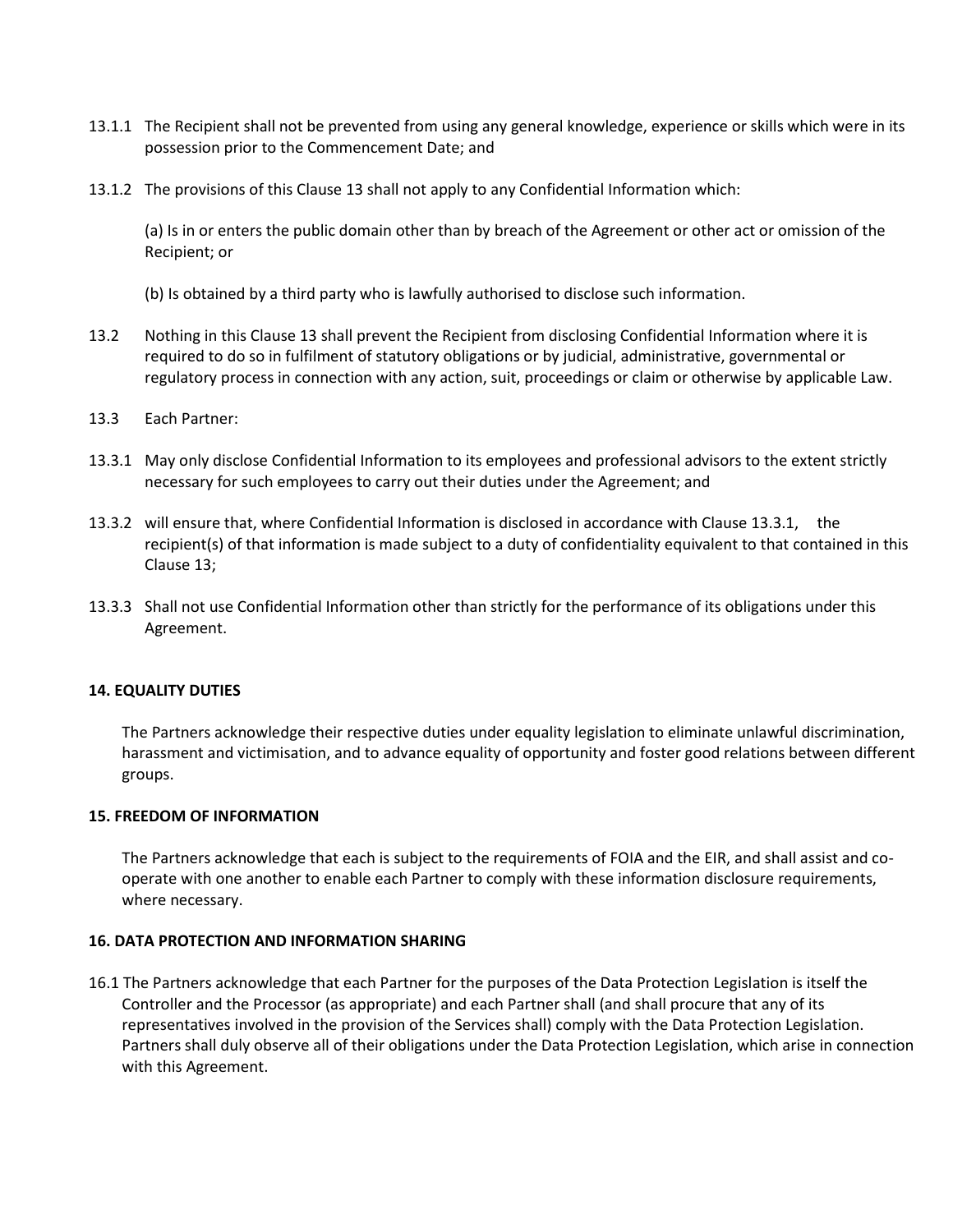- 16.2 The Partners shall share information about Service Users to improve the quality of care and enable integrated working. The Partners shall adhere to the Information Sharing Protocol when sharing information under this Agreement.
- 16.3 The Partners agree that they will each cooperate with each other to enable any Partner receiving a request for information under the 2000 Act or the 2004 Regulations to respond to a request promptly and within the statutory timescales. This cooperation shall include but not be limited to finding, retrieving and supplying information held, directing requests to other Partners as appropriate and responding to any requests by the Partner receiving a request for comments or other assistance.
- 16.4 Any and all agreements between the Partners as to confidentiality shall be subject to their duties under the 2000 Act and 2004 Regulations. No Partner shall be in breach of Clause 16 if it makes disclosures of information in accordance with the 2000 Act and/or 2004 Regulations

#### **17. INSURANCE**

Each Partner shall effect and maintain a policy or policies of insurance, providing an adequate level of cover for liabilities arising under any indemnity in this Agreement.

#### **18. PUBLICITY**

The Partners shall use reasonable endeavours to consult one another before making any press announcements concerning the Services or the discharge of either Partner's Functions under this Agreement.

#### **19. NO PARTNERSHIP**

Nothing in this Agreement shall be construed as constituting a legal partnership between the Partners or as constituting either Partner as the agent of the other for any purpose whatsoever, except as specified by the terms of this Agreement.

#### **20. THIRD PARTY RIGHTS**

No one other than a party to this agreement, their successors and permitted assignees, shall have any right to enforce any of its terms.

#### **21. ASSIGNMENT AND SUBCONTRACTING**

No party shall assign, transfer, mortgage, charge, subcontract, declare a trust over or deal in any other manner with any or all of its rights and obligations under this agreement without the prior written consent of the other parties.

#### **22. SEVERABILITY**

If any provision or part-provision of this Agreement is or becomes invalid, illegal or unenforceable, it shall be deemed modified to the minimum extent necessary to make it valid, legal and enforceable. If such modification is not possible, the relevant provision or part-provision shall be deemed deleted. Any modification to or deletion of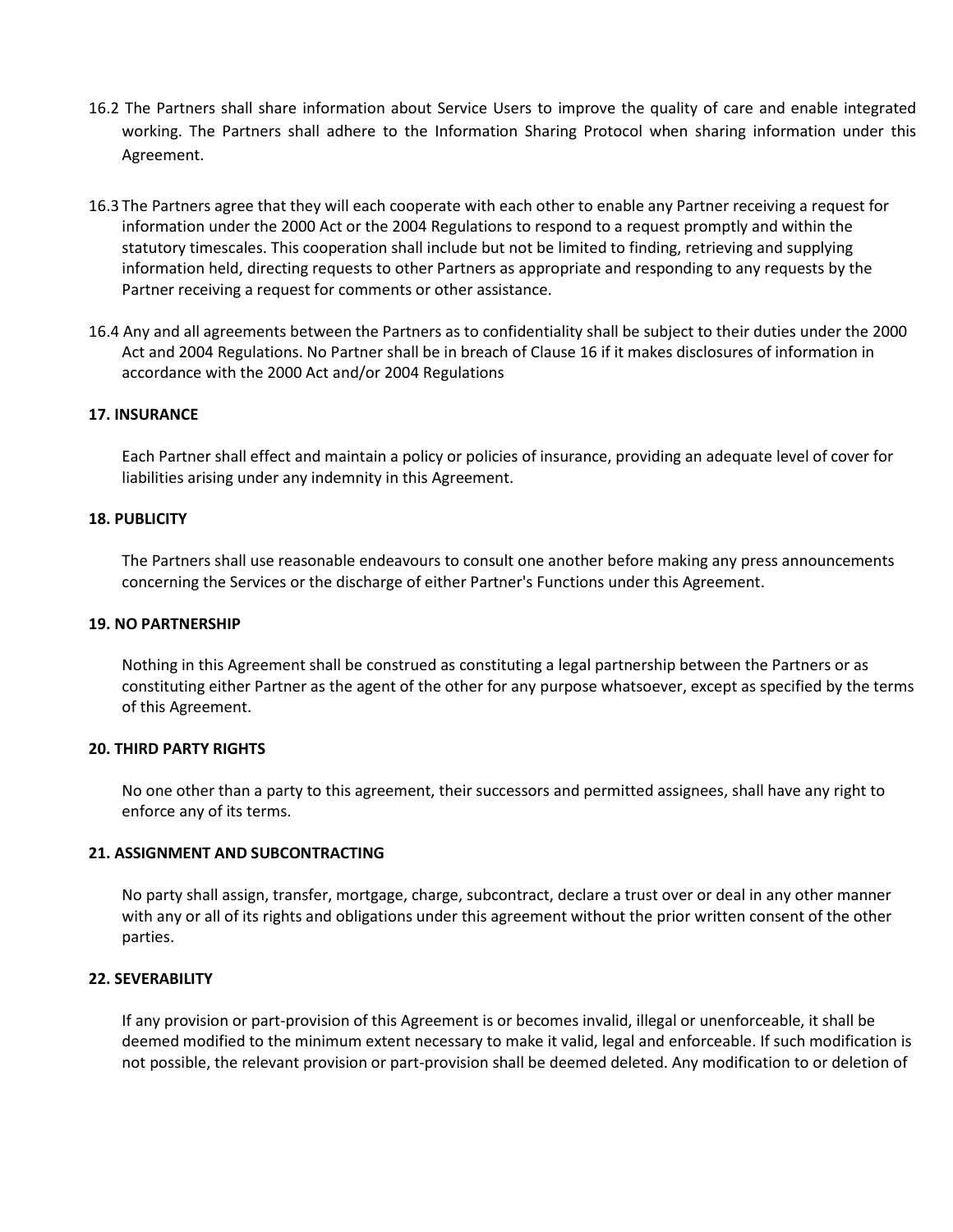a provision or part-provision under this clause shall not affect the validity and enforceability of the rest of this Agreement.

#### **23. WAIVER**

- 23.1 The failure of either Partner to enforce any of the provisions of this Agreement at any time or for any period of time shall not be construed to be a waiver of any such provision and shall in no matter affect the right of that Partner thereafter to enforce such provision.
- 23.2 No waiver in any one or more instances of a breach of any provision of this Agreement shall be deemed to be a further or continuing waiver of such provision in other instances.

#### **24. ENTIRE AGREEMENT**

This Agreement, the Schedules and the documents annexed to it or otherwise referred to in it contain the whole agreement between the parties relating to the subject matter of it and supersede all prior agreements, arrangements and understandings between the parties relating to that subject matter.

#### **25. GOVERNING LAW AND JURISDICTION**

Subject to clause 10, this Agreement and any dispute or claim arising out of or in connection with it or its subject matter shall be governed by and construed in accordance with the law of England and the Partners irrevocably agree that the courts of England shall have exclusive jurisdiction to settle any dispute or claim that arises out of or in connection with this Agreement.

#### **26. FAIR DEALINGS**

The Partners recognise that it is impracticable to make provision for every contingency which may arise during the life of this Agreement and they declare it to be their intention that this Agreement shall operate between them with fairness and without detriment to the interests of either of them and that if in the course of the performance of this Agreement, unfairness to either of them does or may result then the other shall use its reasonable endeavours to agree upon such action as may be necessary to remove the cause or causes of such unfairness.

#### **27. COUNTERPARTS**

- 27.1 This Deed may be executed and delivered in any number of counterparts, each of which so executed will be an original, but together will constitute one and the same instrument.
- 27.2 Delivery of an executed signature page of a counterpart in AdobeTM Portable Document Format (PDF) or other agreed form sent by email shall take effect as delivery of an executed counterpart of this Deed. If this method is adopted, without prejudice to the validity of such agreement, each party shall provide the other with the original of such page as soon as reasonably practicable thereafter.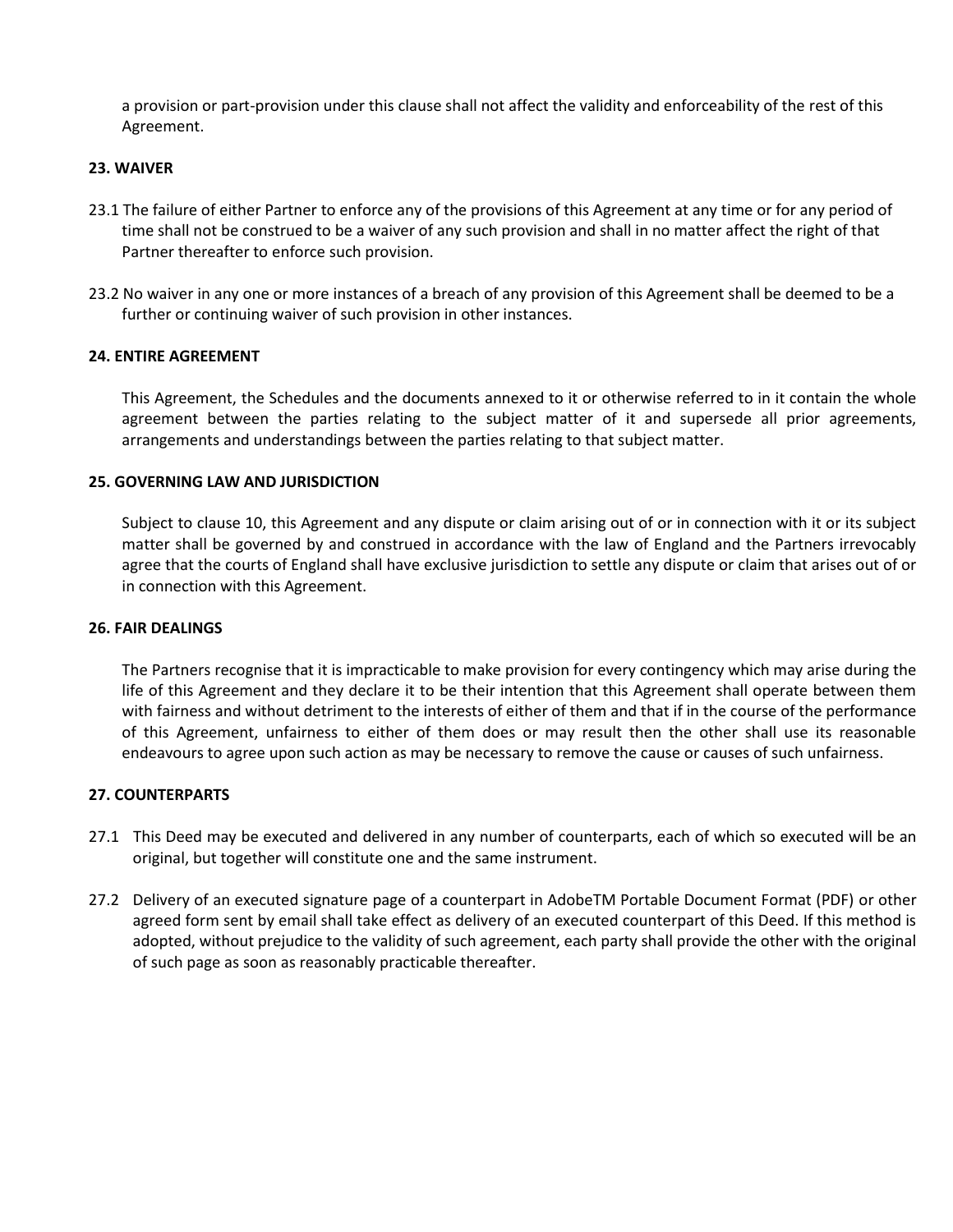**IN WITNESS WHEREOF** this Agreement has been executed by the Partners as a Deed on the date of this Agreement

**EXECUTED as DEED by the affixing of THE COMMON SEAL** of **THE LANCASHIRE COUNTY COUNCIL**  was hereunto affixed in the presence of:

Authorised Signatory

**EXECUTED as DEED by the affixing of THE COMMON SEAL** of **THE NHS CHORLEY & SOUTH RIBBLE CLINICAL COMMISSIONING GROUP** was affixed to this Deed

Authorised Signatory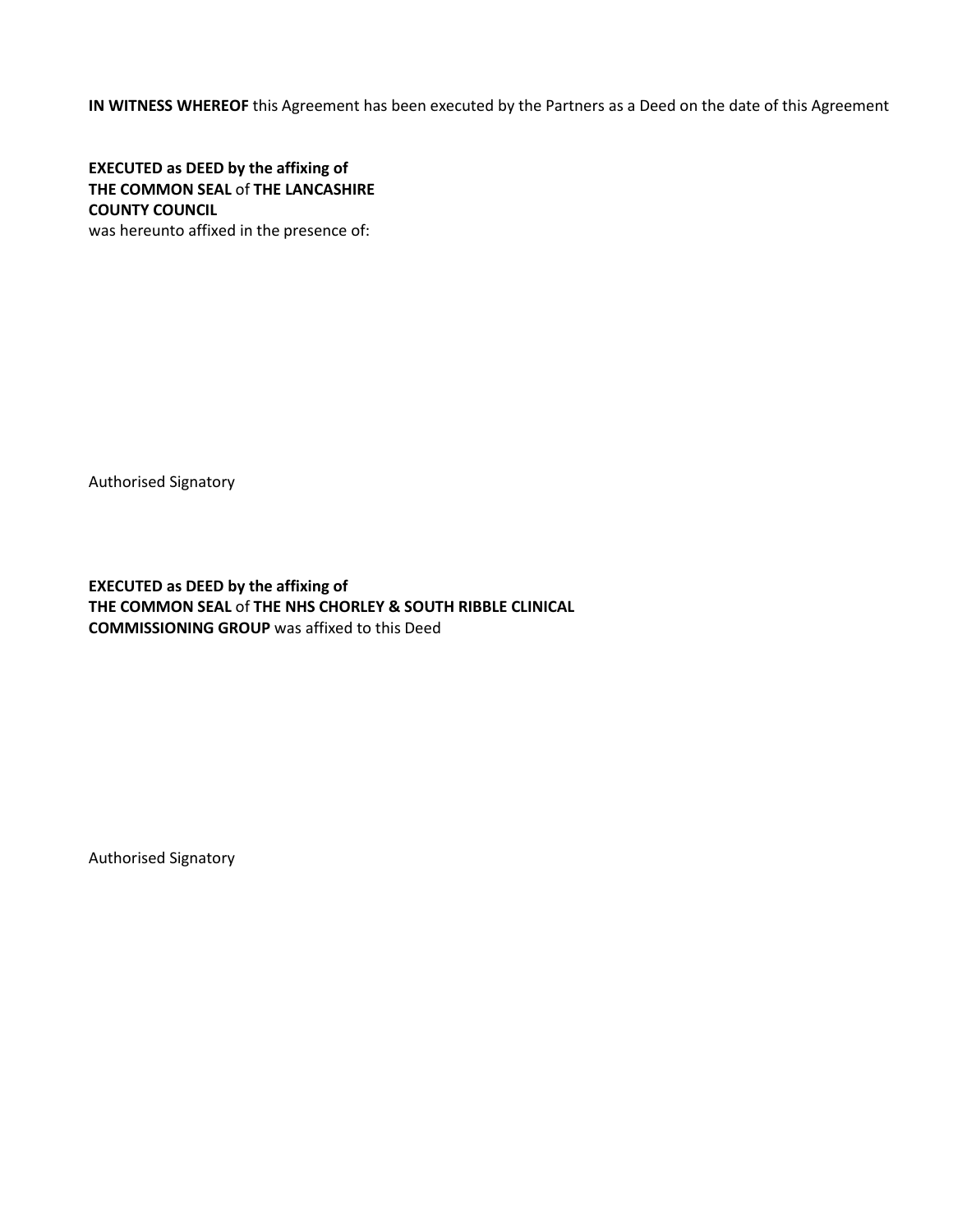## **EXECUTED as DEED by the affixing of THE COMMON SEAL** of **THE NHS EAST LANCASHIRE CLINICAL COMMISSIONING GROUP** was affixed to this Deed

Julie Huger

Authorised Signatory – **Dr Julie Higgins, Chief Officer – 04.05.2021**

**EXECUTED as DEED by the affixing of THE COMMON SEAL** of **THE NHS FYLDE & WYRE CLINICAL COMMISSIONING GROUP** was affixed to this Deed

Authorised Signatory

**EXECUTED as DEED by the affixing of THE COMMON SEAL** of **THE NHS GREATER PRESTON CLINICAL COMMISSIONING GROUP** was affixed to this Deed

Authorised Signatory

**EXECUTED as DEED by the affixing of THE COMMON SEAL** of **THE NHS MORECAMBE BAY CLINICAL COMMISSIONING GROUP** was affixed to this Deed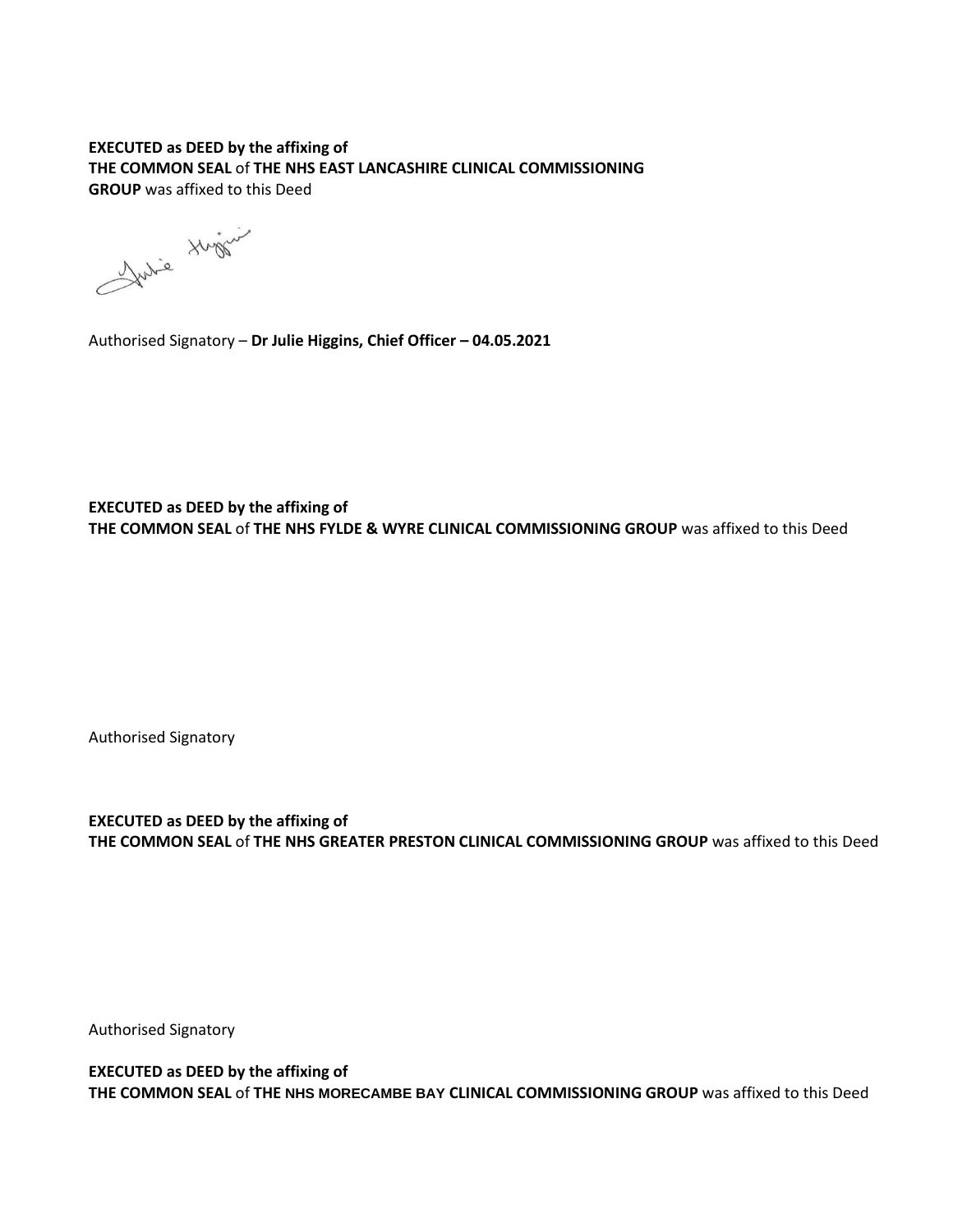Authorised Signatory

**EXECUTED as DEED by the affixing of THE COMMON SEAL** of **THE NHS WEST LANCASHIRE CLINICAL COMMISSIONING GROUP** was affixed to this Deed

Authorised Signatory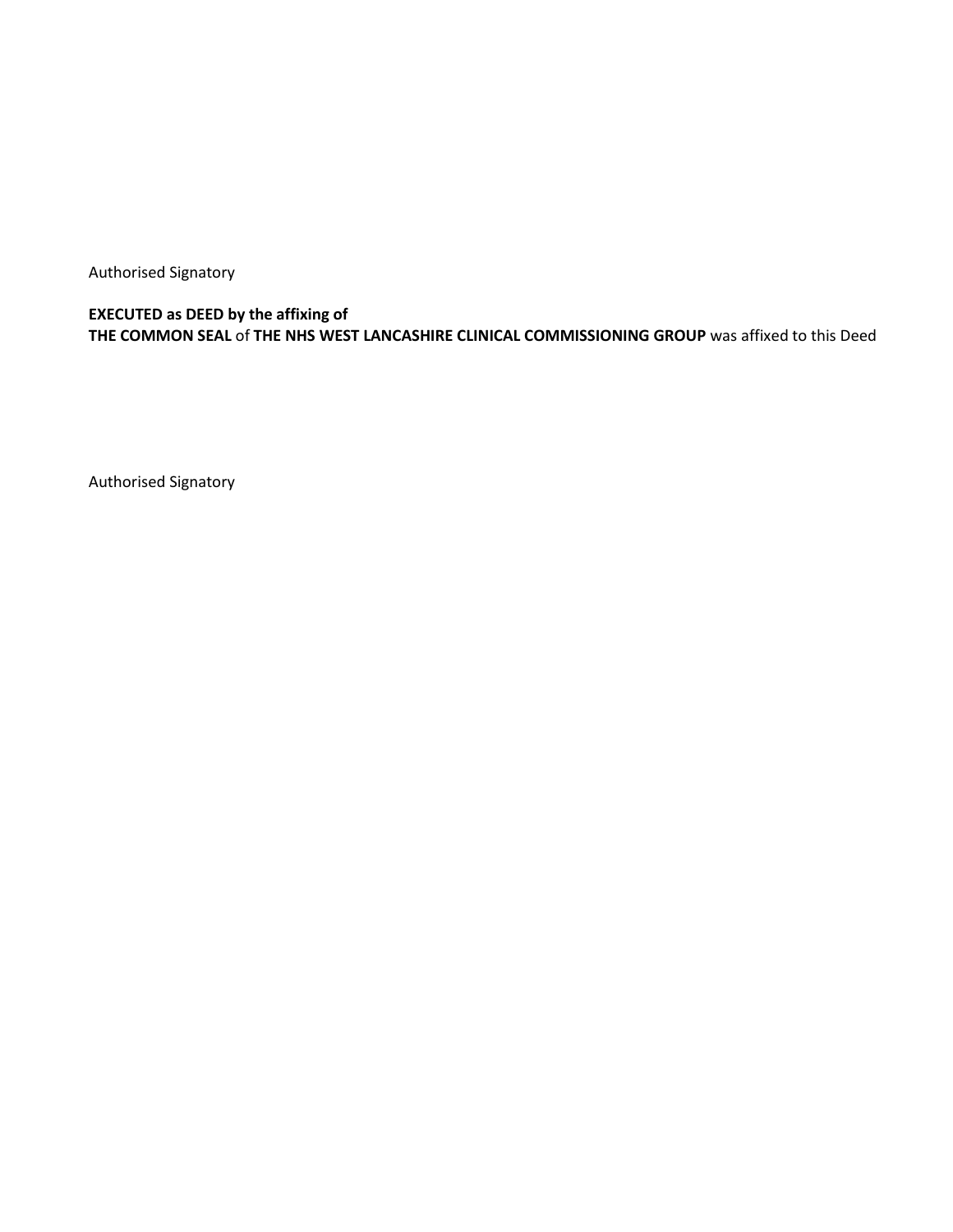## **SCHEDULE 1 PART 1 FINANCIAL CONTRIBUTIONS**

**Pooled Fund income and expenditure** 

**The table below sets out the pooled fund planned income and expenditure. It shows the allocations to the pool and breakdown of payments to health and social care from the pooled fund.**

Summary of Lancashire Better Care Fund Income and Expenditure

## **POOLED FUND INCOME AND EXPENDITURE**

| <b>INCOME: FINANCIAL CONTRIBUTIONS</b>                |                      |
|-------------------------------------------------------|----------------------|
|                                                       |                      |
| <b>BCF</b>                                            |                      |
|                                                       |                      |
| <b>Financial Contributions to the s75 Pooled Fund</b> | <b>Annual Income</b> |
|                                                       | £000                 |
| NHS Chorley & South Ribble CCG                        | 8,436                |
| <b>NHS East Lancashire CCG</b>                        | 24,574               |
| NHS Fylde & Wyre CCG                                  | 13,732               |
| <b>NHS Greater Preston</b>                            | 9,359                |
| NHS Morecambe Bay                                     | 10,796               |
| NHS West Lancashire CCG                               | 8,006                |
| Lancashire County Council                             | 12,493               |
| Lancashire County Council (Disabled Facilities Grant) | 14,731               |
| <b>Total</b>                                          | 102,127              |
|                                                       |                      |
|                                                       |                      |
| <b>iBCF</b>                                           |                      |
|                                                       |                      |
| <b>Financial Contributions to the s75 Pooled Fund</b> | <b>Annual Income</b> |
|                                                       | £000                 |
| Lancashire County Council - iBCF                      | 47,813               |
| <b>Total</b>                                          | 47,813               |
|                                                       |                      |
| <b>Winter Pressure Grant</b>                          |                      |
|                                                       |                      |
| <b>Financial Contributions to the s75 Pooled Fund</b> | <b>Annual Income</b> |
|                                                       | £000                 |
| Lancashire County Council - Winter Pressure Grant     | 5,518                |
| <b>Total</b>                                          | 5,518                |
|                                                       |                      |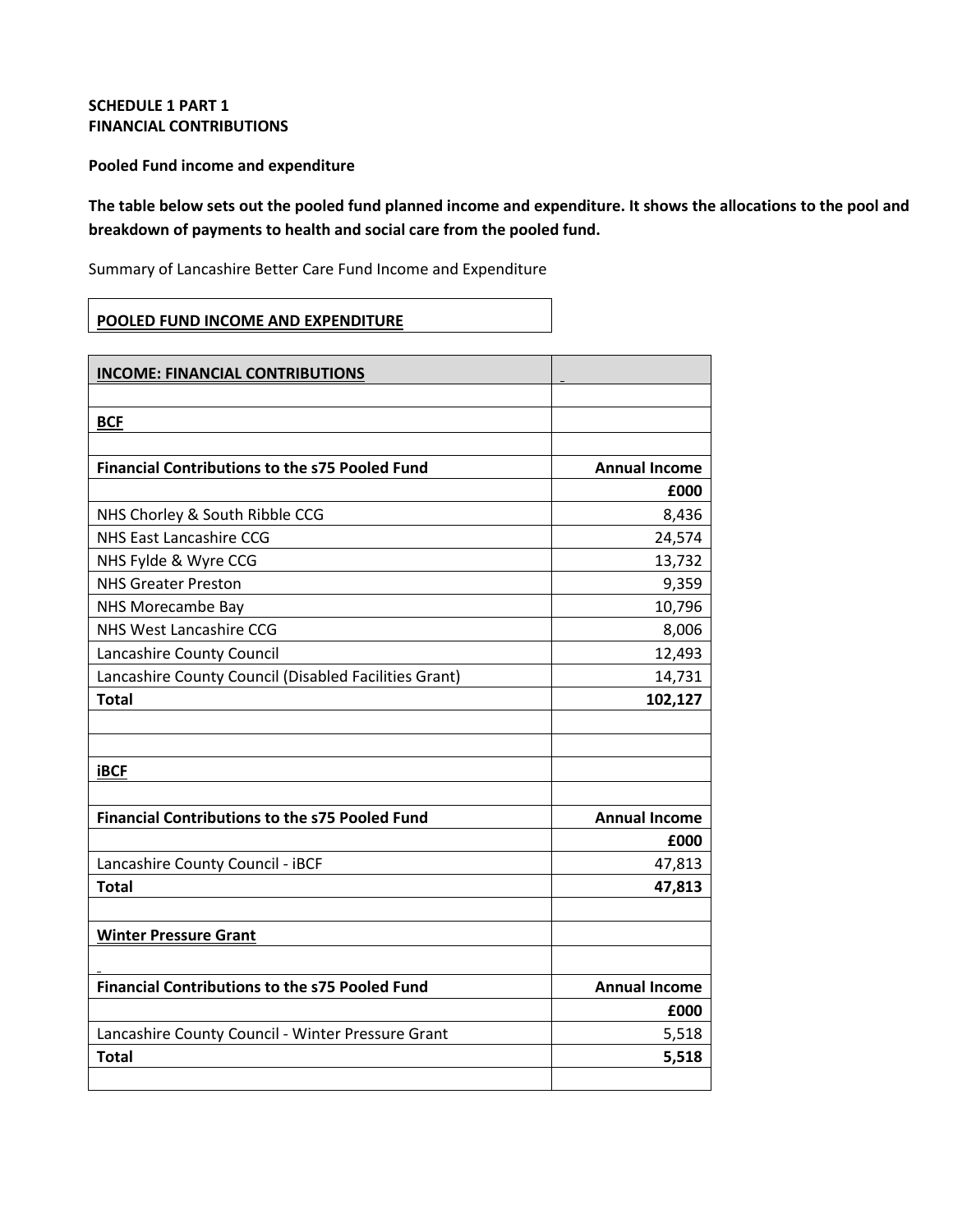| TOTAL CONTRIBUTIONS TO THE POOLED FUND: | <u>155,458</u> |
|-----------------------------------------|----------------|

| <b>EXPENDITURE: PAYMENTS TO HEALTH &amp; SOCIAL CARE</b> |                           |
|----------------------------------------------------------|---------------------------|
|                                                          |                           |
|                                                          |                           |
| <b>Payments to Health from the Pooled Fund</b>           | <b>Annual Expenditure</b> |
|                                                          | £000                      |
| NHS Chorley & South Ribble CCG                           | 8,929                     |
| NHS East Lancashire CCG                                  | 19,405                    |
| NHS Fylde & Wyre CCG                                     | 9,095                     |
| <b>NHS Greater Preston</b>                               | 9,559                     |
| NHS Morecambe Bay                                        | 7,393                     |
| NHS West Lancashire CCG                                  | 5,363                     |
| <b>Total</b>                                             | 59,744                    |
|                                                          |                           |
| Payments to Social Care from the Pooled Fund             | <b>Annual Expenditure</b> |
| <b>LCC - Social Care</b>                                 | 27,652                    |
| <b>LCC Disabled Facilities Grant</b>                     | 14,731                    |
| <b>LCC IBCF</b>                                          | 47,813                    |
| <b>LCC Winter Pressure Gap</b>                           | 5,518                     |
| <b>Total</b>                                             | 95,714                    |
|                                                          |                           |
|                                                          |                           |
| TOTAL PAYMENTS FROM THE POOLED FUND:                     | 155,458                   |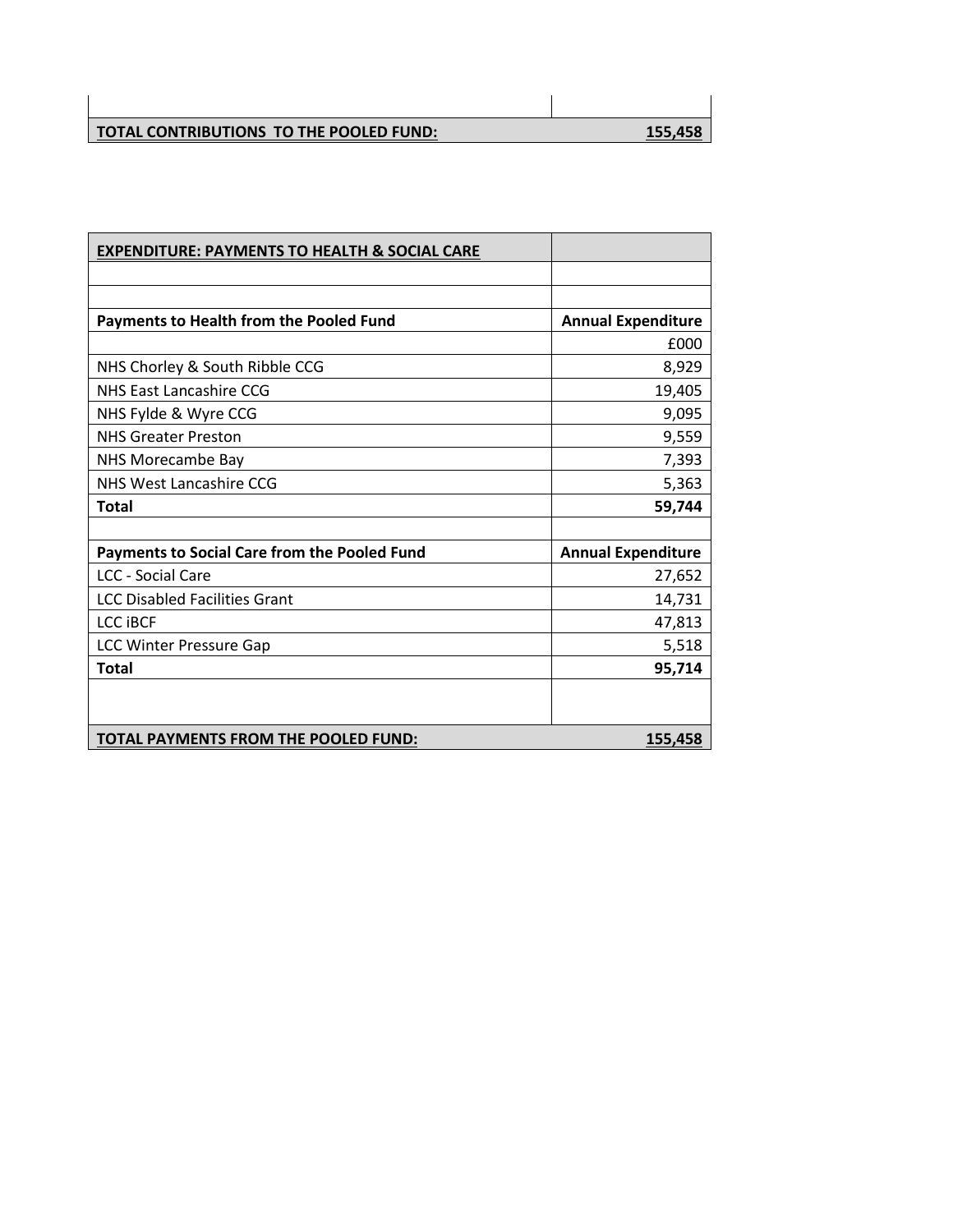#### **SCHEDULE 1 PART 2**

#### **FINANCIAL AND PERFORMANCE REPORTING**

Finance and Performance reporting will be managed by each Partner to provide assurance for that organisation's Governing Body and Local Partnership that each scheme within the BCF is operating as envisaged within the scheme plan and delivering the outcome gains anticipated. Where the scheme requires additional actions to mitigate shortcomings in, either;

· the original scheme design or implementation,

· or outcome performance,

that organisation's Governing Body will agree, execute and report against those actions.

The Finance and Performance reporting managed by each organisation for its locality, which sets out the forgoing information, will be consolidated into a BCF Performance Report to the Advancing Integration Board. This consolidation process will be overseen by the Programme Managers Group. Once consolidated the BCF Performance Report will be presented at the Advancing Integration Board to enable the Advancing Integration Board:

1…. to be assured that scheme performance is on track and if not on track appropriate mitigating actions are being managed at the locality level;

2. …agree key points for discussion with the Lancashire Health and Well Being Board. The Advancing Integration Board Chair will present the Report to the Lancashire Health and Wellbeing Board, highlighting exceptions, performance variation and action taken, significant risks and mitigation plans. The BCF Performance Report will be produced monthly.

The Lancashire Health and Wellbeing Board will receive the BCF Performance Report from the Advancing Integration Board and advise/act on non -performance and hold to account the constituent Governing Bodies and Local Partnerships for delivery. This will be delegated to the S Advancing Integration Board which will ensure appropriate onward communication.

The aim is to provide a finance and performance reporting format that is suitable for both locality reporting and county wide reporting. Thus, a single reporting format can be used to serve more than one audience. Standardising the reporting formats will also make consolidation easier for reporting the County wide position.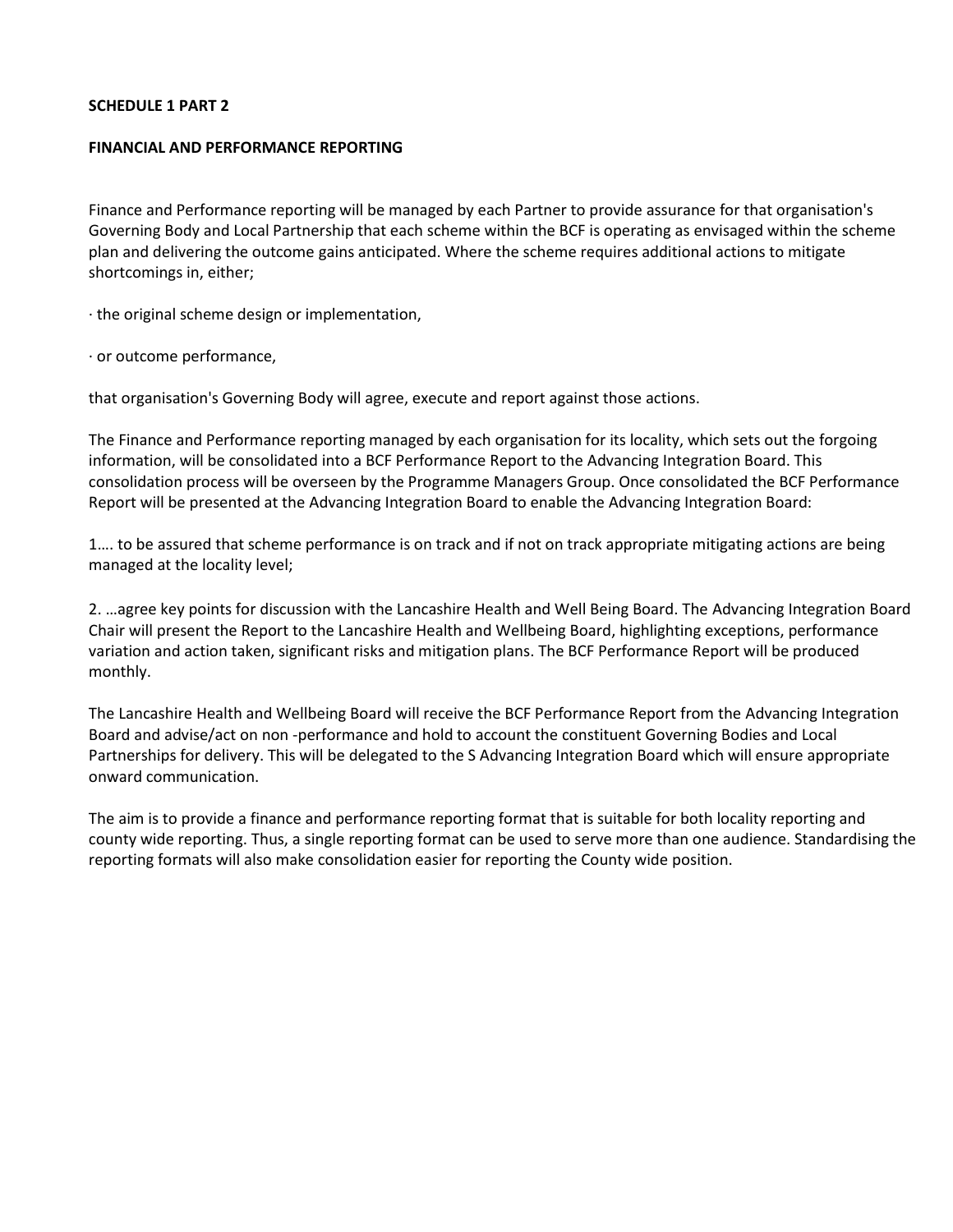The proposed financial reporting format is as follows:

| <b>PARTNER</b><br><b>PERIOD</b> |                                                                                                                                      |                              |                     |                             |                                                                  |                          |                                       |                            |         |                                                                                |                |                                          |                |                                           |                   |                                                        |
|---------------------------------|--------------------------------------------------------------------------------------------------------------------------------------|------------------------------|---------------------|-----------------------------|------------------------------------------------------------------|--------------------------|---------------------------------------|----------------------------|---------|--------------------------------------------------------------------------------|----------------|------------------------------------------|----------------|-------------------------------------------|-------------------|--------------------------------------------------------|
| END:                            |                                                                                                                                      |                              |                     |                             |                                                                  |                          |                                       |                            |         |                                                                                |                |                                          |                |                                           |                   |                                                        |
|                                 |                                                                                                                                      |                              |                     |                             |                                                                  |                          | PLEASE ENTER CUMULATIVE SPEND TO DATE |                            |         |                                                                                |                |                                          |                |                                           |                   |                                                        |
| SCHEME SCHEME SCHEME<br>No.     | <b>NAME</b>                                                                                                                          | LEAD                         | Acute<br><b>NHS</b> | Acute<br>Non-<br><b>NHS</b> | <b>MH</b><br>Service - Service - Services Services<br><b>NHS</b> | MH<br>Non-<br><b>NHS</b> | Commu<br>nity<br><b>NHS</b>           | nity<br>Non-<br><b>NHS</b> | ng Care | Commu Continui Primary<br>Care<br>Services Services Services Services Services | Social<br>Care | Other<br>Program SPEND<br>me<br>services | <b>TO DATE</b> | <b>ST</b><br><b>TOTAL</b><br><b>SPEND</b> | D<br><b>SPEND</b> | ACTUAL FORECA PLANNE (SURPLU<br>S) /<br><b>DEFICIT</b> |
| BCF01                           | Transfor<br>ming<br>Lives,<br>Strength<br>ening<br>communi<br>ties -<br><b>Building</b><br>capacity<br>in the<br>voluntary<br>sector | East<br>Lancs<br>CCG Lead    |                     |                             |                                                                  |                          |                                       |                            |         |                                                                                |                |                                          | £0             | £0                                        | $\pmb{\text{f0}}$ | $\pmb{\text{f0}}$                                      |
| BCF21                           | Facing<br>the<br>future<br>together                                                                                                  | West Lancs CCG               |                     |                             |                                                                  |                          |                                       |                            |         |                                                                                |                |                                          | £0             | £0                                        | £0                | £0                                                     |
|                                 |                                                                                                                                      | <b>GRAND</b><br><b>TOTAL</b> | #REF!               | #REF!                       | #REF!                                                            | #REF!                    | #REF!                                 | #REF!                      | #REF!   | #REF!                                                                          | #REF!          | #REF!                                    | #REF!          | #REF!                                     | #REF!             | #REF!                                                  |

NB abbreviated format shown.

The reporting framework for KPIs is a set out in the BCF monitoring dashboard. An example is provided at Appendix 1.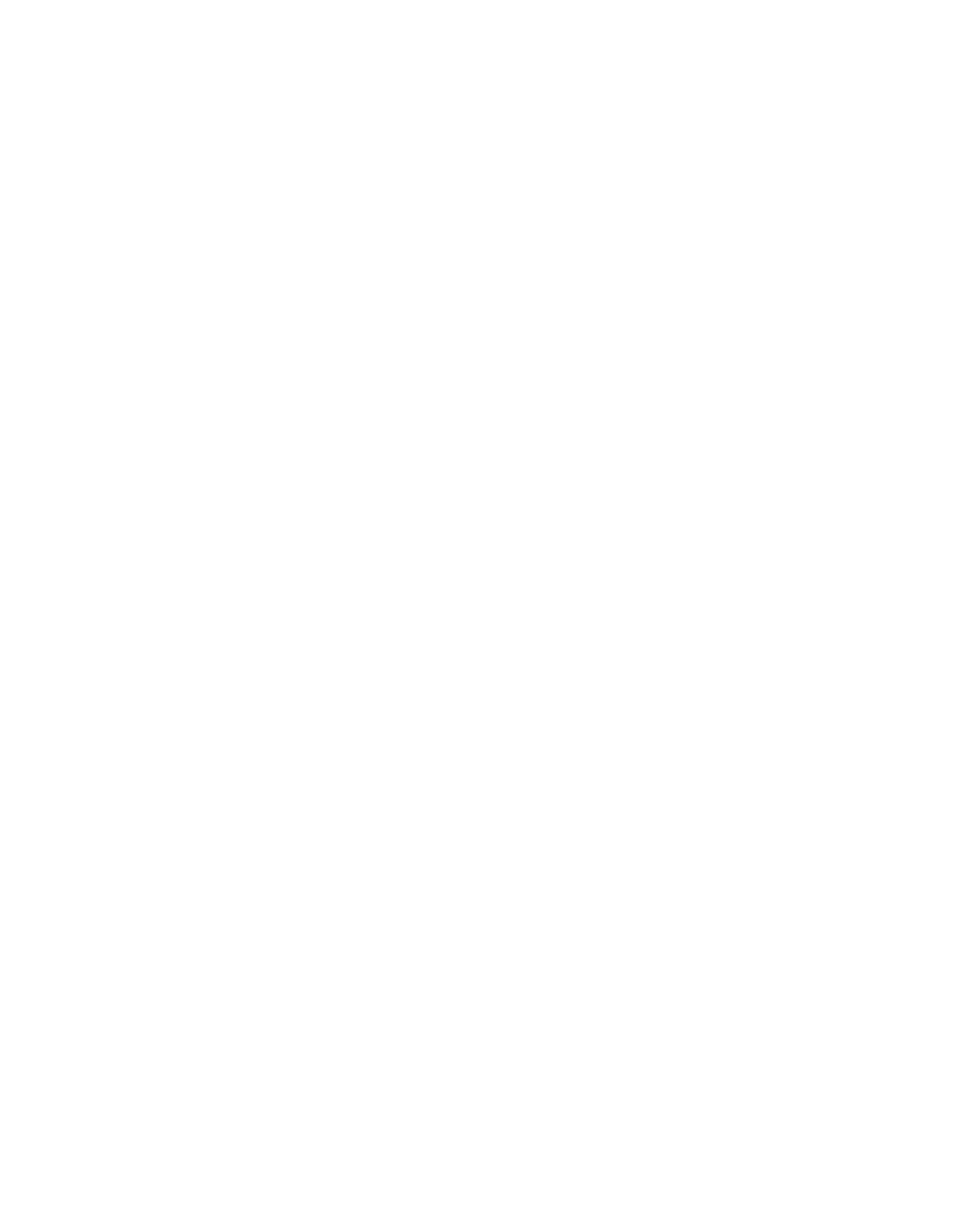## **Schedule 2 –**

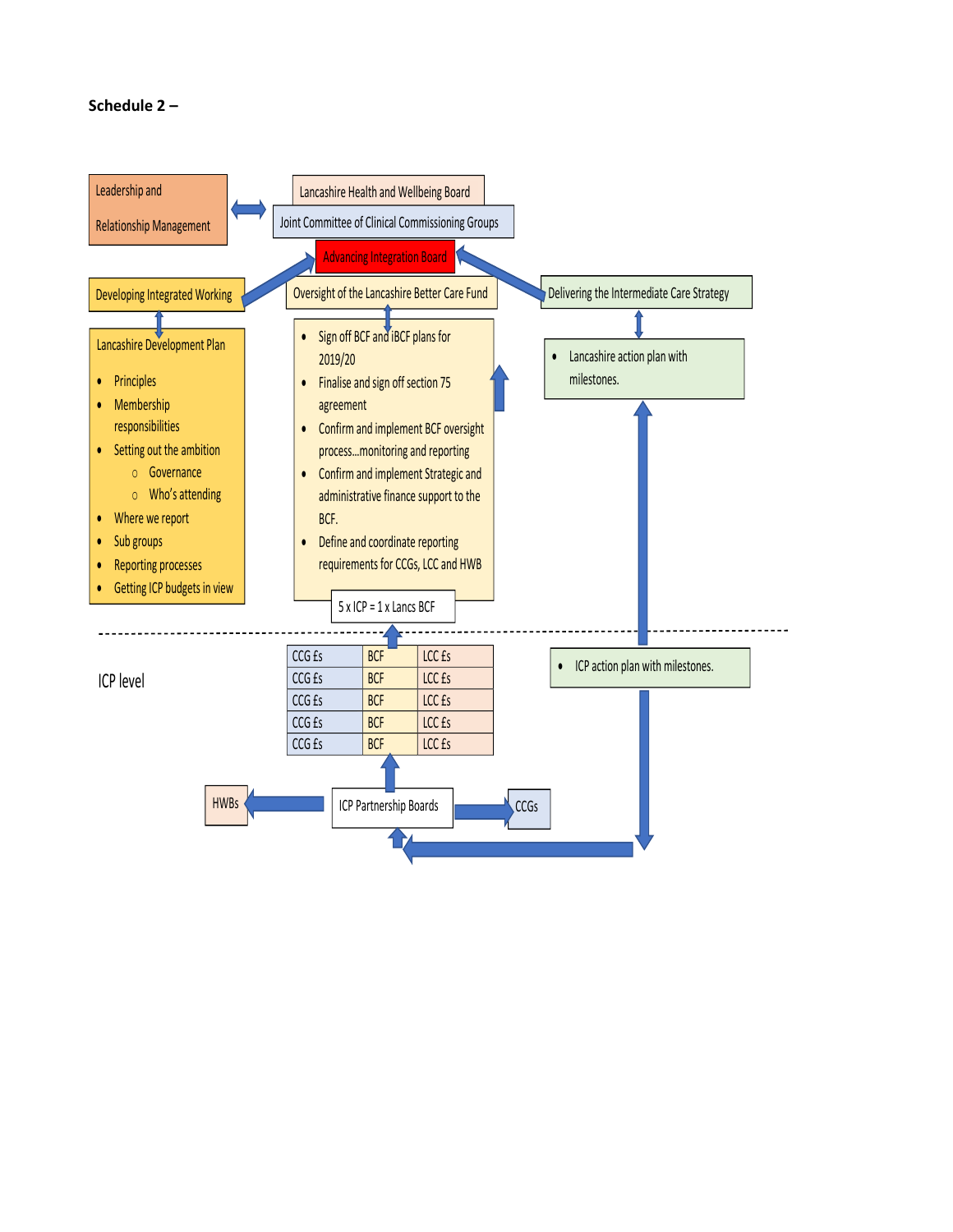#### **Schedule 3 – Partners' Aims/ Responsibilities**

- Drive transformation and collaborative working across the County
- Drive shared learning and opportunities to work at pace and scale
- Ensure communication and engagement with all stakeholders, patients and public
- Be responsible for ensuring frequent engagement with patients and populations to
- ensure their priority areas are captured in our strategic plans and translate into our Better Care Plan to deliver them
- Be responsible for ensuring both County wide and local engagement
- Collectively assess any changes to commissioned services should be commissioned as a result of BCF delivery
- Promote collaborative, integrated working and services
- Promote activities that bring about sharing of best practice, delivery of quality standards and improved performance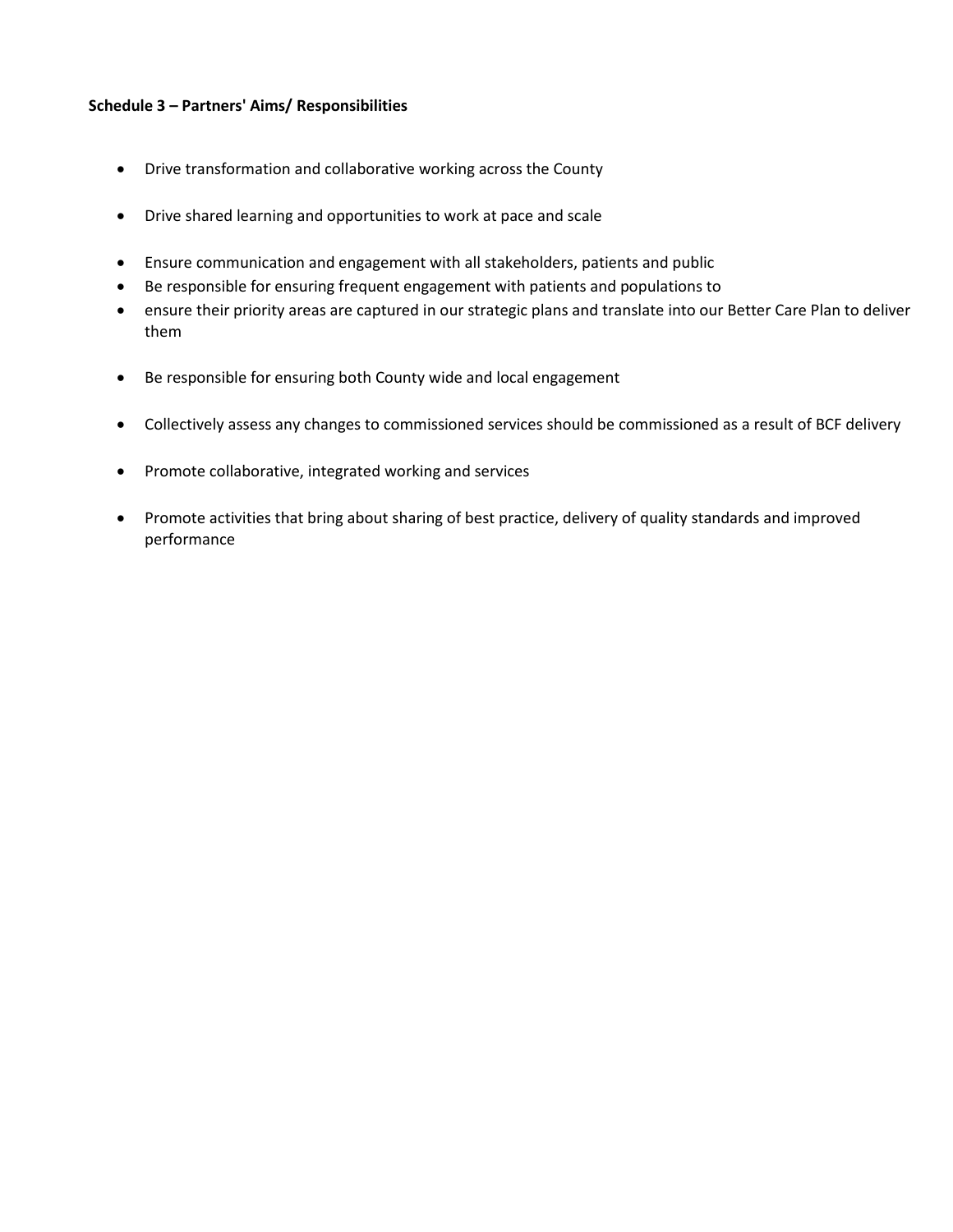#### **Schedule 4 - Advancing Integration Board/Partnership Board Responsibilities**

Underpinning and accountable to the Health and Wellbeing Board is an Advancing Integration Board which receives regular updates on progress and reporting information and identification of risks and appropriate mitigating actions.

Each member of the Advancing Integration Board shall be an officer of one of the Partners and will have individual delegated responsibility from the Partner employing them to make decisions which enable the Partnership Board to carry out its objects, roles, duties and functions in accordance with the aims/responsibilities set out in Schedule 3.

Each Partner has secured internal reporting arrangements to ensure the standards of accountability and probity required by each Partner's own statutory duties and organisation are complied with.

The Advancing Integration Board will work in accordance with its agreed terms of reference which are subject to ongoing review.

The Advancing Integration Board is a focused group of senior executive leaders, bringing together key commissioners and the county council. It has delegated authority to drive forward implementation of the BCF on behalf of its representative organisations, agreeing plans and overseeing delivery. This is a platform local organisations have confidence in from successful experience and from which they can build further.

The group will manage the delivery of Better Care Fund schemes, review progress against plan, scrutinise performance and finances and raise exceptions to the HWB Through strong interfaces to its constituent organisations, it will ensure remedial action is taken should the plan not be delivering.

The Advancing Integration Board will be supported by a **dedicated Programme Management Office**, which will:

- Provide a common and consistent framework for monitoring and reporting
- Work to and develop an industry standard programme methodology tailored to suit local circumstances
- Build and maintain relationships across the Lancashire system
- Manage plan activities
- Report and escalate risks
- Create a positive and efficient environment for people to work together

The **Health and Wellbeing Partnerships at local level** will provide strategic input to the BCF, Advancing Integration Board and HWB, ensuring that local needs and priorities fit within the overall Lancashire governance and delivery structure. These will interface with the **5 transformation programmes**, which will report progress against BCF scheme delivery.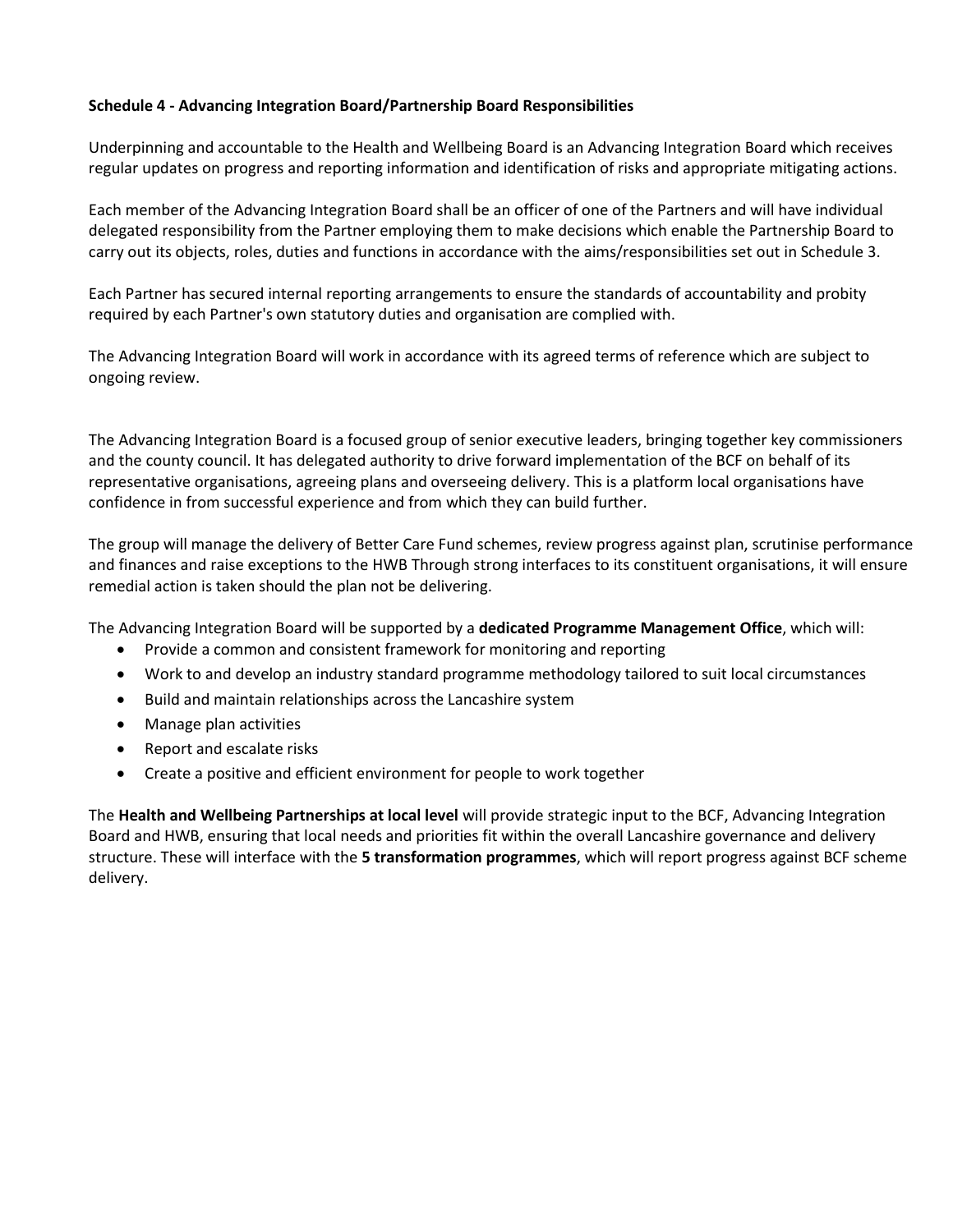#### **Schedule 5 – Health and Wellbeing Board Responsibilities**

The Lancashire Health and Wellbeing Board will take overall accountability and strategic oversight of the implementation of the BCF, operating within the structure illustrated at Schedule 2, which brings together the delivery of transformation and integrated care across the county. The Health and Wellbeing Board shall make recommendations to the Partners in respect of any action it considers necessary.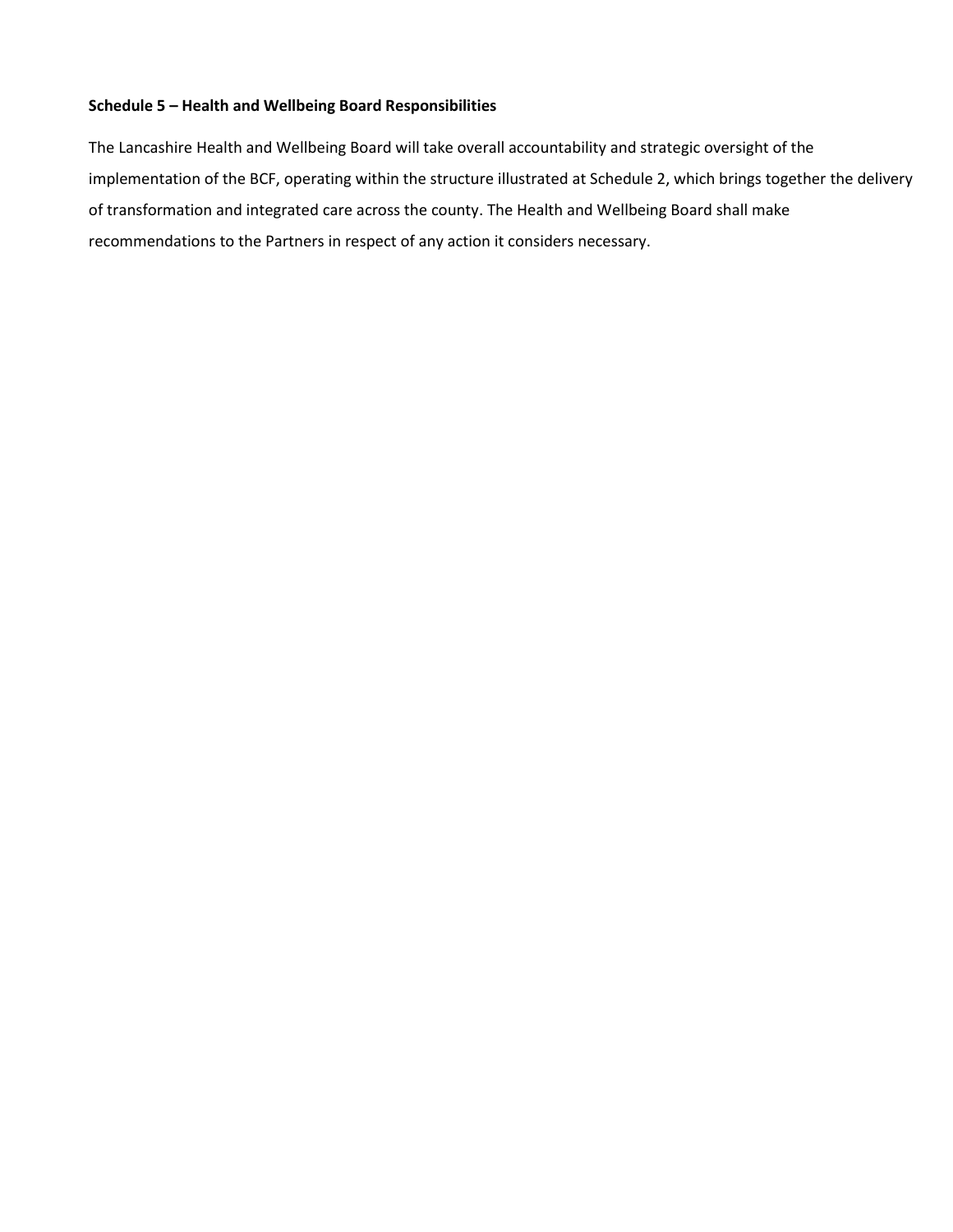#### **Schedule 6 – The Better Care Fund Plan.**

The Better Care Fund Plan is at Appendix 2.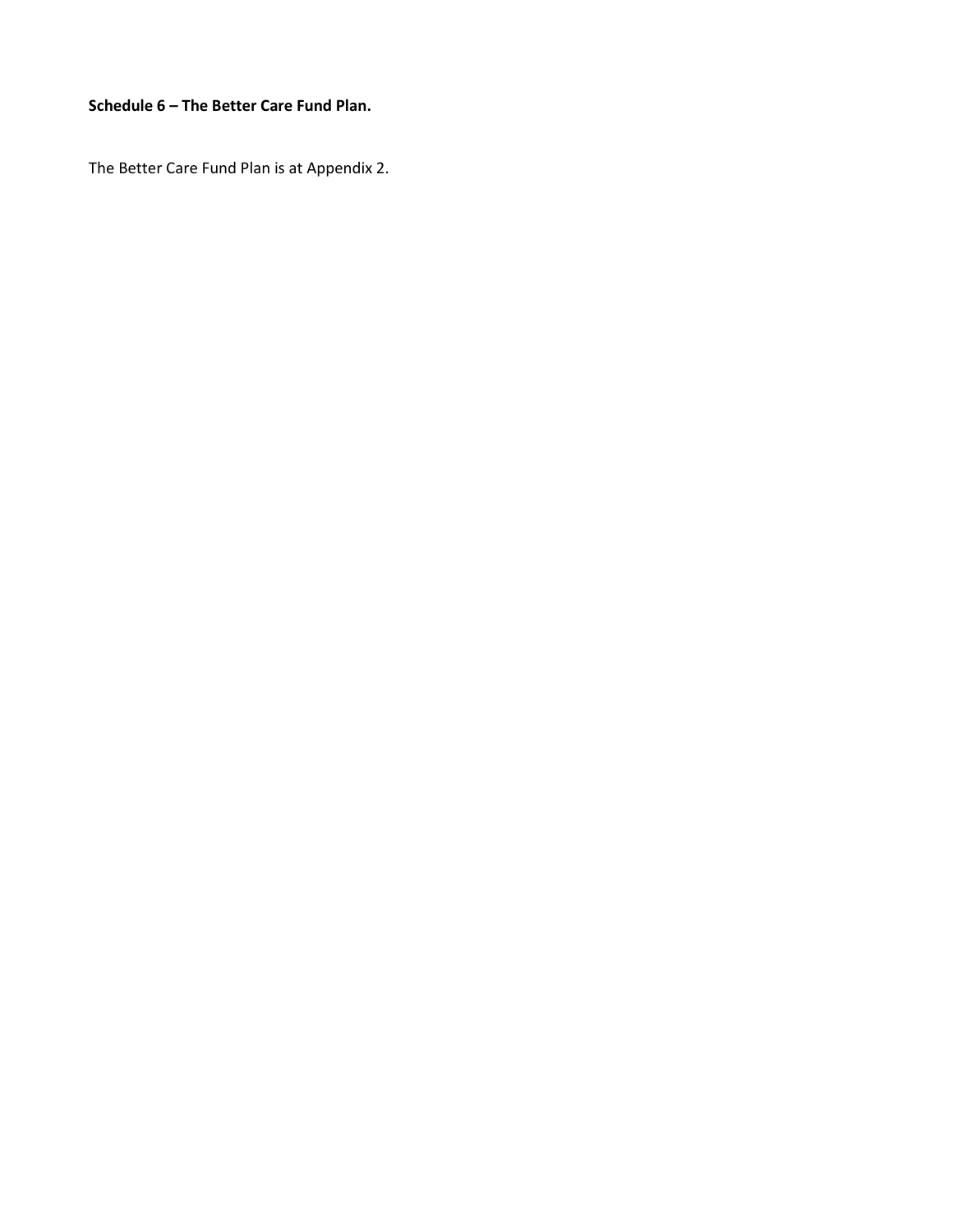#### **Schedule 7 – Lancashire Better Care Fund 2017-2019 Pooled Fund and Section 75 Agreement**

During the period 2017-2019 complexities around CCG contributions to the pooled fund and delays in work to produce a final version prevented the completion of and sign off of the section 75 agreement for the whole Lancashire BCF plan.

The risk that this represented was recognised and owned by the Lancashire BCF steering group, the antecedent of the Lancashire Advancing Integration Board. In mitigation the steering group strengthened financial monitoring arrangements and proceeded with an agreement to act in the spirit of the agreement being fully in place. This was noted in the steering group minutes and reported to the Lancashire Health and Wellbeing Board.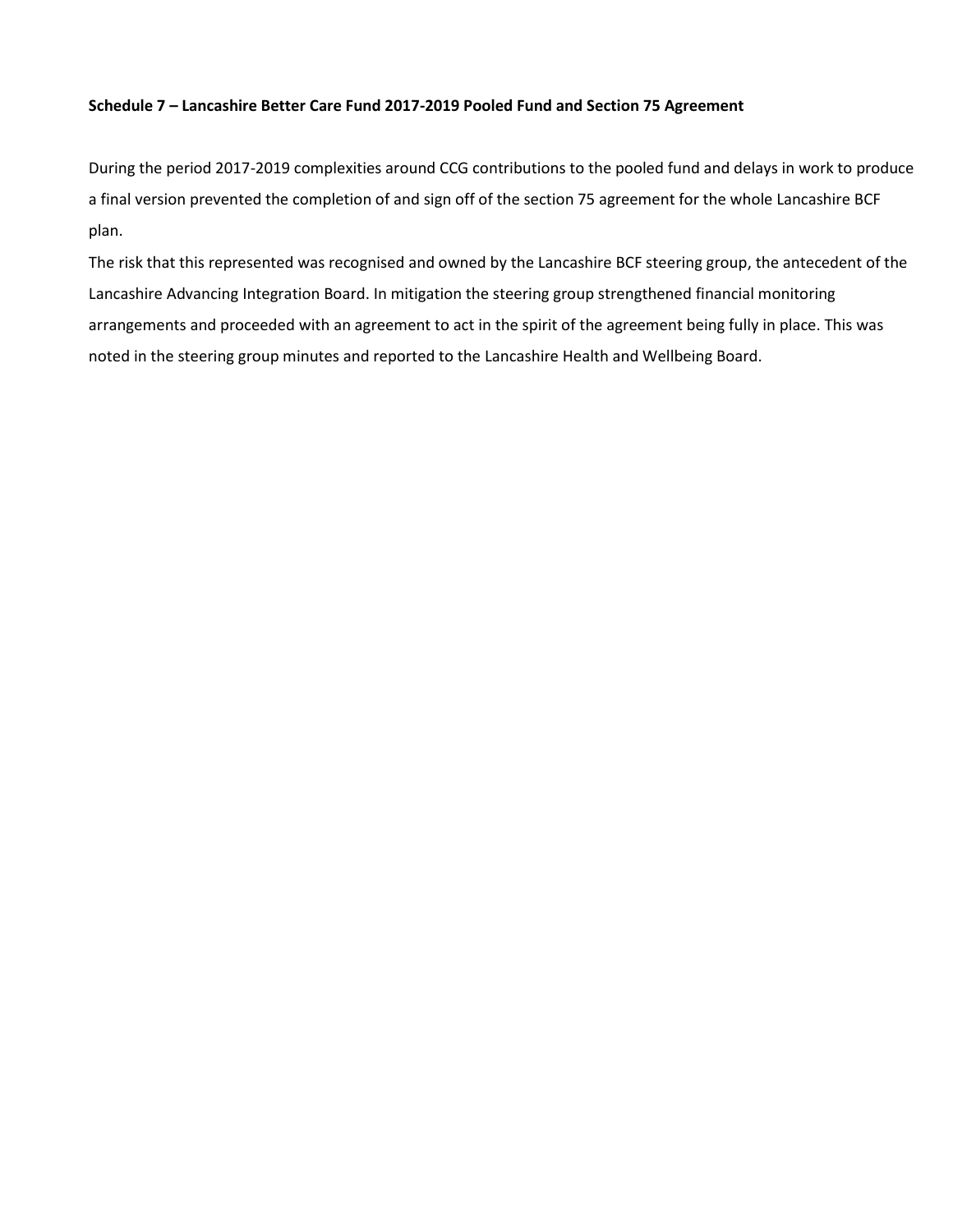**Schedule 8** 

**RISK SHARING AGREEMENT**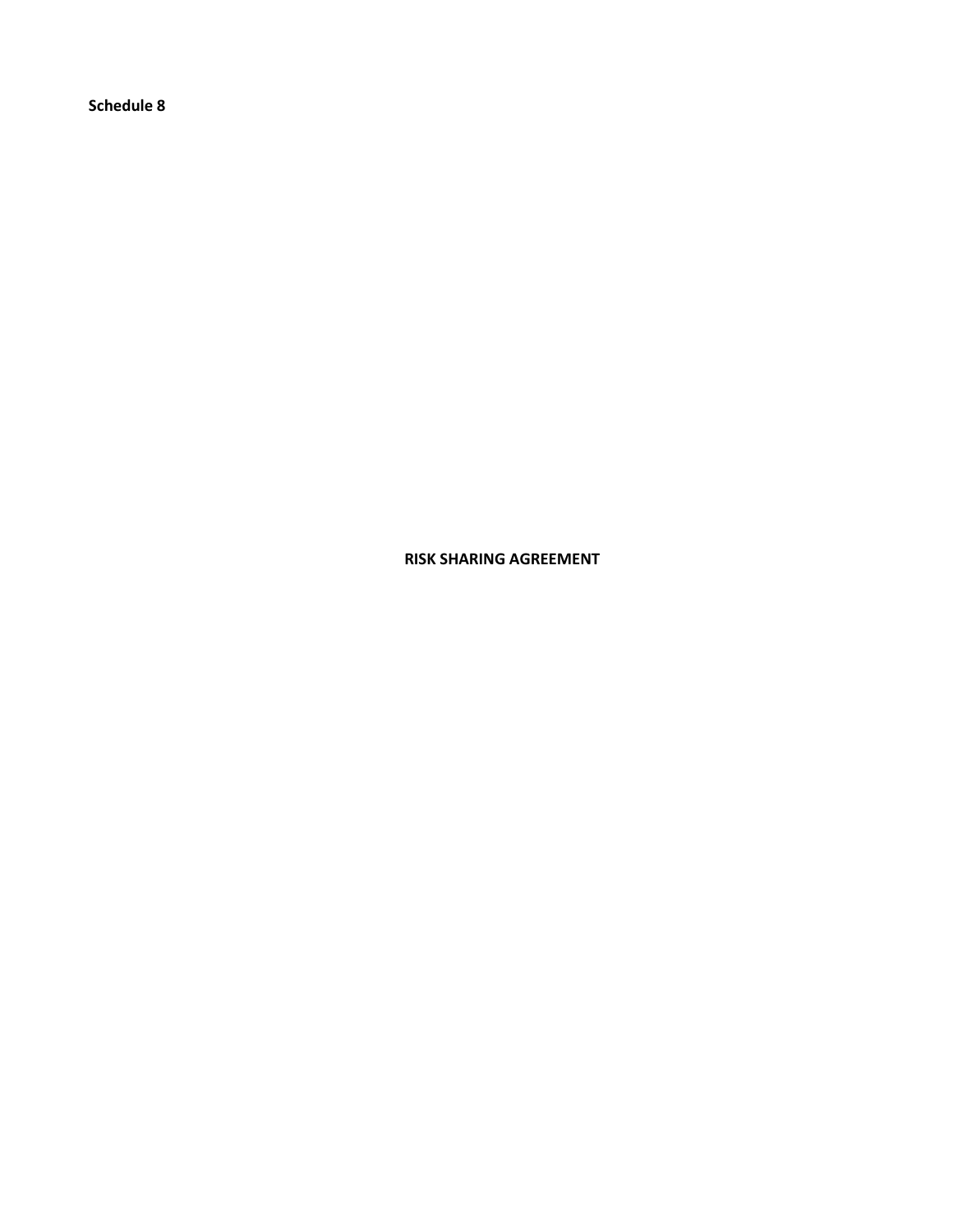#### <span id="page-39-0"></span>**Table of Contents**

#### **Contents**

|                   |                                                                                    | 38 |
|-------------------|------------------------------------------------------------------------------------|----|
|                   |                                                                                    |    |
| <u>1.</u>         |                                                                                    |    |
| 2.                |                                                                                    |    |
| 3.                |                                                                                    |    |
| <u>4.</u>         |                                                                                    |    |
| 5.                | Termination of the S.75 Agreement and implications on the Risk Share Agreement  40 |    |
| <u>6.</u>         | Scope of Integrated Commissioning through the Pooled Fund 40                       |    |
| $\underline{7}$ . |                                                                                    |    |
| <u>8.</u>         |                                                                                    |    |
| <u>9.</u>         |                                                                                    |    |
| 10.               |                                                                                    |    |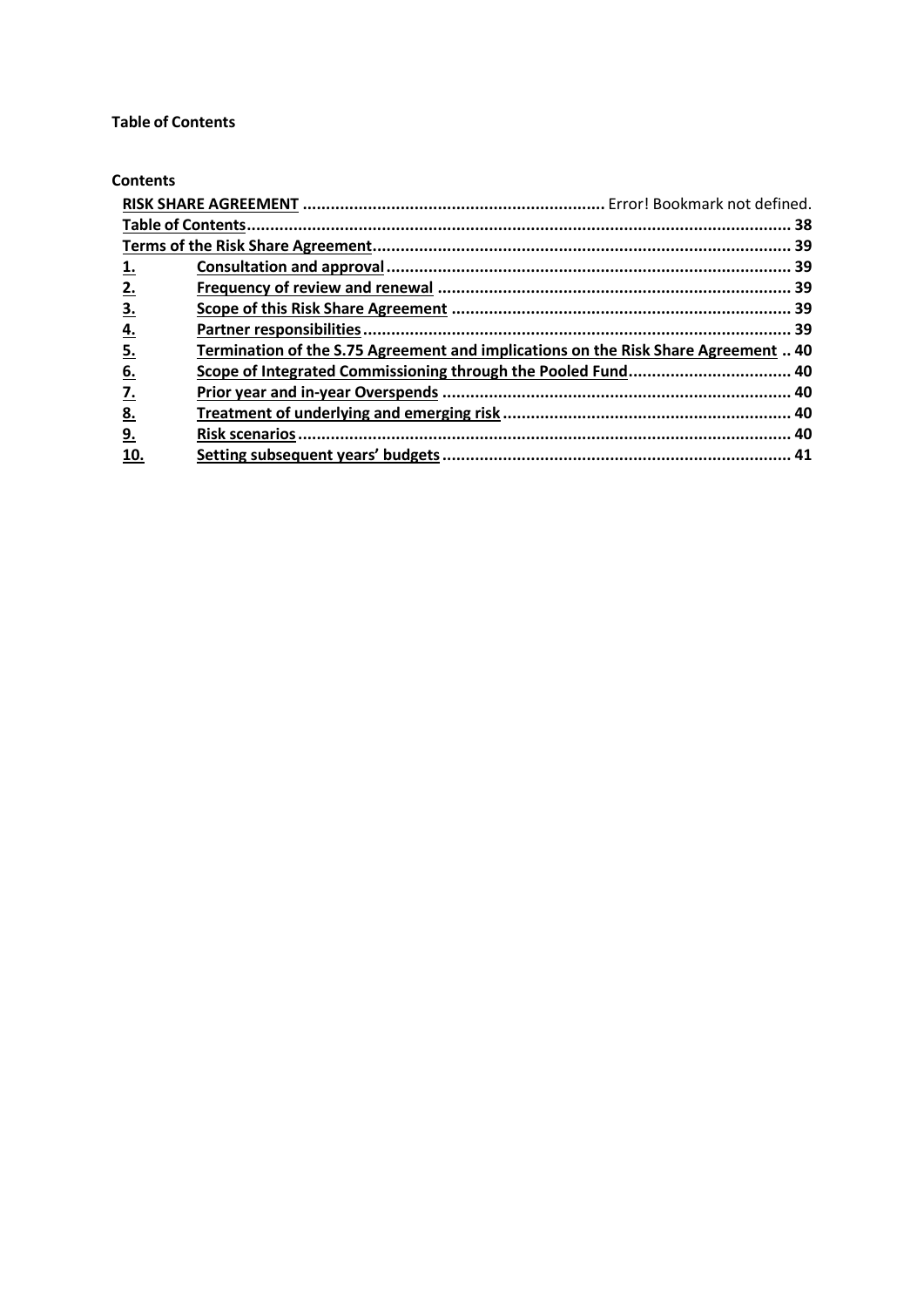#### <span id="page-40-0"></span>**Terms of this Agreement**

#### <span id="page-40-1"></span>Consultation and Approval

- 1.1. This Agreement is intended to support and supplement, to the extent set out in 3.1 below, the 'Section 75 Partnership Agreement for the Pooled Budget for Integrated Health and Social Care Services relating to the Better Care Fund, Improved Better Care Fund and Winter Pressures Grant' for the period 1 April 2019 to 31 March 2020 ("the S75 Partnership Agreement") and dated on or about the date of this Agreement.
- 1.2. In this Agreement, unless the context otherwise requires, capitalised terms defined in the S75 Partnership Agreement, as the context requires (unless defined in this Agreement) have the same meaning in this Agreement.
- 1.3. The process of consultation for this Agreement will be aligned with the development of the S75 Partnership Agreement.
- 1.4. The process for consulting on management and oversight of this Agreement will include, as a minimum:
	- Approval of the Advancing Integration Board;
	- Approval of the CCG Chief Officer; and
	- Approval of the Council CMT.
- 1.5. This Agreement is referred to in the S75 Partnership Agreement as the "Risk Sharing Agreement" and appended as a Schedule 8.

#### <span id="page-40-2"></span>**2. Frequency of Review and Renewal**

- 2.1. This Agreement will be reviewed and revised, as necessary or as a minimum on an annual basis. This review will involve the designated financial leads and governance leads of both Partners.
- 2.2. Amendments to this Agreement will require approval of each Partner.

#### <span id="page-40-3"></span>**3. Scope of this Agreement**

3.1. This Agreement sets out the requirements and makes provision for treatment of risk in the S75 Partnership Agreement. Its intention is to expand clause 7.1 'Risks and Indemnities' in respect of Overspends of the S75 Partnership Agreement and in the event that the provisions of this Agreement are inconsistent with the terms of the S75 Partnership Agreement, the terms of the S75 Partnership Agreement prevail to the extent of any inconsistency.

#### <span id="page-40-4"></span>**4. Partner Responsibilities**

- 4.1. The Partners roles and responsibilities are set out in the S75 Partnership Agreement and include:
	- The responsibilities of Partner organisations leadership;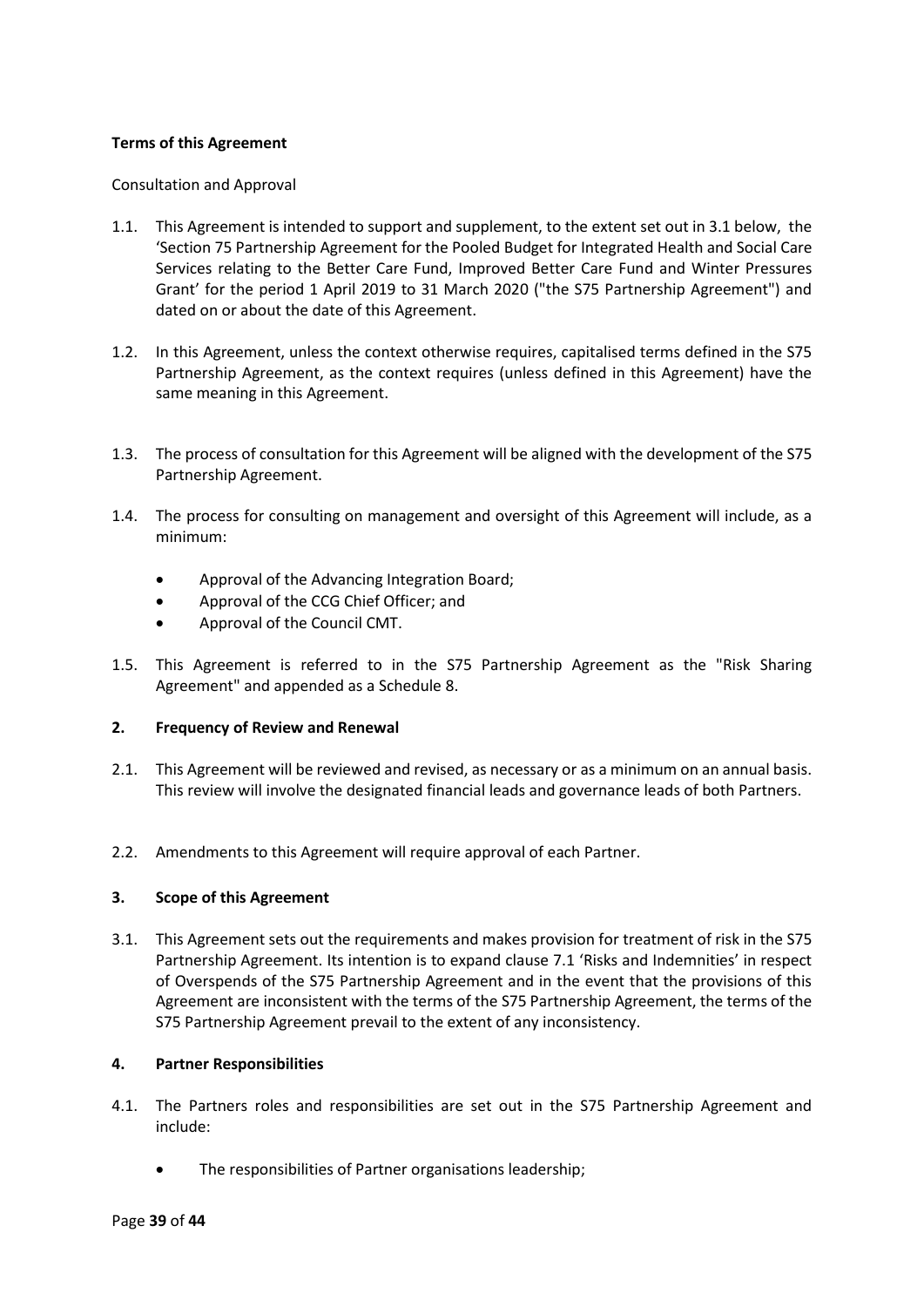The responsibilities of the Host Partner;

## <span id="page-41-0"></span>**5. Termination of the S75 Partnership Agreement and implications on this Agreement**

5.1. Termination of Pooled Fund arrangements are dealt with under the S75 Partnership Agreement. On the termination of the S75 Agreement any risk share arrangements pursuant to the S75 Partnership Agreement or this Agreement, would cease.

## <span id="page-41-1"></span>**6. Scope of Integrated Commissioning through the Pooled Fund**

6.1 The Partners have agreed that the scope of the Pooled Fund shall be the maximum commissioning resource that it makes sense to pool to deliver joined-up commissioning subject to it also meeting the requirements of the Pooled Fund conditions prescribed financial minimums.

## <span id="page-41-2"></span>**7. Prior year and in-year Overspends**

- 7.1. The Partners recognise that differences in funding regimes and freedoms result in a different response to recorded "Overspend":
	- The CCG must deliver a control total determined by NHS England. In circumstances of financial distress the control total can be adjusted such that the CCG can set a budget that delivers a planned overspent position, but is expected to achieve balance over a 3 to 5 year period.
	- The Council must manage within the resources available to it with any revenue overspend at year-end having to be met through its reserves. Reserves are both limited and nonrecurrent and the s151 officer has a responsibility annually to advise all elected members of the adequacy of the council's reserves position, and the ability to set a legal balanced budget for the following financial year.
- 7.2. The Partners agree, in principle, that they will use these differing "flexibilities" in a combined approach to maximise protection to integrated commissioning.

## <span id="page-41-3"></span>**8. Treatment of underlying and emerging risk**

- 8.1 This Agreement relates to budgetary pressures that crystallise in either Partner which have linkage with relevant services in scope of the Pooled Funds. We recognise interdependency of expenditure of joint interest in Partners for example Continuing Health care, service users with Learning Disability, s.117 complex packages and Mental Health out of area placements.
- 8.2 Overspends in these areas of joint interest can be offset to the benefit of the Partner experiencing the cost pressure by reducing their contribution into the Pooled Fund, while Partner(s) without the cost pressure increases their contribution into the Pooled Fund to a total equal amount.

## <span id="page-41-4"></span>**9. Risk Scenarios**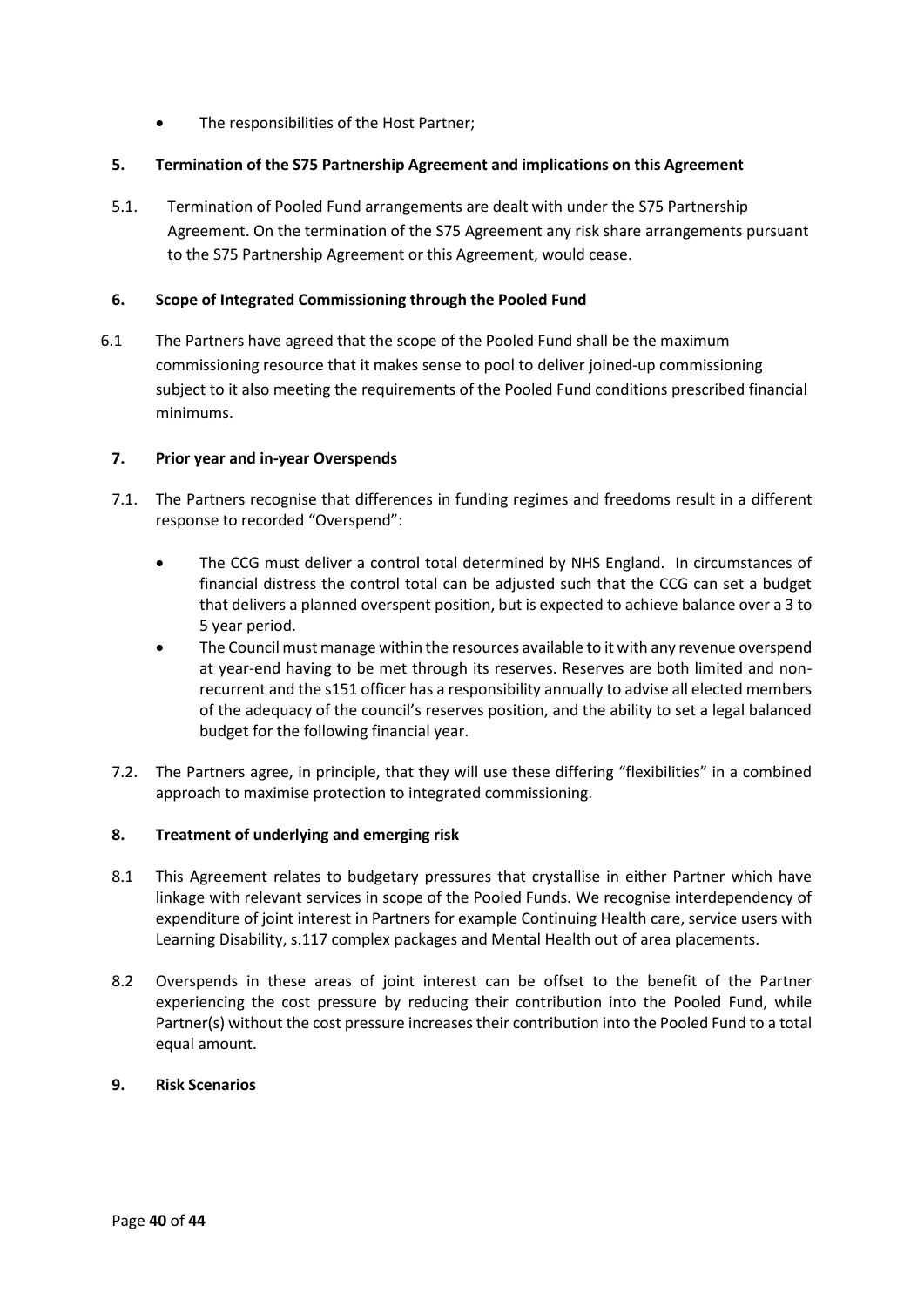- 9.1 The Partner(s) agree to work together to identify responses to potential risks such as emerging unfunded demand pressures and growth in demand. The sections that follow set out a range of scenarios of risk that this Agreement is intended to cover:
- 9.2 Pressures within either Partner which results in shortfall in growth funding and/or increased savings targets. Possible scenarios are:
	- Shifting priorities in Council directorates and services;
	- Internal pressure on overall CCG position resulting in pressure on budget allocation for patients;
	- Changes in targets set (externally) for performance in specific service area(s) within the Pooled Fund;
	- Increased savings targets set (externally).
- 9.3 Available resources and budgets do not address current demand. Possible scenarios are:
	- Growth rates in demand for services exceed available funding increase;
	- New commissioning arrangements and single approach to commissioning identifies previously un-met need;
	- Providers are carrying backlogs in activity that need to be delivered and need to be funded.
- 9.4 Agreed saving plans, either fully or partially, applied within budgets become undeliverable. Possible scenarios are:
	- A Partner is unable to show robust plans for achieving the savings expectations;
	- Savings were based on estimates which have proven to be overstated;
	- Savings proposals would have an adverse and costly effect on other elements of the overall service delivery;
	- Legislative changes.

#### <span id="page-42-0"></span>**10. Setting subsequent years' budgets**

- 10.1 Considering the risk scenarios in 9.1-9.4 above, any circumstances which evoke the use of this Agreement and cause flexing of contributions in a particular year, Partners will ensure that the Pooled Fund remains in balance over the course of this Agreement.
- 10.2 Treatment of resource gaps will be addressed within the Pooled Fund on a rolling basis with Partners agreeing to vary contributions to mitigate pressures in health and care services.
- 10.3 Partners will seek to avoid the use of this risk share mechanism and will mitigate financial risk by agreeing a shared approach to:
	- Identifying and agreeing future trends in demand and service design;
	- Checking sufficiency of growth funding;
	- Identifying and accounting for changes in cost pressures;
	- Identifying and agreeing savings and efficiency approaches. Ensuring the robustness of planned savings programmes.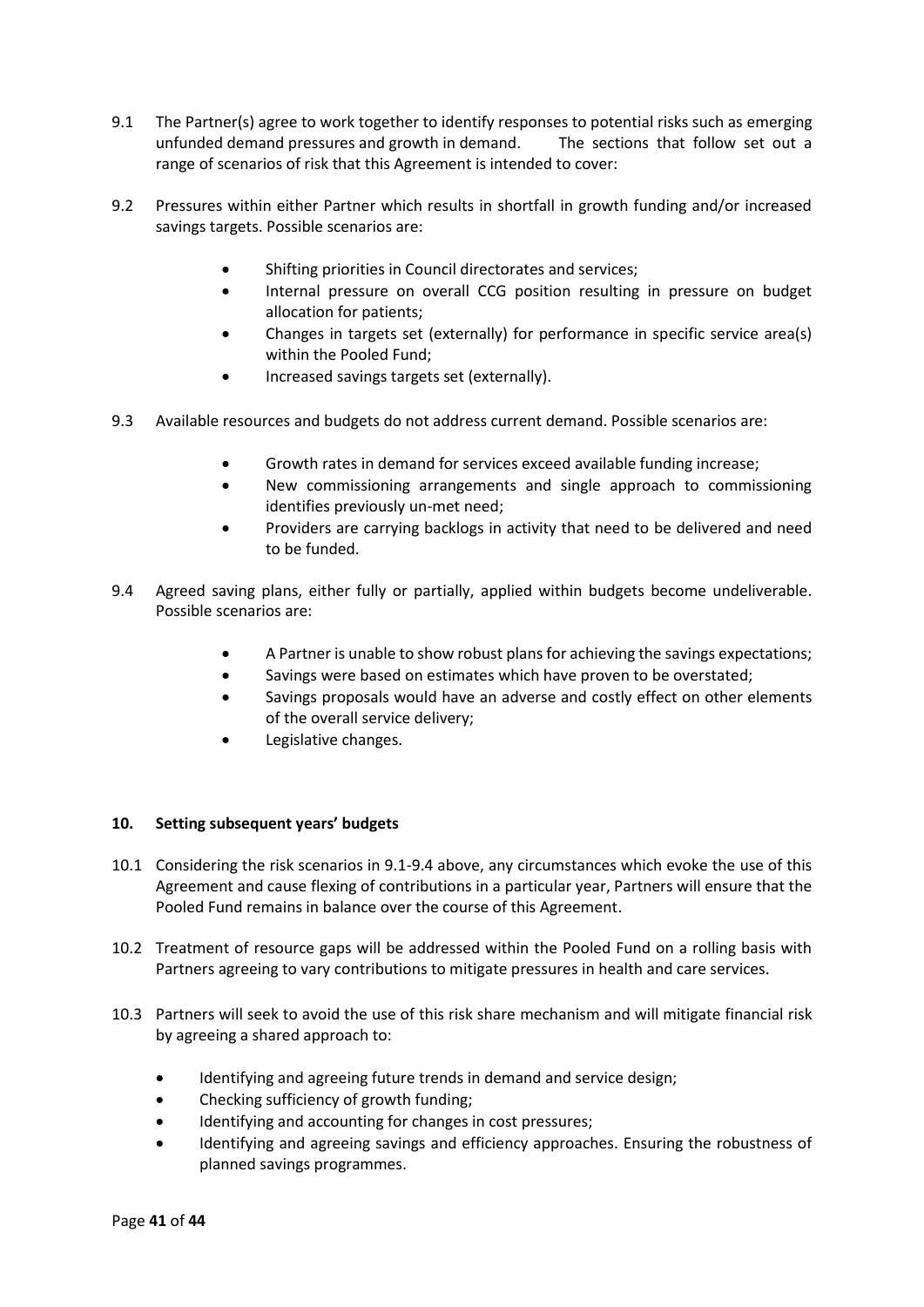## **Appendix 1 Better Care Fund Monitoring Dashboard**

Attached.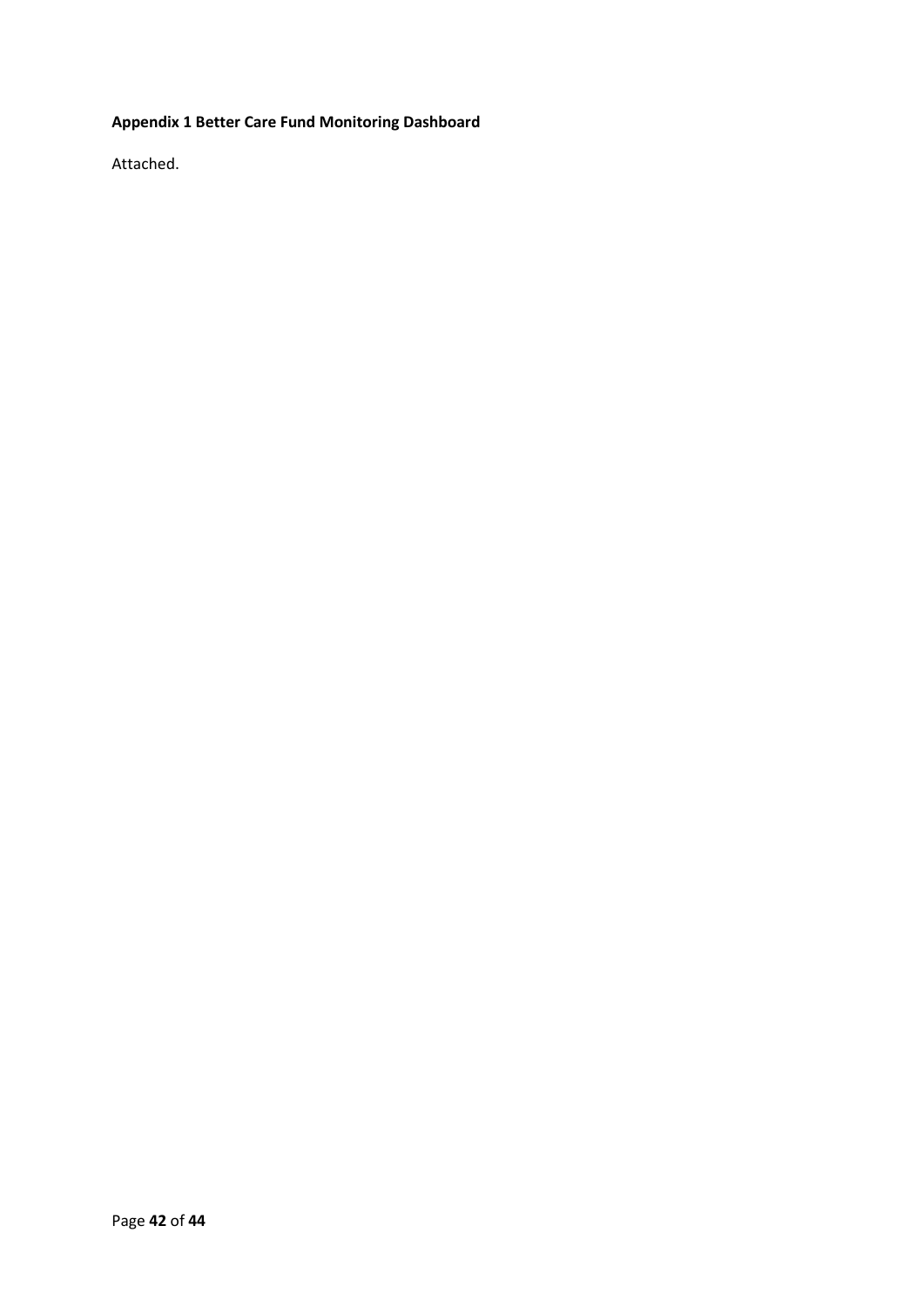## **Appendix 2 Better Care Fund Plan**

Attached